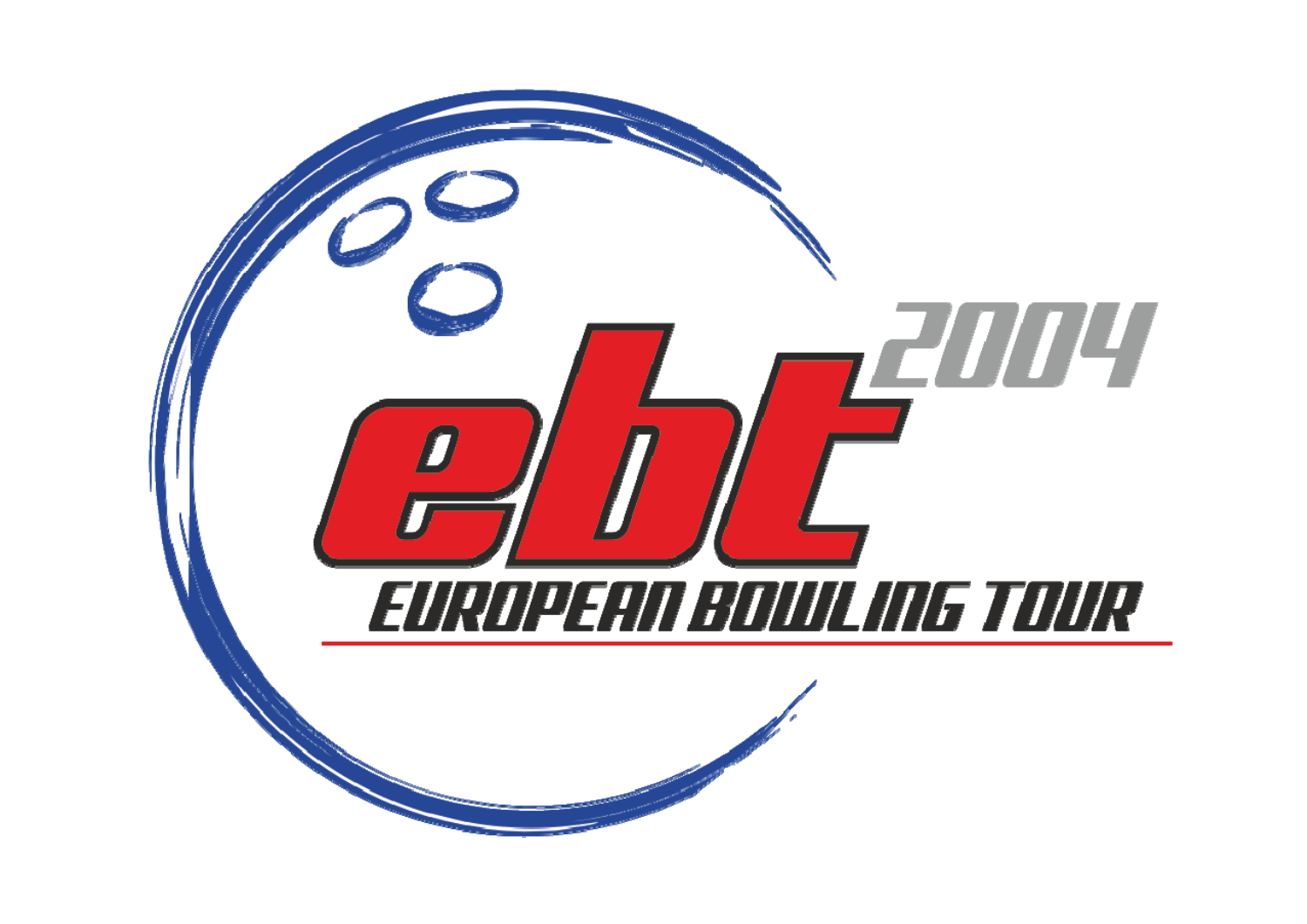| P              | Last name      | First name   | Federation  | $\mathbf{T}$ | 01             | 02             | 03             | 04 | 05             | 06             | 07           | 08             | 09 | 10             | 11 | 12 | 13             | 14             | 15 | 16             |
|----------------|----------------|--------------|-------------|--------------|----------------|----------------|----------------|----|----------------|----------------|--------------|----------------|----|----------------|----|----|----------------|----------------|----|----------------|
| 1              | Bröndsted      | <b>Britt</b> | Denmark     | 189          | 30             |                | 30             | 12 |                | 5              |              | 6              | 30 | 21             | 30 |    | 18             | 6              |    | $\mathbf{1}$   |
| $\overline{2}$ | Beckel         | Martina      | Germany     | 170          |                | 30             | 18             |    | 21             | 6              | 6            | 15             | 5  |                | 18 | 12 |                | 18             | 21 |                |
| 3              | Kjeldsen       | Kamilla      | Denmark     | 130          | 5              | 21             | 6              | 15 | 18             | 5              |              |                | 12 | 18             |    |    |                |                |    | 30             |
| 4              | Glover         | Zara         | England     | 111          |                |                | 21             |    |                |                |              |                |    |                |    | 18 |                | 21             | 30 | 21             |
| 5              | Flack          | Nina         | Sweden      | 102          |                |                | $\overline{4}$ |    |                | 10             | 10           | 5              | 18 | 12             |    |    | 10             |                | 18 | 15             |
| 6              | Jönsson        | Eva          | Sweden      | 96           |                |                | 4              | 30 |                | $\overline{2}$ |              |                |    | 10             |    |    | 15             | 30             |    | 5              |
| $\overline{7}$ | Lundén         | Reija        | Finland     | 89           | 12             |                | 3              |    | $\overline{4}$ | 18             |              | 6              | 4  | 5              |    |    | $\overline{4}$ | 15             |    | 18             |
| 8              | Johnsson       | Helen        | Sweden      | 83           |                |                | 5              |    |                | 30             |              |                |    | 6              |    |    | 30             |                |    | 12             |
| 9              | Petty          | Tanya        | Germany     | 74           |                |                | $\overline{4}$ |    | 30             | 15             |              |                | 15 |                |    |    |                | 10             |    |                |
| 10             | Haglund        | Linda        | Sweden      | 58           |                |                |                |    |                | 21             |              |                |    | 30             |    |    | $\overline{4}$ |                |    | 3              |
| $11$           | Lund           | Bettina      | Denmark     | 52           |                | 10             |                |    |                |                | 3            | 30             |    | 3              | 6  |    |                |                |    |                |
| 12             | Houbo Pedersen | Lotte        | Denmark     | 47           |                |                |                | 21 |                | 3              |              | 21             |    |                |    |    |                |                |    | $\overline{2}$ |
| 13             | Penny          | Kirsten      | England     | 46           | 21             |                | 10             |    |                |                |              |                |    |                |    | 15 |                |                |    |                |
| 14             | Tchu           | Iben         | Denmark     | 44           |                | $\overline{2}$ |                |    |                |                | 30           |                |    | 6              | 6  |    |                |                |    |                |
| 15             | Simonsen       | Rikke        | Denmark     | 41           |                |                |                | 10 |                | $\overline{4}$ |              |                |    | $\overline{4}$ | 15 |    |                | 3              |    | 5              |
| 16             | Gross          | Ivonne       | Austria     | 40           |                | 4              | $\overline{2}$ |    | 15             | $\mathbf 1$    |              | 3              | 3  |                |    |    |                | 12             |    |                |
| 17             | Carlsson       | Christel     | Sweden      | 39           |                |                |                |    |                | 12             | 12           |                |    | $\overline{4}$ |    |    | 5              |                |    | 6              |
| 18             | Allén          | Heta         | Finland     | 35           | 18             |                | 15             |    |                | $\overline{2}$ |              |                |    |                |    |    |                |                |    |                |
| 19             | Wetterlund     | Åsa          | Sweden      | 35           |                |                |                | 18 |                | $\mathbf{1}$   |              |                |    | 6              |    |    | 6              |                |    | $\overline{4}$ |
| 20             | Harries        | Jo           | England     | 34           |                | 4              |                |    |                |                |              |                |    |                |    | 30 |                |                |    |                |
| 21             | Saldjian       | Isabelle     | France      | 31           |                |                |                |    |                |                |              |                | 21 |                | 10 |    |                |                |    |                |
| 22             | Smith          | Ann          | England     | 31           |                |                |                |    |                |                |              |                |    |                | 21 | 10 |                |                |    |                |
| 23             | Smirnova       | Tatiana      | Russia      | 29           |                |                | 6              | 6  | 12             | $\mathbf{1}$   | 4            |                |    |                |    |    |                |                |    |                |
| 24             | Karatzoula     | Martha       | Greece      | 27           |                | 6              |                |    | 10             |                | $\mathbf{1}$ |                | 5  |                |    | 5  |                |                |    |                |
| 25             | Sauer          | Kerstin      | Germany     | 27           | $\overline{4}$ | $\mathbf{1}$   | 4              |    |                |                |              |                | 10 |                | 5  |    |                | 3              |    |                |
| 26             | Woods          | Nikki        | England     | 27           |                | 15             | 12             |    |                |                |              |                |    |                |    |    |                |                |    |                |
| 27             | Göbel          | Michaela     | Germany     | 26           | 5              |                | 5              |    |                | 2              |              |                | 6  | 4              |    |    |                | $\overline{4}$ |    |                |
| 28             | Manico         | Bigi         | Switzerland | 25           |                |                |                |    |                |                | 21           |                |    |                |    |    |                | $\overline{4}$ |    |                |
| 29             | Ardal          | Anne-Sofie   | Denmark     | 24           |                |                | 3              | 6  |                | 3              |              | $\overline{4}$ |    | 3              | 3  |    |                |                |    | 2              |
| 30             | Mäkelä         | Minna        | Finland     | 24           | 15             |                | 5              |    |                | 4              |              |                |    |                |    |    |                |                |    |                |
| 31             | Nielsen        | Vibeke V.    | Denmark     | 22           |                |                |                | 5  |                | $\mathbf{1}$   |              | 6              |    | $\overline{2}$ | 5  |    |                | 3              |    |                |
| 32             | Adams          | Donna        | England     | 21           |                |                |                |    |                |                |              |                |    |                |    | 21 |                |                |    |                |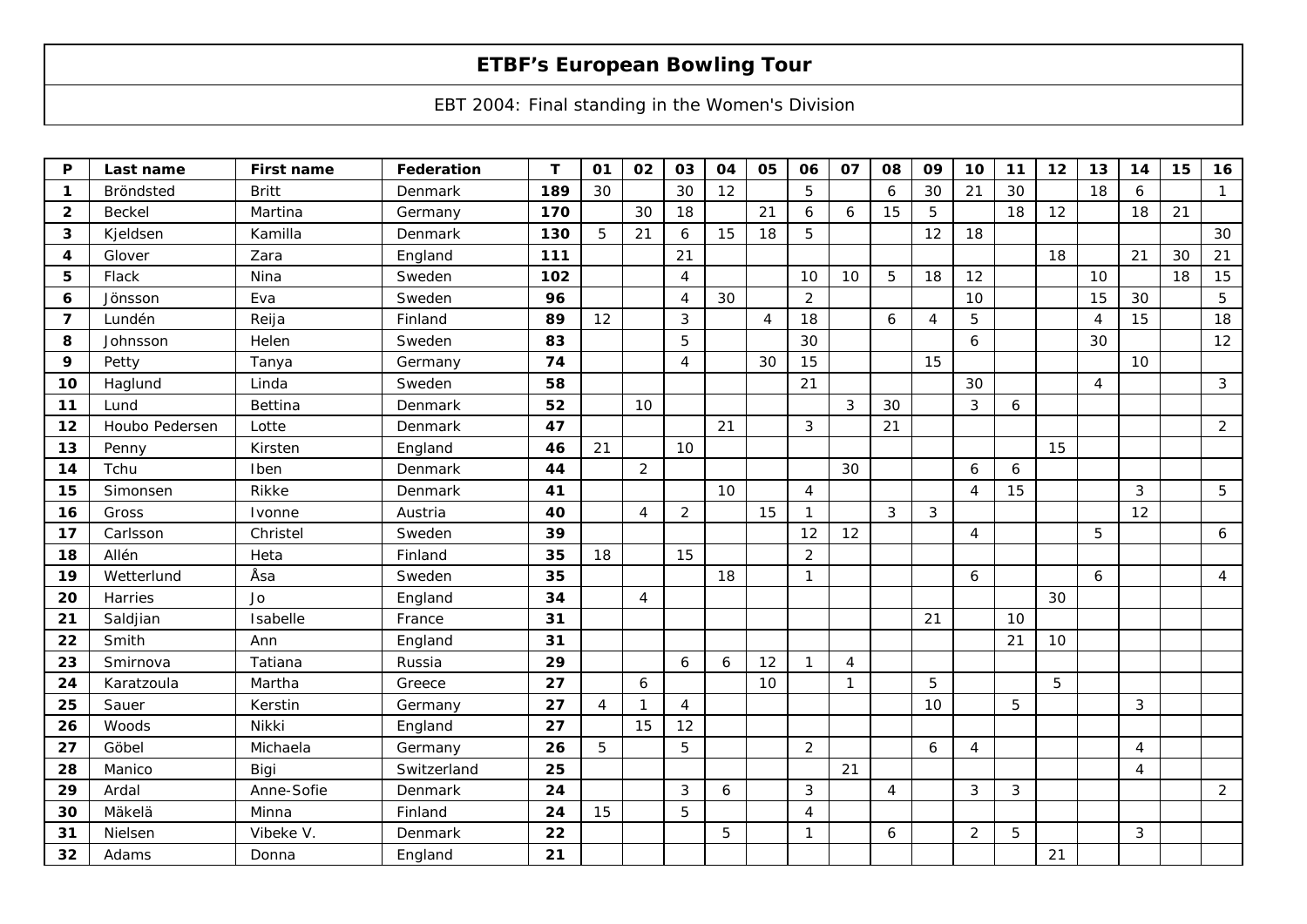| P  | Last name    | First name    | Federation  | $\mathbf T$ | 01 | 02 | 03             | 04             | 05 | 06           | 07             | 08 | 09 | 10           | 11             | $12$ | 13             | 14 | 15 | 16             |
|----|--------------|---------------|-------------|-------------|----|----|----------------|----------------|----|--------------|----------------|----|----|--------------|----------------|------|----------------|----|----|----------------|
| 33 | Haugen       | Ann Louise    | Norway      | 21          |    |    |                |                |    |              |                |    |    |              |                |      | 21             |    |    |                |
| 34 | Pöllänen     | Krista        | Finland     | 21          | 6  |    |                |                |    |              |                |    |    | 15           |                |      |                |    |    |                |
| 35 | Van der tol  | Ghislaine     | Netherlands | 20          |    |    |                |                |    |              |                | 18 |    |              | 2              |      |                |    |    |                |
| 36 | van Hemert   | Paula         | Netherlands | 19          |    |    |                |                |    |              | 5              |    |    |              | $\overline{4}$ |      |                |    |    | 10             |
| 37 | Abela        | Sue           | Malta       | 18          |    |    |                |                |    |              | 18             |    |    |              |                |      |                |    |    |                |
| 38 | Gardner      | Lisa          | England     | 18          |    | 18 |                |                |    |              |                |    |    |              |                |      |                |    |    |                |
| 39 | Knopp        | Nicole        | Germany     | 18          |    |    |                |                |    |              | 15             |    | 3  |              |                |      |                |    |    |                |
| 40 | Santonen     | Mari          | Finland     | 18          | 10 |    | $\overline{2}$ |                |    | 6            |                |    |    |              |                |      |                |    |    |                |
| 41 | Sofkova      | Victoria      | Sweden      | 18          |    |    |                |                |    | 3            |                |    |    |              |                |      | 12             |    |    | 3              |
| 42 | de Bruine    | <b>Brenda</b> | Netherlands | 17          |    | 6  |                |                |    |              | 6              |    |    | $\mathbf{1}$ | $\overline{4}$ |      |                |    |    |                |
| 43 | de Jong      | Marieke       | Netherlands | 17          |    | 5  |                |                |    |              | $\overline{2}$ |    |    | 3            | $\overline{4}$ |      |                | 3  |    |                |
| 44 | Kantola      | Piritta       | Finland     | 17          | 6  |    | 3              |                |    | 4            |                |    | 4  |              |                |      |                |    |    |                |
| 45 | Thorstensen  | Heidi         | Norway      | 17          |    |    | 2              | $\overline{4}$ |    |              |                | 5  |    |              |                | 4    | $\overline{2}$ |    |    |                |
| 46 | Torgesen     | Pat           | Norway      | 16          |    |    |                | 6              |    |              |                |    |    | 5            |                |      | 5              |    |    |                |
| 47 | Fasano       | Teresa        | Italy       | 15          |    |    |                |                |    |              |                |    |    |              |                |      |                |    | 15 |                |
| 48 | Larsen       | Hanne         | Denmark     | 15          |    |    |                |                |    |              |                |    |    | 3            | 12             |      |                |    |    |                |
| 49 | Pulliainen   | Leena         | Finland     | 14          | 6  |    |                |                |    | 3            |                |    |    | 5            |                |      |                |    |    |                |
| 50 | Di Benedetto | Helga         | Italy       | $12$        |    |    |                |                |    |              |                |    |    |              |                |      |                |    | 12 |                |
| 51 | Nuñez        | Paqui         | Spain       | $12$        |    |    |                |                |    |              |                | 12 |    |              |                |      |                |    |    |                |
| 52 | Pirau-Maas   | Bianca        | Netherlands | 12          |    | 12 |                |                |    |              |                |    |    |              |                |      |                |    |    |                |
| 53 | Alfredsson   | Diana         | Sweden      | 11          |    |    |                |                |    | 3            | 5              |    |    |              |                |      | 3              |    |    |                |
| 54 | Dekkers      | Carla         | Netherlands | 11          |    | 5  |                |                |    |              | $\overline{4}$ |    |    |              |                |      |                |    |    | $\overline{2}$ |
| 55 | Ferina       | Roberta       | Italy       | 11          |    |    |                |                | 5  |              |                |    |    |              |                |      |                |    | 6  |                |
| 56 | Jonasdowsky  | Andrea        | Germany     | 11          |    |    |                |                |    |              |                |    | 6  |              |                |      |                | 5  |    |                |
| 57 | Cavazzini    | Laura         | Italy       | 10          |    |    | 1              |                | 5  |              |                |    |    |              |                |      |                |    | 4  |                |
| 58 | Esposito     | Daniela       | Italy       | 10          |    |    |                |                | 6  |              |                |    |    |              |                |      |                |    | 4  |                |
| 59 | Fusco        | Raffaella     | Italy       | 10          |    |    |                |                | 6  |              |                |    |    |              |                |      |                |    | 4  |                |
| 60 | Gaillard     | Laurence      | France      | 10          |    |    |                |                |    |              |                | 10 |    |              |                |      |                |    |    |                |
| 61 | Kristiansen  | Mette         | Denmark     | 10          |    |    |                | $\overline{4}$ |    |              |                |    |    | 2            | $\overline{4}$ |      |                |    |    |                |
| 62 | Larsen       | Rebecca       | Sweden      | 10          |    |    |                |                |    | $\mathbf{1}$ | $\overline{2}$ |    |    |              |                |      | 3              |    |    | 4              |
| 63 | Olsson       | Susanne       | Sweden      | 10          |    |    |                | 5              |    |              | $\mathbf 5$    |    |    |              |                |      |                |    |    |                |
| 64 | Roiati       | Chiara        | Italy       | 10          |    |    |                |                |    |              |                |    |    |              |                |      |                |    | 10 |                |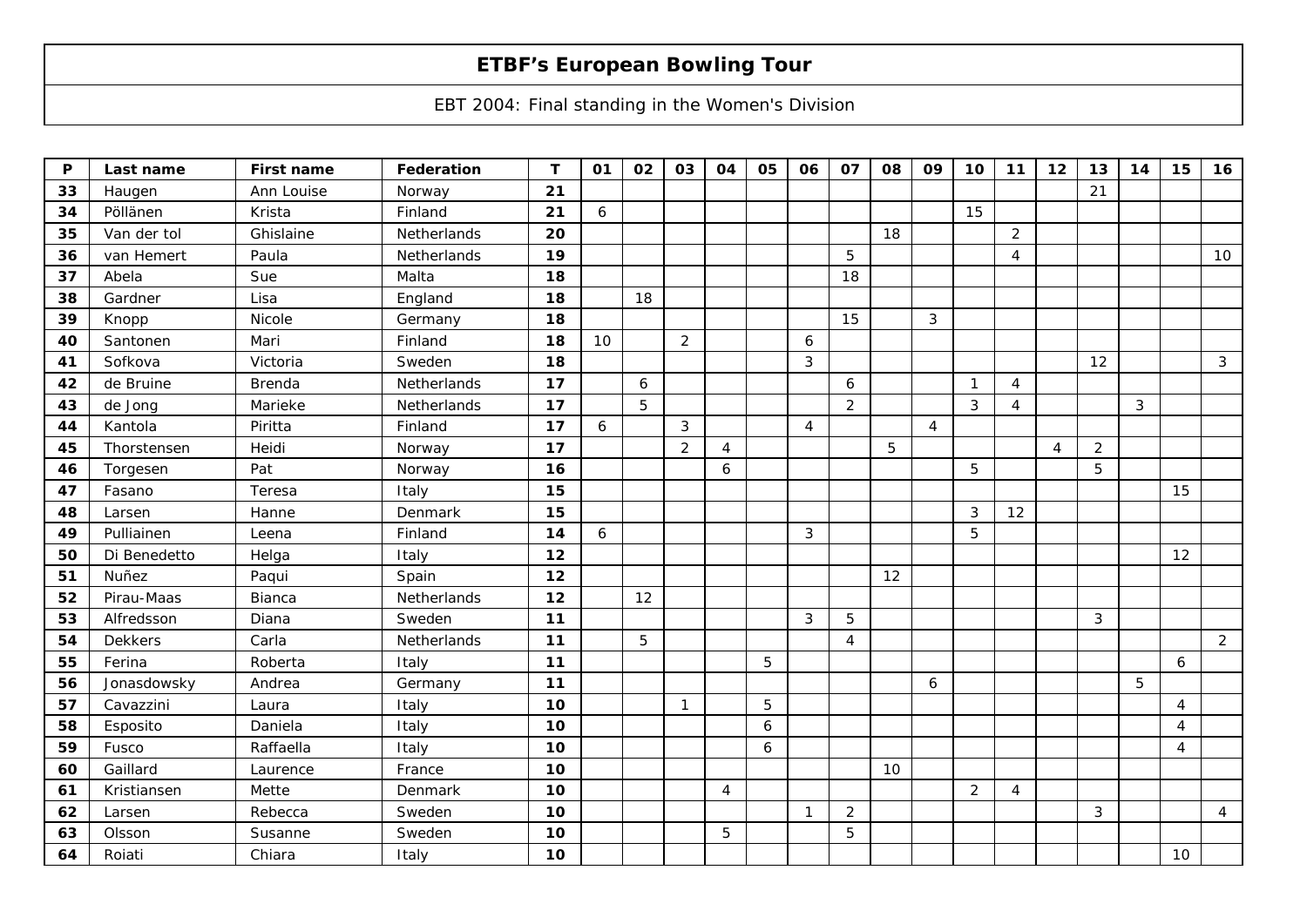| P  | Last name      | First name        | Federation  | $\mathbf T$             | 01 | 02             | 03             | 04             | 05 | 06             | 07 | 08 | 09             | 10             | 11             | 12 | 13 | 14             | 15 | 16             |
|----|----------------|-------------------|-------------|-------------------------|----|----------------|----------------|----------------|----|----------------|----|----|----------------|----------------|----------------|----|----|----------------|----|----------------|
| 65 | Amenta         | Marina            | Italy       | 9                       |    |                |                |                | 3  |                |    |    |                |                |                |    |    |                | 6  |                |
| 66 | Combes         | Alexandra         | France      | 9                       |    |                |                |                |    | 4              |    | 5  |                |                |                |    |    |                |    |                |
| 67 | Holm Rasmussen | Rikke             | Denmark     | 9                       |    |                |                | $\overline{4}$ |    |                |    |    |                | $\mathbf{1}$   | $\overline{1}$ |    |    |                |    | 3              |
| 68 | Iacomino       | M.Rosaria         | Italy       | 9                       |    |                |                |                | 4  |                |    |    |                |                |                |    |    |                | 5  |                |
| 69 | Lenssen        | Inge              | Netherlands | 9                       |    | 5              |                |                |    |                |    |    |                |                | $\overline{1}$ |    |    | 3              |    |                |
| 70 | Sgrosso        | MariaCristina     | Italy       | 9                       |    |                |                |                | 4  |                |    |    |                |                |                |    |    |                | 5  |                |
| 71 | de Win         | Angelique         | Netherlands | 8                       |    |                |                |                |    |                |    |    |                |                | 3              |    |    | 5              |    |                |
| 72 | Greiner        | <b>Ross</b>       | Netherlands | 8                       |    | $\overline{2}$ |                |                |    |                |    |    |                |                |                |    |    | 6              |    |                |
| 73 | Johanson       | Annette           | Sweden      | 8                       |    |                |                |                |    |                |    |    |                |                |                |    | 6  |                |    | $\overline{2}$ |
| 74 | Rizzo          | Giovanna          | Italy       | 8                       |    |                |                |                | 5  |                |    |    |                |                |                |    |    |                | 3  |                |
| 75 | Uhlich         | Sonja             | Germany     | 8                       |    |                |                |                |    |                |    |    | 4              |                | $\overline{2}$ |    |    | $\overline{2}$ |    |                |
| 76 | Adkins         | Laressa           | Germany     | $\overline{\mathbf{z}}$ |    |                |                |                |    |                |    |    |                |                | 6              |    |    | $\mathbf{1}$   |    |                |
| 77 | Bjercke        | Cathrine          | Norway      | $\overline{\mathbf{z}}$ |    |                |                |                |    |                |    |    |                | $\mathbf{1}$   |                |    | 6  |                |    |                |
| 78 | Edvardsen      | Heidi             | Norway      | $\overline{7}$          |    |                |                | $\overline{4}$ |    |                |    |    |                |                |                |    | 3  |                |    |                |
| 79 | Einola         | Tiia              | Finland     | $\overline{7}$          | 3  |                | $\overline{4}$ |                |    |                |    |    |                |                |                |    |    |                |    |                |
| 80 | Glendert       | Malin             | Sweden      | $\overline{\mathbf{z}}$ |    |                |                |                |    | $\overline{2}$ |    |    |                |                |                |    |    |                |    | 5              |
| 81 | Haugerud       | <b>Tove Mette</b> | Norway      | $\overline{\mathbf{z}}$ |    |                |                |                |    |                |    |    |                | $\overline{2}$ |                |    | 5  |                |    |                |
| 82 | Larsen         | Sahra             | Denmark     | $\overline{\mathbf{z}}$ |    |                |                | 5              |    |                |    |    |                |                | 2              |    |    |                |    |                |
| 83 | Maaswinkel     | Priscilla         | Netherlands | $\overline{\mathbf{z}}$ |    | 4              |                |                |    |                |    |    |                |                | 3              |    |    |                |    |                |
| 84 | Visser         | Jolanda           | Netherlands | $\overline{\mathbf{z}}$ |    | 3              |                |                |    |                |    |    |                |                | $\overline{4}$ |    |    |                |    |                |
| 85 | Allsebrook     | Jo                | England     | 6                       |    |                |                |                |    |                |    |    |                |                |                | 6  |    |                |    |                |
| 86 | Bergmann       | Liane             | Germany     | 6                       |    |                |                |                |    |                |    |    | 6              |                |                |    |    |                |    |                |
| 87 | Broinger       | Jaqueline         | Austria     | 6                       |    |                |                |                |    |                |    |    | $\overline{2}$ |                |                |    |    | $\overline{4}$ |    |                |
| 88 | Eckell         | Irene Kragh       | Norway      | $\boldsymbol{6}$        |    |                |                |                |    |                |    |    |                |                |                |    | 3  |                |    | 3              |
| 89 | Eliasson       | Josefine          | Sweden      | 6                       |    | 6              |                |                |    |                |    |    |                |                |                |    |    |                |    |                |
| 90 | Gschrey        | Stephanie         | Germany     | 6                       |    |                |                |                |    |                |    |    | 4              |                |                |    |    | 2              |    |                |
| 91 | Heneskär       | Ellinor           | Sweden      | 6                       |    |                |                |                |    |                | 6  |    |                |                |                |    |    |                |    |                |
| 92 | John           | Lisa              | England     | $\boldsymbol{6}$        |    |                |                |                |    |                |    |    |                |                |                | 6  |    |                |    |                |
| 93 | Jowsey         | Katie             | England     | 6                       |    |                |                |                |    |                |    |    |                |                |                | 6  |    |                |    |                |
| 94 | Kemppainen     | Tuula             | Finland     | 6                       |    |                |                |                |    | 6              |    |    |                |                |                |    |    |                |    |                |
| 95 | Kyllönen       | Katja             | Finland     | 6                       |    |                |                |                |    |                |    |    |                |                |                |    |    |                |    | 6              |
| 96 | Matelli        | Katia             | Italy       | 6                       |    |                |                |                |    |                |    |    |                |                |                |    |    |                | 6  |                |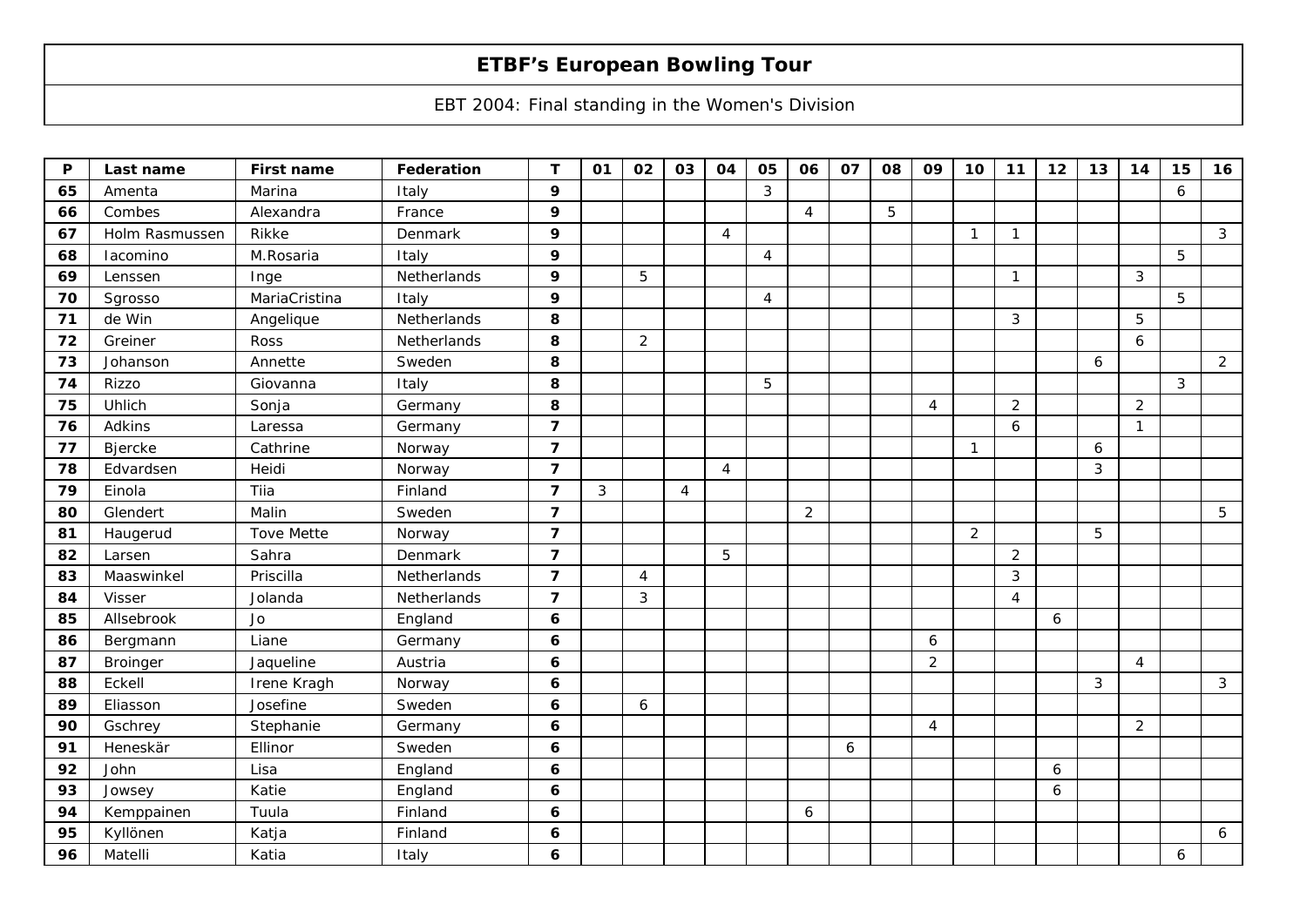| P   | Last name     | First name | Federation  | $\mathsf{T}$ | 01             | 02           | 03             | 04 | 05             | 06             | 07             | 08             | 09             | 10 | 11           | 12 | 13 | 14             | 15             | 16 |
|-----|---------------|------------|-------------|--------------|----------------|--------------|----------------|----|----------------|----------------|----------------|----------------|----------------|----|--------------|----|----|----------------|----------------|----|
| 97  | Mattson-Baard | Anna       | Sweden      | 6            |                |              |                |    |                |                |                |                |                |    |              |    |    |                |                | 6  |
| 98  | Morra         | Alessandra | Italy       | 6            |                |              |                |    | 6              |                |                |                |                |    |              |    |    |                |                |    |
| 99  | Paoli         | Luciana    | Italy       | 6            |                |              |                |    | 4              |                |                |                |                |    |              |    |    |                | 2              |    |
| 100 | Pesek         | Beatrix    | Hungary     | 6            |                |              |                |    |                |                |                |                |                |    |              |    |    | 6              |                |    |
| 101 | Strömberg     | Jaana      | Finland     | 6            |                |              | 6              |    |                |                |                |                |                |    |              |    |    |                |                |    |
| 102 | van der List  | Wendy      | Netherlands | 6            |                | $\mathbf{1}$ |                |    |                |                |                |                |                | 2  | 3            |    |    |                |                |    |
| 103 | Aalto         | Pauliina   | Finland     | 6            |                |              |                |    |                | $\overline{2}$ | 4              |                |                |    |              |    |    |                |                |    |
| 104 | Blagova       | Elena      | Russia      | 5            | 3              |              | $\overline{2}$ |    |                |                |                |                |                |    |              |    |    |                |                |    |
| 105 | Hanzlovska    | Petra B.   | Czech       | 5            |                |              |                | 3  |                |                |                |                | $\overline{a}$ |    |              |    |    |                |                |    |
| 106 | <b>Byrne</b>  | Karen      | England     | 5            |                |              |                |    |                |                |                |                |                |    |              | 5  |    |                |                |    |
| 107 | Cramer        | Aisha      | Netherlands | 5            |                | $\mathbf{3}$ |                |    |                |                | $\mathbf{1}$   |                |                | 1  |              |    |    |                |                |    |
| 108 | De Marco      | Francesca  | Italy       | 5            |                |              |                |    | $\overline{2}$ |                |                |                |                |    |              |    |    |                | 3              |    |
| 109 | Hanusova      | Dana       | Czech       | 5            |                |              |                |    |                |                |                |                | 3              |    |              |    |    | $\overline{2}$ |                |    |
| 110 | Hazeleger     | Inge       | Netherlands | 5            |                |              |                |    |                |                |                |                |                |    | 5            |    |    |                |                |    |
| 111 | Herberle      | Nicole     | Germany     | 5            |                |              |                |    |                |                |                |                |                |    | $\mathbf{1}$ |    |    | $\overline{4}$ |                |    |
| 112 | Hershkovitz   | Nufar      | Israel      | 5            |                |              |                |    |                |                |                |                |                |    |              | 5  |    |                |                |    |
| 113 | Ioannou       | Georgia    | Greece      | 5            |                |              |                |    | $\overline{2}$ |                |                |                |                |    |              | 3  |    |                |                |    |
| 114 | Jensen        | Anja Ginge | Denmark     | 5            |                |              |                |    |                | 5              |                |                |                |    |              |    |    |                |                |    |
| 115 | Maas          | Bianca     | Netherlands | 5            |                |              |                |    |                |                |                |                |                |    |              |    |    |                | 5              |    |
| 116 | Perna         | Fiorella   | Italy       | 5            |                |              |                |    | 3              |                |                |                |                |    |              |    |    |                | $\overline{2}$ |    |
| 117 | Schwarz       | Patricia   | Finland     | 5            | 5              |              |                |    |                |                |                |                |                |    |              |    |    |                |                |    |
| 118 | Stelcigova    | Stepanska  | Czech       | 5            |                |              |                |    |                |                |                |                | 5              |    |              |    |    |                |                |    |
| 119 | Van Boom      | Christine  | Belgium     | 5            |                |              |                |    |                |                |                |                |                |    |              |    |    | 5              |                |    |
| 120 | Zavialova     | Inna       | Russia      | 5            | $\overline{4}$ |              | $\mathbf{1}$   |    |                |                |                |                |                |    |              |    |    |                |                |    |
| 121 | Anastasi      | Melissa    | Malta       | 4            |                |              |                |    |                |                | 4              |                |                |    |              |    |    |                |                |    |
| 122 | Andersen      | Grethe     | Norway      | 4            |                |              |                |    |                |                |                |                |                | 4  |              |    |    |                |                |    |
| 123 | Ankerdal      | Connie     | Denmark     | 4            |                |              |                |    |                |                |                |                |                | 4  |              |    |    |                |                |    |
| 124 | Beavis        | Hayley     | England     | 4            |                |              |                |    |                |                | $\overline{4}$ |                |                |    |              |    |    |                |                |    |
| 125 | <b>Brzica</b> | Rosta      | Czech       | 4            |                |              |                |    |                |                |                | $\overline{4}$ |                |    |              |    |    |                |                |    |
| 126 | Carlin        | Lorna      | England     | 4            |                |              |                |    |                |                |                |                |                |    |              | 4  |    |                |                |    |
| 127 | Cashe         | Lorraine   | Malta       | 4            |                |              |                |    |                |                |                |                |                |    |              | 4  |    |                |                |    |
| 128 | Constantine   | Karen      | England     | 4            |                |              |                |    |                |                |                |                |                |    |              | 4  |    |                |                |    |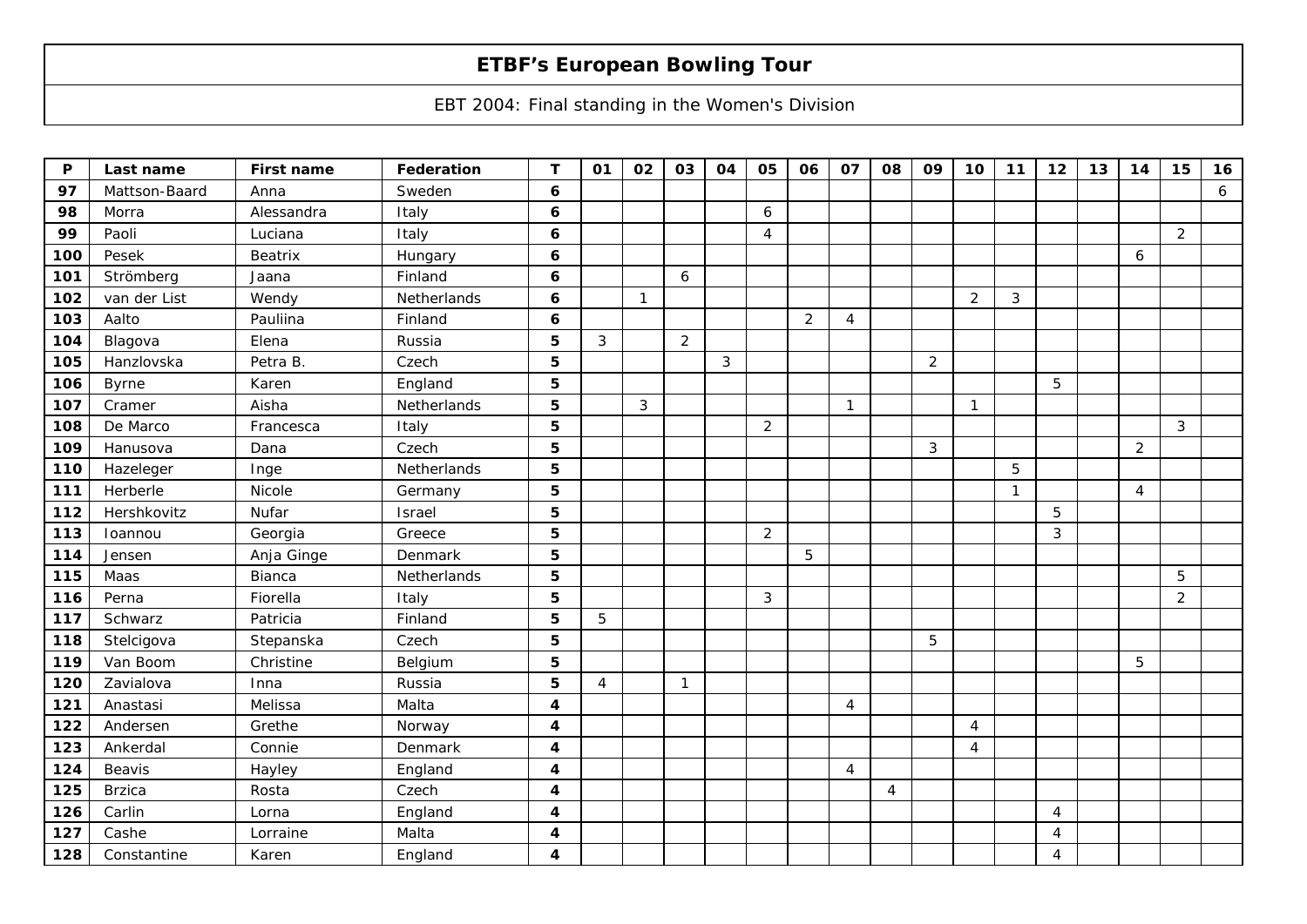| P   | Last name        | First name | Federation  | $\mathsf{T}$           | 01             | 02             | 03 | 04             | 05             | 06             | 07 | 08             | 09 | 10 | 11           | 12             | 13           | 14             | 15             | 16             |
|-----|------------------|------------|-------------|------------------------|----------------|----------------|----|----------------|----------------|----------------|----|----------------|----|----|--------------|----------------|--------------|----------------|----------------|----------------|
| 129 | Dahlgren         | Christina  | Sweden      | 4                      |                |                |    |                |                | $\overline{4}$ |    |                |    |    |              |                |              |                |                |                |
| 130 | de Koning        | Fiona      | Netherlands | 4                      |                | 3              |    |                |                |                |    |                |    |    | $\mathbf{1}$ |                |              |                |                |                |
| 131 | Fruyt            | Bianca     | Netherlands | 4                      |                | $\overline{4}$ |    |                |                |                |    |                |    |    |              |                |              |                |                |                |
| 132 | Garcia           | Marisa     | Spain       | 4                      |                |                |    |                |                |                |    | $\overline{4}$ |    |    |              |                |              |                |                |                |
| 133 | Grassini         | Enza       | Italy       | 4                      |                |                |    |                | $\overline{2}$ |                |    |                |    |    |              |                |              |                | 2              |                |
| 134 | Guglielmo        | Elena      | Italy       | 4                      |                |                |    |                |                |                |    |                |    |    |              |                |              |                | $\overline{4}$ |                |
| 135 | Jensen           | Mai Ginge  | Denmark     | $\boldsymbol{\Lambda}$ |                |                |    |                |                |                |    |                |    |    |              |                |              |                |                | $\overline{4}$ |
| 136 | Klug             | Patricia   | Austria     | 4                      |                |                |    |                |                |                |    |                |    |    |              |                |              | $\overline{4}$ |                |                |
| 137 | Larnia           | Heidi      | Finland     | 4                      | $\overline{4}$ |                |    |                |                |                |    |                |    |    |              |                |              |                |                |                |
| 138 | Larsson-Carlsson | Ann-Ki     | Sweden      | 4                      |                |                |    |                |                |                |    |                |    |    |              |                | 4            |                |                |                |
| 139 | Marino           | Adele      | Italy       | 4                      |                |                |    |                | 4              |                |    |                |    |    |              |                |              |                |                |                |
| 140 | Mäkelä           | Jenni      | Finland     | 4                      | $\overline{4}$ |                |    |                |                |                |    |                |    |    |              |                |              |                |                |                |
| 141 | Nordström        | Ulla       | Sweden      | 4                      |                |                |    |                |                |                |    |                |    |    |              |                |              |                |                | $\overline{4}$ |
| 142 | Pohjanlahti      | Anita      | Finland     | 4                      | $\overline{4}$ |                |    |                |                |                |    |                |    |    |              |                |              |                |                |                |
| 143 | Pridmore         | Lindsay    | England     | 4                      |                |                |    |                |                |                |    |                |    |    |              | $\overline{4}$ |              |                |                |                |
| 144 | Romero           | Roser      | Spain       | 4                      |                |                |    |                |                |                |    | $\overline{4}$ |    |    |              |                |              |                |                |                |
| 145 | Rødli            | Inger      | Norway      | 4                      |                |                |    |                |                |                |    |                |    |    |              |                | 4            |                |                |                |
| 146 | Tomajága         | Kinga      | Hungary     | 4                      |                |                |    |                |                |                |    |                | 4  |    |              |                |              |                |                |                |
| 147 | Torrents         | Sandra     | Spain       | $\boldsymbol{4}$       |                |                |    |                |                |                |    | $\overline{4}$ |    |    |              |                |              |                |                |                |
| 148 | Valentini        | Cinzia     | Italy       | 4                      |                |                |    |                |                |                |    |                |    |    |              |                |              |                | $\overline{4}$ |                |
| 149 | Vinjova          | Ivana      | Czech       | 4                      |                |                |    | $\overline{4}$ |                |                |    |                |    |    |              |                |              |                |                |                |
| 150 | Watson           | Debbie     | Scotland    | 4                      |                | $\overline{4}$ |    |                |                |                |    |                |    |    |              |                |              |                |                |                |
| 151 | Westergaard      | Vibeke     | Denmark     | 4                      |                |                |    |                |                |                |    |                |    |    |              |                |              |                |                | $\overline{4}$ |
| 152 | Øien             | Ingunn     | Norway      | 4                      |                |                |    |                |                |                |    |                |    |    |              |                | 4            |                |                |                |
| 153 | Albert           | Milagros   | Spain       | 3                      |                |                |    |                |                |                |    | 3              |    |    |              |                |              |                |                |                |
| 154 | Arnesen          | Trude      | Norway      | 3                      |                |                |    |                |                |                |    |                |    |    |              |                | $\mathbf{3}$ |                |                |                |
| 155 | Attard           | Joanna     | Malta       | 3                      |                |                |    |                |                |                |    |                |    |    |              | $\mathfrak{Z}$ |              |                |                |                |
| 156 | <b>Burgues</b>   | Merce      | Spain       | 3                      |                |                |    |                |                |                |    | 3              |    |    |              |                |              |                |                |                |
| 157 | Capponcelli      | Annamaria  | Italy       | 3                      |                |                | 3  |                |                |                |    |                |    |    |              |                |              |                |                |                |
| 158 | Carannante       | Tiziana    | Malta       | 3                      |                |                |    |                |                |                |    |                |    |    |              |                |              |                | $\mathbf{3}$   |                |
| 159 | Cermakova        | Petra      | Czech       | 3                      |                |                |    | $\mathbf{3}$   |                |                |    |                |    |    |              |                |              |                |                |                |
| 160 | Christiansen     | Mette      | Denmark     | 3                      |                |                |    |                |                |                |    |                |    |    |              |                |              |                |                | 3              |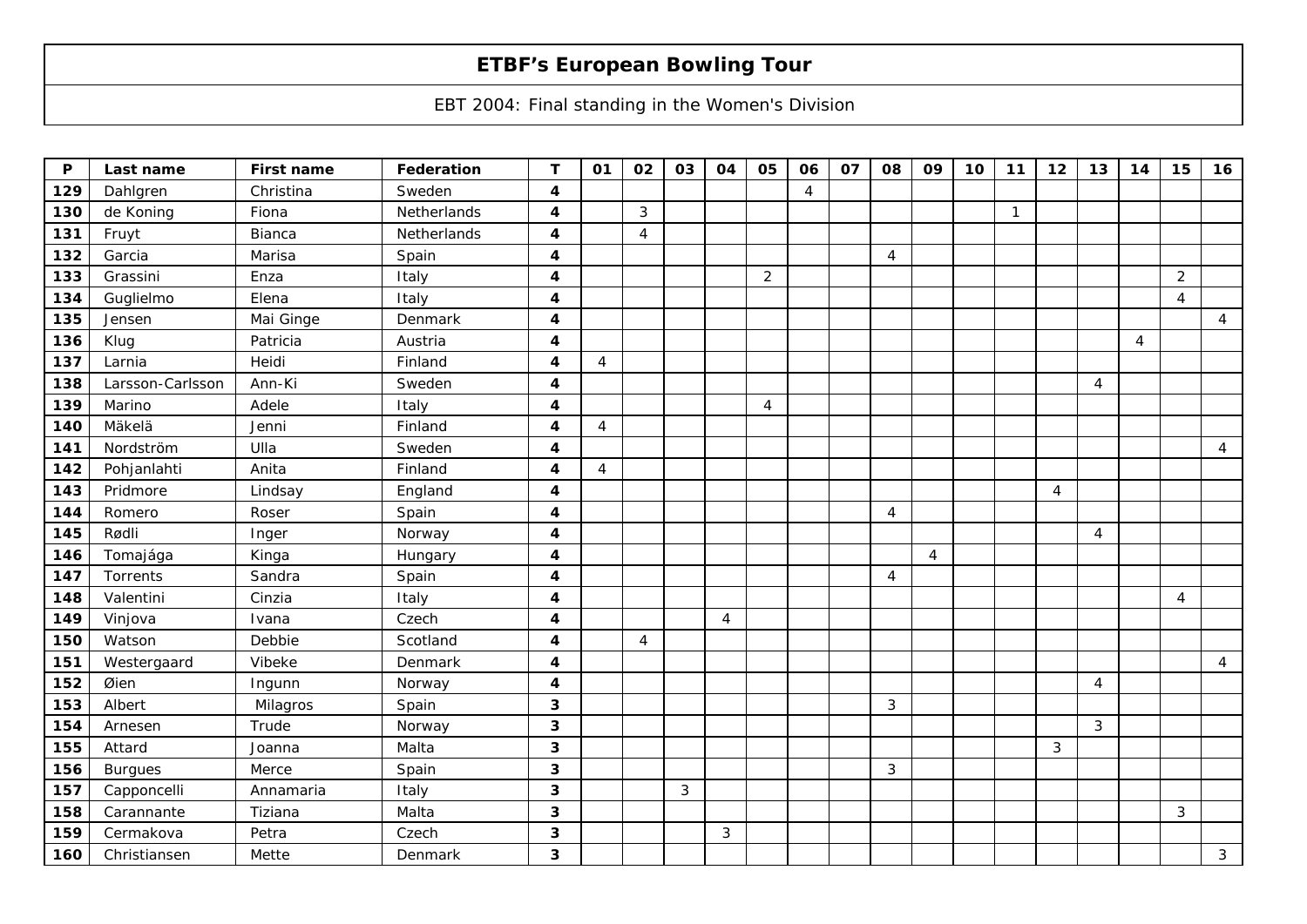| P   | Last name       | First name    | Federation  | $\mathsf{T}$            | 01 | 02             | 03             | 04 | 05             | 06 | 07             | 08             | 09 | 10 | 11 | 12 | 13             | 14           | 15             | 16 |
|-----|-----------------|---------------|-------------|-------------------------|----|----------------|----------------|----|----------------|----|----------------|----------------|----|----|----|----|----------------|--------------|----------------|----|
| 161 | Copley          | Flo           | Jersey      | 3                       |    |                |                |    |                |    | 3              |                |    |    |    |    |                |              |                |    |
| 162 | de Bruine       | Diana         | Netherlands | 3                       |    | 3              |                |    |                |    |                |                |    |    |    |    |                |              |                |    |
| 163 | Del Buono       | Francesca     | Italy       | 3                       |    |                |                |    |                |    |                |                |    |    |    |    |                |              | 3              |    |
| 164 | Demanuele       | Pamela        | Malta       | 3                       |    |                |                |    |                |    | 3              |                |    |    |    |    |                |              |                |    |
| 165 | Frisoni         | Antonella     | San Marino  | 3                       |    |                |                |    | $\overline{2}$ |    |                |                |    |    |    |    |                |              | $\mathbf{1}$   |    |
| 166 | Graziano        | Antonella     | Italy       | 3                       |    |                |                |    |                |    |                |                |    |    |    |    |                |              | $\mathfrak{Z}$ |    |
| 167 | Itzhak          | Tali          | Israel      | 3                       |    |                |                |    |                |    | $\mathfrak{Z}$ |                |    |    |    |    |                |              |                |    |
| 168 | Izzo            | Carmen        | Italy       | 3                       |    |                |                |    | 3              |    |                |                |    |    |    |    |                |              |                |    |
| 169 | Johansson       | Karin         | Sweden      | 3                       |    |                | 3              |    |                |    |                |                |    |    |    |    |                |              |                |    |
| 170 | Khun            | Hildegrad     | Italy       | 3                       |    |                |                |    | 3              |    |                |                |    |    |    |    |                |              |                |    |
| 171 | Manninen        | Heidi         | Finland     | 3                       | 3  |                |                |    |                |    |                |                |    |    |    |    |                |              |                |    |
| 172 | Marino          | Teresa        | Italy       | 3                       |    |                |                |    | 3              |    |                |                |    |    |    |    |                |              |                |    |
| 173 | Morávková       | Helena        | Czech       | 3                       |    |                |                |    |                |    |                |                | 2  |    |    |    |                | $\mathbf{1}$ |                |    |
| 174 | Perales         | Pilar         | Spain       | $\mathbf{3}$            |    |                |                |    |                |    |                | 3              |    |    |    |    |                |              |                |    |
| 175 | Povaljuhhina    | Jelena        | Estonia     | 3                       | 3  |                |                |    |                |    |                |                |    |    |    |    |                |              |                |    |
| 176 | Reusing         | <b>Britta</b> | Denmark     | 3                       |    |                |                |    |                |    |                |                | 3  |    |    |    |                |              |                |    |
| 177 | Sala            | Gloria        | Spain       | 3                       |    |                |                |    |                |    |                | 3              |    |    |    |    |                |              |                |    |
| 178 | Stighall        | Helene        | Sweden      | $\mathbf{3}$            |    |                |                |    |                |    | 3              |                |    |    |    |    |                |              |                |    |
| 179 | Stutzmann       | Kerstin       | Germany     | 3                       |    |                |                |    |                |    |                |                | 3  |    |    |    |                |              |                |    |
| 180 | Sulkanen        | Lena          | Denmark     | 3                       |    |                |                |    |                |    |                |                |    | 3  |    |    |                |              |                |    |
| 181 | Tedham          | Pia           | Sweden      | 3                       |    |                |                | 3  |                |    |                |                |    |    |    |    |                |              |                |    |
| 182 | Theissen        | Tanja         | Germany     | 3                       |    |                |                |    |                |    |                |                |    |    | 3  |    |                |              |                |    |
| 183 | van Regenmortel | Yolanda       | Belgium     | 3                       |    | $\mathfrak{Z}$ |                |    |                |    |                |                |    |    |    |    |                |              |                |    |
| 184 | Zorba           | Alexandra     | Greece      | 3                       |    |                |                |    |                |    |                |                |    |    |    | 3  |                |              |                |    |
| 185 | Aaltonen        | Laura         | Finland     | 3                       | 3  |                |                |    |                |    |                |                |    |    |    |    |                |              |                |    |
| 186 | Alvarez         | Angeles       | Spain       | $\overline{\mathbf{2}}$ |    |                |                |    |                |    |                | 2              |    |    |    |    |                |              |                |    |
| 187 | Bauer           | Karin         | Germany     | $\overline{\mathbf{2}}$ |    |                |                |    |                |    | $\overline{2}$ |                |    |    |    |    |                |              |                |    |
| 188 | Canosa          | Marta         | Spain       | $\overline{2}$          |    |                |                |    |                |    |                | $\overline{2}$ |    |    |    |    |                |              |                |    |
| 189 | Curcio          | Anna          | Italy       | $\mathbf{2}$            |    |                |                |    | $\overline{2}$ |    |                |                |    |    |    |    |                |              |                |    |
| 190 | Ferrante        | Marica        | Italy       | $\overline{\mathbf{2}}$ |    |                |                |    |                |    |                |                |    |    |    |    |                |              | $\overline{2}$ |    |
| 191 | Fosseide        | Grethe        | Norway      | $\overline{\mathbf{2}}$ |    |                |                |    |                |    |                |                |    |    |    |    | $\overline{2}$ |              |                |    |
| 192 | Georgiadou      | Katerina      | Greece      | $\overline{\mathbf{2}}$ |    |                | $\overline{2}$ |    |                |    |                |                |    |    |    |    |                |              |                |    |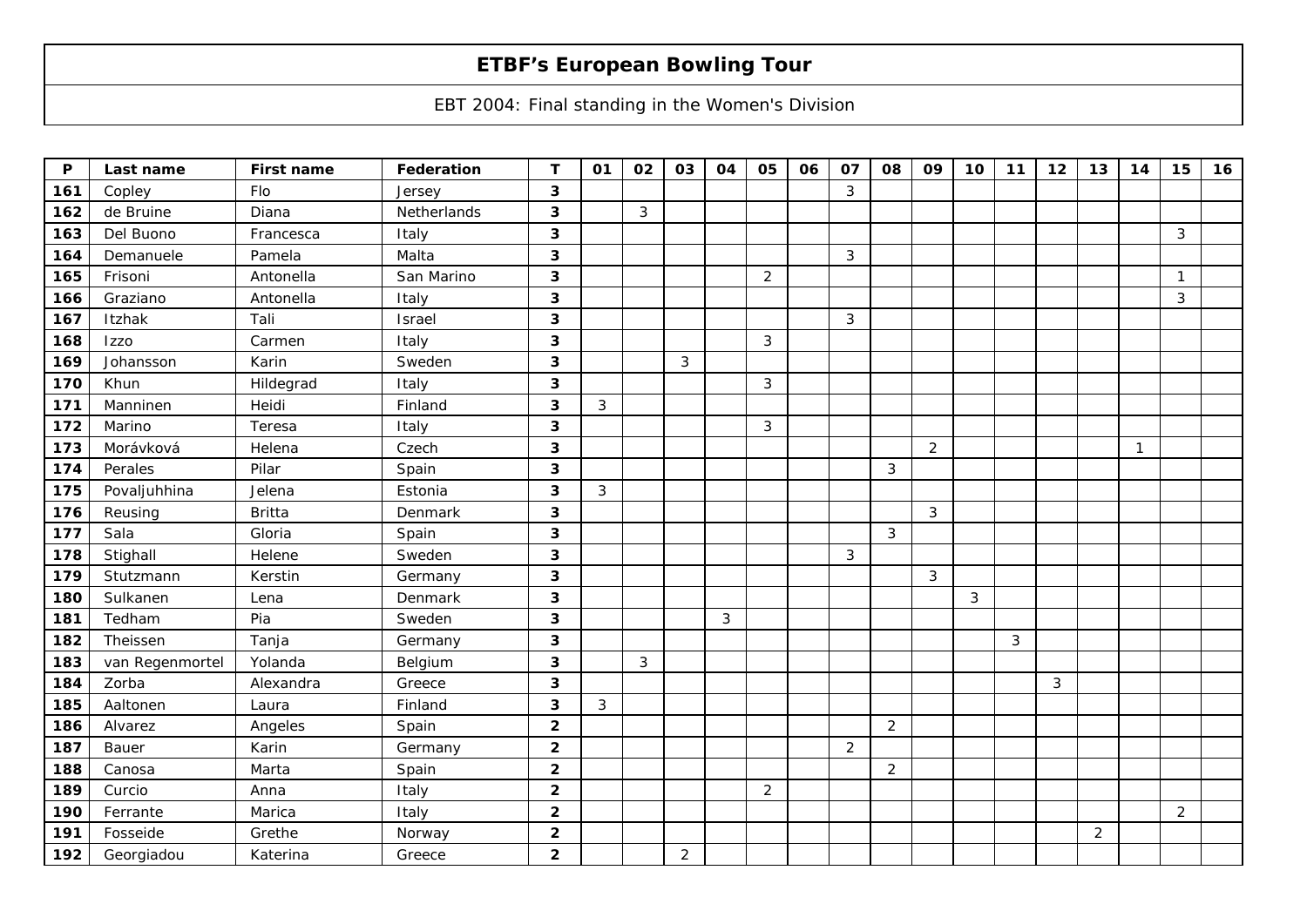| P   | Last name       | First name   | Federation  | $\mathsf{T}$            | 01             | 02             | 03           | 04 | 05           | 06 | 07             | 08           | 09             | 10 | 11 | 12 | 13             | 14             | 15           | 16             |
|-----|-----------------|--------------|-------------|-------------------------|----------------|----------------|--------------|----|--------------|----|----------------|--------------|----------------|----|----|----|----------------|----------------|--------------|----------------|
| 193 | Gref            | Lena         | Sweden      | $\overline{2}$          |                |                |              |    |              |    | $\overline{2}$ |              |                |    |    |    |                |                |              |                |
| 194 | Gunnerud        | Pernille     | Norway      | $\overline{2}$          |                |                |              |    |              |    |                |              |                |    |    |    | $\overline{2}$ |                |              |                |
| 195 | Haneveld        | Noëlle       | Netherlands | $\overline{2}$          |                | 2              |              |    |              |    |                |              |                |    |    |    |                |                |              |                |
| 196 | Haugen          | Linda S.     | Norway      | $\overline{2}$          |                |                |              |    |              |    |                |              |                |    |    |    | $\overline{2}$ |                |              |                |
| 197 | Kerbs           | Kira         | Finland     | $\overline{2}$          | $\overline{2}$ |                |              |    |              |    |                |              |                |    |    |    |                |                |              |                |
| 198 | Kok             | Wendy        | Netherlands | $\mathbf{2}$            |                |                |              |    |              |    |                |              |                |    | 2  |    |                |                |              |                |
| 199 | Lönnroth        | Daniela      | Finland     | $\overline{2}$          | 2              |                |              |    |              |    |                |              |                |    |    |    |                |                |              |                |
| 200 | Manninen        | Nina         | Finland     | 2                       | $\overline{2}$ |                |              |    |              |    |                |              |                |    |    |    |                |                |              |                |
| 201 | Maresova        | Jana         | Czech       | $\overline{2}$          |                |                |              |    |              |    |                |              | $\overline{2}$ |    |    |    |                |                |              |                |
| 202 | Mas             | Rosa         | Spain       | $\overline{2}$          |                |                |              |    |              |    |                | 2            |                |    |    |    |                |                |              |                |
| 203 | Mirschel        | Andrea       | Germany     | $\overline{\mathbf{c}}$ |                | $\overline{2}$ |              |    |              |    |                |              |                |    |    |    |                |                |              |                |
| 204 | Monsen          | Janne        | Norway      | $\overline{2}$          |                |                |              |    |              |    |                |              |                |    |    |    | $\overline{2}$ |                |              |                |
| 205 | Norzt           | Evelin       | Austria     | $\overline{2}$          |                |                |              |    |              |    |                |              |                |    |    |    |                | $\overline{2}$ |              |                |
| 206 | Nurmi           | Reija        | Finland     | $\overline{\mathbf{c}}$ | 2              |                |              |    |              |    |                |              |                |    |    |    |                |                |              |                |
| 207 | Ohlendorf       | Nadine       | Germany     | $\overline{\mathbf{c}}$ |                |                |              |    |              |    |                |              |                |    | 2  |    |                |                |              |                |
| 208 | Parra           | Matilde      | Spain       | $\overline{2}$          |                |                |              |    |              |    |                | 2            |                |    |    |    |                |                |              |                |
| 209 | Pascoal-Blom    | Farida       | Netherlands | $\overline{\mathbf{c}}$ |                |                |              |    |              |    | $\overline{2}$ |              |                |    |    |    |                |                |              |                |
| 210 | Perales         | Irene        | Spain       | $\overline{\mathbf{c}}$ |                |                |              |    |              |    |                | 2            |                |    |    |    |                |                |              |                |
| 211 | Pettersen       | Catrine      | Norway      | $\mathbf{2}$            |                |                |              |    |              |    |                |              |                |    |    |    | $\mathbf 1$    |                |              | $\mathbf{1}$   |
| 212 | Romano          | Margherita   | Italy       | $\overline{2}$          |                |                |              |    |              |    |                |              |                |    |    |    |                |                | 2            |                |
| 213 | Roxana Nitu     | Daniela      | Romania     | $\overline{\mathbf{c}}$ |                |                |              |    |              |    |                |              | $\overline{a}$ |    |    |    |                |                |              |                |
| 214 | Sjöström        | Sofie        | Sweden      | $\overline{2}$          |                |                |              |    |              |    |                |              |                |    |    |    |                |                |              | $\overline{2}$ |
| 215 | Suchanek        | Gabriele     | Austria     | 2                       |                |                |              |    |              |    |                |              |                |    |    |    |                | $\overline{2}$ |              |                |
| 216 | Vuorio          | Elina        | Finland     | $\overline{2}$          | $\overline{2}$ |                |              |    |              |    |                |              |                |    |    |    |                |                |              |                |
| 217 | Zwart           | Debbie       | Netherlands | $\overline{2}$          |                | $\overline{2}$ |              |    |              |    |                |              |                |    |    |    |                |                |              |                |
| 218 | Østlund         | <b>Britt</b> | Norway      | $\overline{2}$          |                |                |              |    |              |    |                |              |                | 2  |    |    |                |                |              |                |
| 219 | Benvenuti       | Gabriele     | Italy       | $\mathbf{1}$            |                |                | $\mathbf{1}$ |    |              |    |                |              |                |    |    |    |                |                |              |                |
| 220 | Bonello         | Anne Marie   | Italy       | 1                       |                |                |              |    |              |    |                |              |                |    |    |    |                |                | $\mathbf{1}$ |                |
| 221 | <b>Buzzelli</b> | Daniela      | Italy       | $\mathbf{1}$            |                |                |              |    | $\mathbf{1}$ |    |                |              |                |    |    |    |                |                |              |                |
| 222 | Carneiro        | Rafaela      | Spain       | $\mathbf 1$             |                |                |              |    |              |    |                | $\mathbf{1}$ |                |    |    |    |                |                |              |                |
| 223 | Carrubba        | Carmela      | Italy       | 1                       |                |                |              |    | $\mathbf{1}$ |    |                |              |                |    |    |    |                |                |              |                |
| 224 | Chasa           | Lorreine     | Malta       | $\mathbf{1}$            |                |                |              |    |              |    |                |              |                |    |    |    |                |                | $\mathbf{1}$ |                |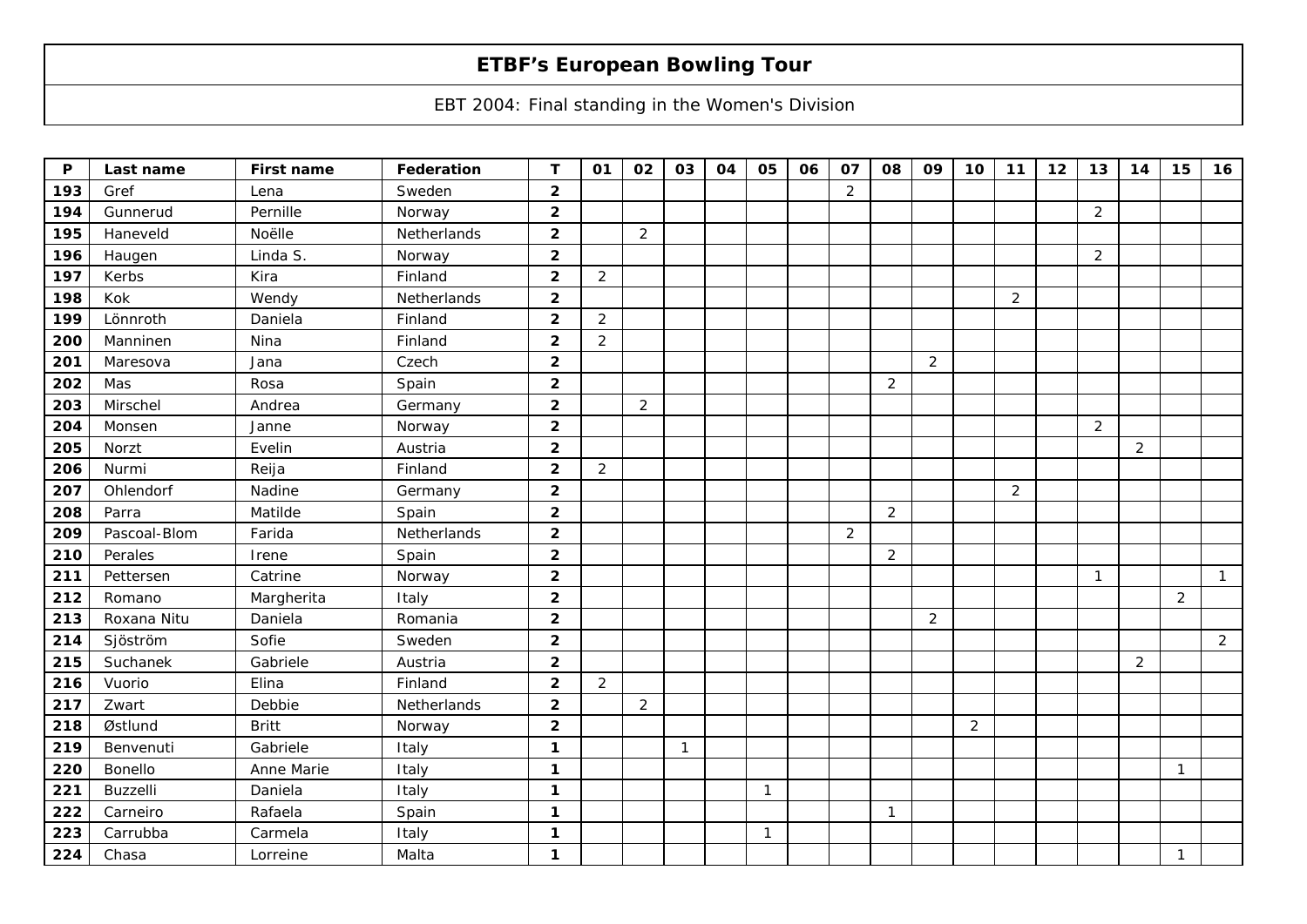| P   | Last name     | First name | Federation  | $\mathsf{T}$ | 01           | 02           | 03           | 04 | 05 | 06 | 07           | 08           | 09           | 10 | 11           | 12 | 13           | 14           | 15           | 16           |
|-----|---------------|------------|-------------|--------------|--------------|--------------|--------------|----|----|----|--------------|--------------|--------------|----|--------------|----|--------------|--------------|--------------|--------------|
| 225 | Cohen         | Yonit      | Israel      | 1            |              |              |              |    |    |    | $\mathbf{1}$ |              |              |    |              |    |              |              |              |              |
| 226 | de Bel        | Amy        | Netherlands | $\mathbf{1}$ |              |              |              |    |    |    |              |              | $\mathbf{1}$ |    |              |    |              |              |              |              |
| 227 | de Bel        | Inge       | Netherlands | 1            |              |              |              |    |    |    |              |              | $\mathbf{1}$ |    |              |    |              |              |              |              |
| 228 | Donde         | Elsebeth   | Denmark     | 1            |              |              |              |    |    |    |              |              |              |    | $\mathbf{1}$ |    |              |              |              |              |
| 229 | Dubovskaya    | Alena      | Russia      | $\mathbf 1$  | $\mathbf{1}$ |              |              |    |    |    |              |              |              |    |              |    |              |              |              |              |
| 230 | Folkestad     | Catrine M. | Norway      | $\mathbf 1$  |              |              |              |    |    |    |              |              |              |    |              |    | 1            |              |              |              |
| 231 | Frost         | Greta      | Poland      | 1            |              |              |              |    |    |    |              |              |              |    |              |    |              | $\mathbf{1}$ |              |              |
| 232 | Gales         | Anne       | Denmark     | $\mathbf 1$  |              |              |              |    |    |    |              |              |              |    |              |    |              |              |              | $\mathbf{1}$ |
| 233 | Gustafzon     | Tina       | Sweden      | 1            |              |              |              |    |    |    |              |              |              |    |              |    | -1           |              |              |              |
| 234 | Harbáýková    | Markéta    | Czech       | $\mathbf 1$  |              |              |              |    |    |    |              |              | $\mathbf{1}$ |    |              |    |              |              |              |              |
| 235 | Helldén       | Sanne      | Sweden      | $\mathbf 1$  |              |              |              |    |    |    |              |              |              |    |              |    |              |              |              | $\mathbf{1}$ |
| 236 | Miguel        | Isabel H.  | Spain       | $\mathbf{1}$ |              |              |              |    |    |    |              | $\mathbf{1}$ |              |    |              |    |              |              |              |              |
| 237 | Impola        | Hannele    | Finland     | $\mathbf{1}$ | $\mathbf{1}$ |              |              |    |    |    |              |              |              |    |              |    |              |              |              |              |
| 238 | Jentschke     | Melanie    | Germany     | $\mathbf 1$  |              |              |              |    |    |    |              |              |              |    |              |    |              | $\mathbf{1}$ |              |              |
| 239 | Kivelou       | Evangelia  | Greece      | $\mathbf 1$  |              |              |              |    |    |    |              |              | $\mathbf{1}$ |    |              |    |              |              |              |              |
| 240 | Kurvers       | Sindy      | Netherlands | $\mathbf 1$  |              |              |              |    |    |    | $\mathbf{1}$ |              |              |    |              |    |              |              |              |              |
| 241 | Lislien       | Monica     | Norway      | $\mathbf 1$  |              |              |              |    |    |    |              |              |              |    |              |    | $\mathbf 1$  |              |              |              |
| 242 | Loos          | Gabriele   | Austria     | $\mathbf 1$  |              |              |              |    |    |    |              |              |              |    |              |    |              | $\mathbf{1}$ |              |              |
| 243 | Lopez         | Angels     | Spain       | 1            |              |              |              |    |    |    |              | $\mathbf{1}$ |              |    |              |    |              |              |              |              |
| 244 | Mähönen       | Mia        | Finland     | $\mathbf 1$  | $\mathbf{1}$ |              |              |    |    |    |              |              |              |    |              |    |              |              |              |              |
| 245 | Mäkelä        | Sonja      | Finland     | 1            | $\mathbf 1$  |              |              |    |    |    |              |              |              |    |              |    |              |              |              |              |
| 246 | Oliva         | Sandra     | Spain       | $\mathbf 1$  |              |              |              |    |    |    |              | $\mathbf{1}$ |              |    |              |    |              |              |              |              |
| 247 | Poulitsidou   | Elena      | Greece      | 1            |              |              | $\mathbf{1}$ |    |    |    |              |              |              |    |              |    |              |              |              |              |
| 248 | Roth          | Emelie     | Sweden      | $\mathbf 1$  |              |              |              |    |    |    |              |              |              |    |              |    |              |              |              | $\mathbf{1}$ |
| 249 | Said          | Stephanie  | Italy       | $\mathbf 1$  |              |              |              |    |    |    |              |              |              |    |              |    |              |              | $\mathbf{1}$ |              |
| 250 | Sveen         | Monica     | Norway      | $\mathbf 1$  |              |              |              |    |    |    |              |              |              |    |              |    | $\mathbf{1}$ |              |              |              |
| 251 | Szabó         | Gabi       | Hungary     | 1            |              |              |              |    |    |    |              |              | $\mathbf{1}$ |    |              |    |              |              |              |              |
| 252 | Tolman        | Beverly    | England     | $\mathbf 1$  |              |              |              |    |    |    | $\mathbf{1}$ |              |              |    |              |    |              |              |              |              |
| 253 | Trcková       | Gabriela   | Czech       | $\mathbf 1$  |              | $\mathbf{1}$ |              |    |    |    |              |              |              |    |              |    |              |              |              |              |
| 254 | Tudela Moreno | Angelines  | Spain       | $\mathbf{1}$ |              |              |              |    |    |    |              | $\mathbf{1}$ |              |    |              |    |              |              |              |              |
| 255 | Tuomisalo     | Laura      | Finland     | 1            | $\mathbf{1}$ |              |              |    |    |    |              |              |              |    |              |    |              |              |              |              |
| 256 | van Nederpelt | Annie      | Netherlands | 1            |              | $\mathbf{1}$ |              |    |    |    |              |              |              |    |              |    |              |              |              |              |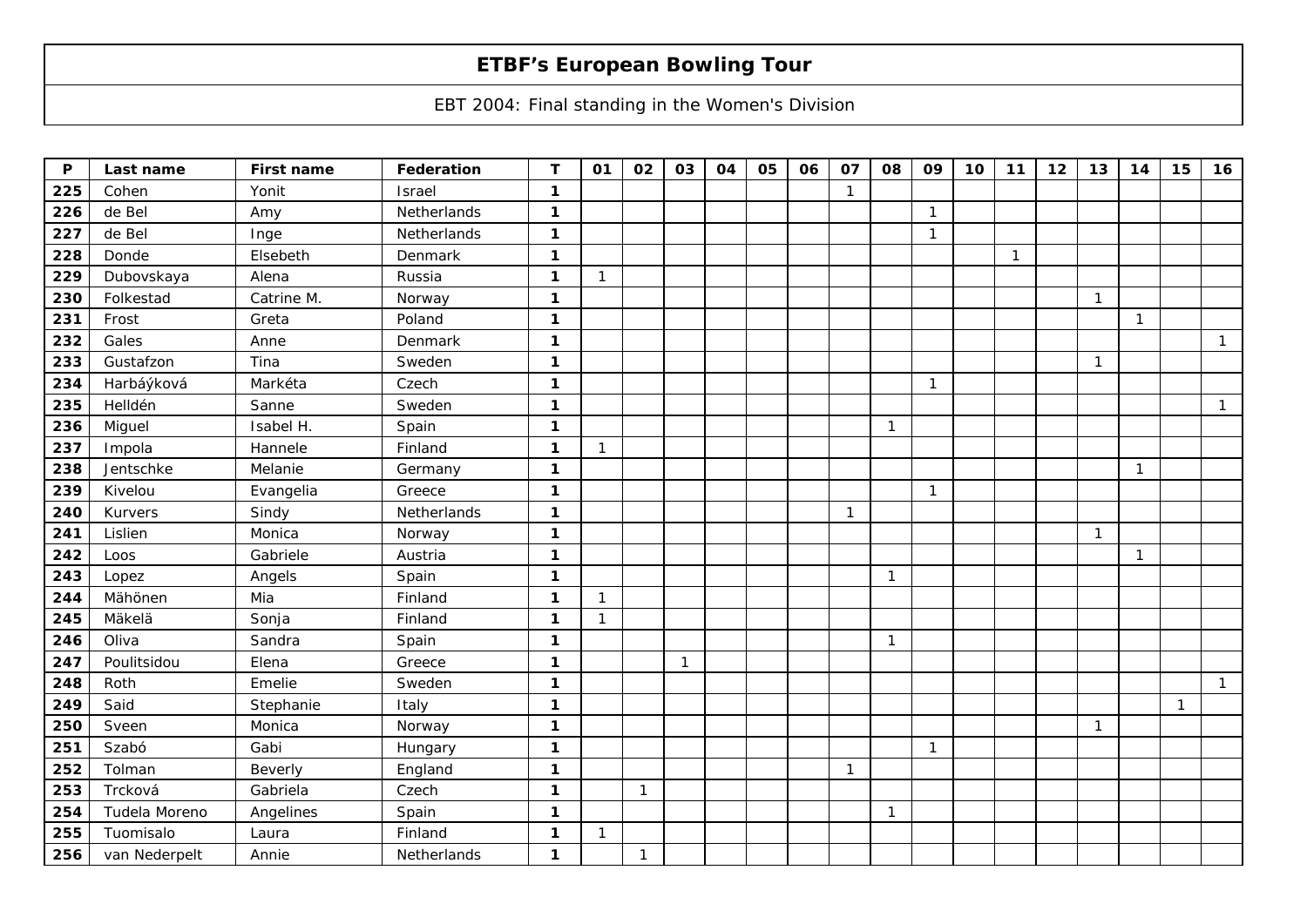| EBT 2004: Final standing in the Women's Division |  |  |  |  |  |  |
|--------------------------------------------------|--|--|--|--|--|--|
|--------------------------------------------------|--|--|--|--|--|--|

|     | Last name | First name | Federation | <b>O1</b> | 02 | 03 | 04 | 05 | 06 | 07 | 08 | 09 | 10 | 11 | 1つ | 13 <sub>1</sub> | 14 | 15 | 16 |
|-----|-----------|------------|------------|-----------|----|----|----|----|----|----|----|----|----|----|----|-----------------|----|----|----|
| 257 | Virlogeux | Elisa      | ™rance     |           |    |    |    |    |    |    |    |    |    |    |    |                 |    |    |    |
| 258 | Willems   | Ria        | Belaium    |           |    |    |    |    |    |    |    |    |    |    |    |                 |    |    |    |
| 259 | Zormpa    | Aleka      | Greece     |           |    |    |    |    |    |    |    |    |    |    |    |                 |    |    |    |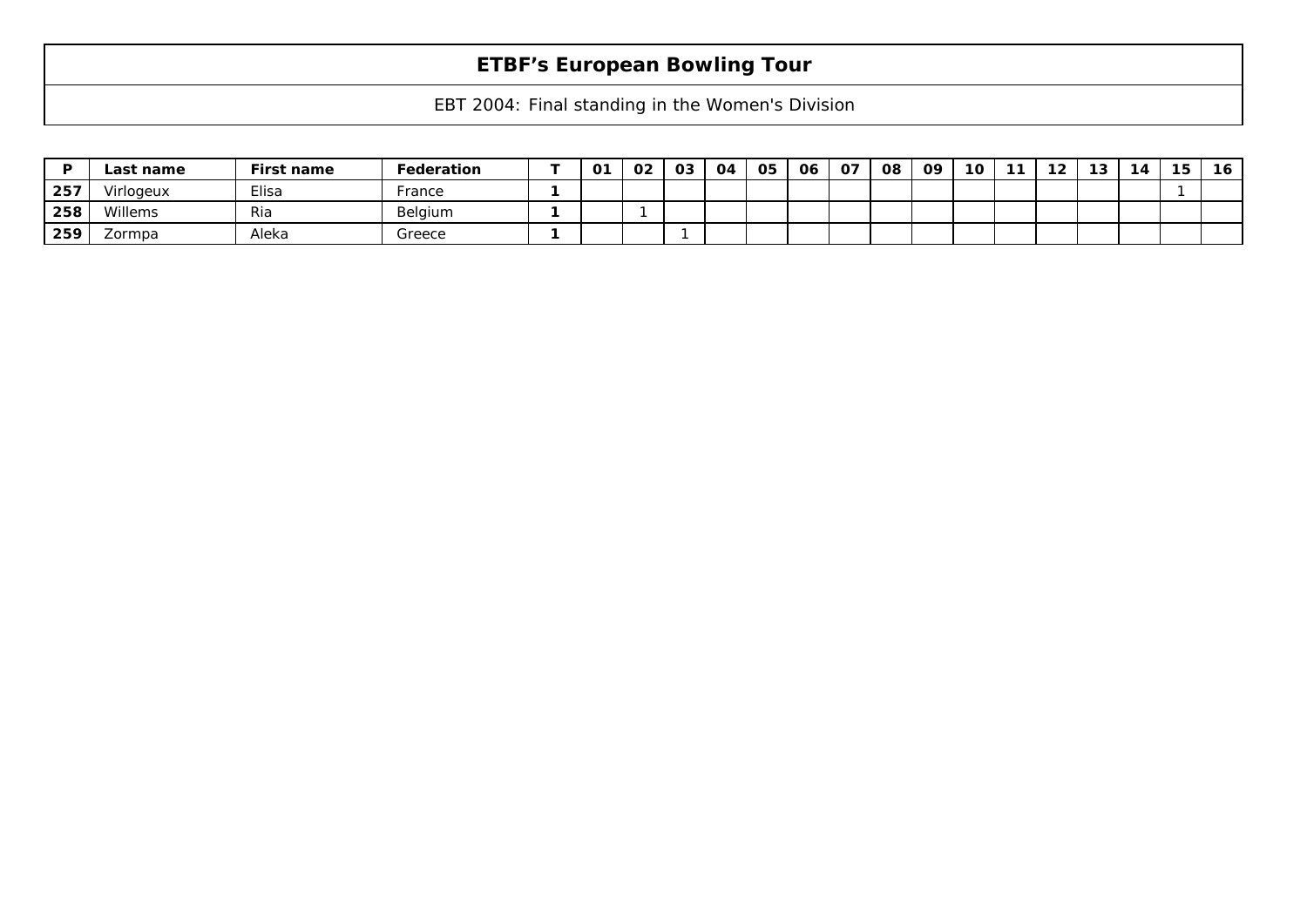### **Ballmaster Open / Finland**

| Pos.            | <b>Points</b>            | Last name    | <b>First name</b> | Federation |
|-----------------|--------------------------|--------------|-------------------|------------|
| 1               | 30                       | Bröndsted    | <b>Britt</b>      | Denmark    |
| $\overline{c}$  | 21                       | Penny        | Kirsten           | England    |
| $\overline{3}$  | 18                       | Allén        | Heta              | Finland    |
| 4               | 15                       | Mäkelä       | Minna             | Finland    |
| 5               | 12                       | Lundén       | Reija             | Finland    |
| 6               | 10                       | Santonen     | Mari              | Finland    |
| $\overline{7}$  | 6                        | Pöllänen     | Krista            | Finland    |
| 8               | 6                        | Kantola      | Piritta           | Finland    |
| 9               | 6                        | Pulliainen   | Leena             | Finland    |
| 10              | 5                        | Kjeldsen     | Kamilla           | Denmark    |
| 11              | $\overline{5}$           | Göbel        | Michaela          | Germany    |
| 12              | $\overline{5}$           | Schwarz      | Patricia          | Finland    |
| 13              | $\overline{\mathbf{4}}$  | Zavialova    | Inna              | Russia     |
| 14              | $\overline{\mathbf{4}}$  | Sauer        | Kerstin           | Germany    |
| 15              | $\overline{4}$           | Mäkelä       | Jenni             | Finland    |
| 16              | $\overline{4}$           | Larnia       | Heidi             | Finland    |
| 17              | $\overline{\mathcal{A}}$ | Pohjanlahti  | Anita             | Finland    |
| 18              | $\overline{3}$           | Manninen     | Heidi             | Finland    |
| 19              | $\overline{3}$           | Aaltonen     | Laura             | Finland    |
| 20              | $\overline{3}$           | Blagove      | Elena             | Russia     |
| 21              | $\overline{3}$           | Einola       | Tiia              | Finland    |
| 22              | $\overline{3}$           | Povaljuhhina | Jelena            | Estonia    |
| 23              | $\overline{2}$           | Kerbs        | Kira              | Finland    |
| 24              | $\overline{2}$           | Manninen     | Nina              | Finland    |
| $\overline{25}$ | $\overline{2}$           | Lönnroth     | Daniela           | Finland    |
| 26              | $\overline{2}$           | Vuorio       | Elina             | Finland    |
| 27              | $\overline{2}$           | Nurmi        | Reija             | Finland    |
| 28              | 1                        | Mähönen      | Mia               | Finland    |
| 29              | 1                        | Impola       | Hannele           | Finland    |
| 30              | 1                        | Tuomisalo    | Laura             | Finland    |
| 31              | 1                        | Dubovskaya   | Alena             | Russia     |
| 32              | 1                        | Mäkelä       | Sonja             | Finland    |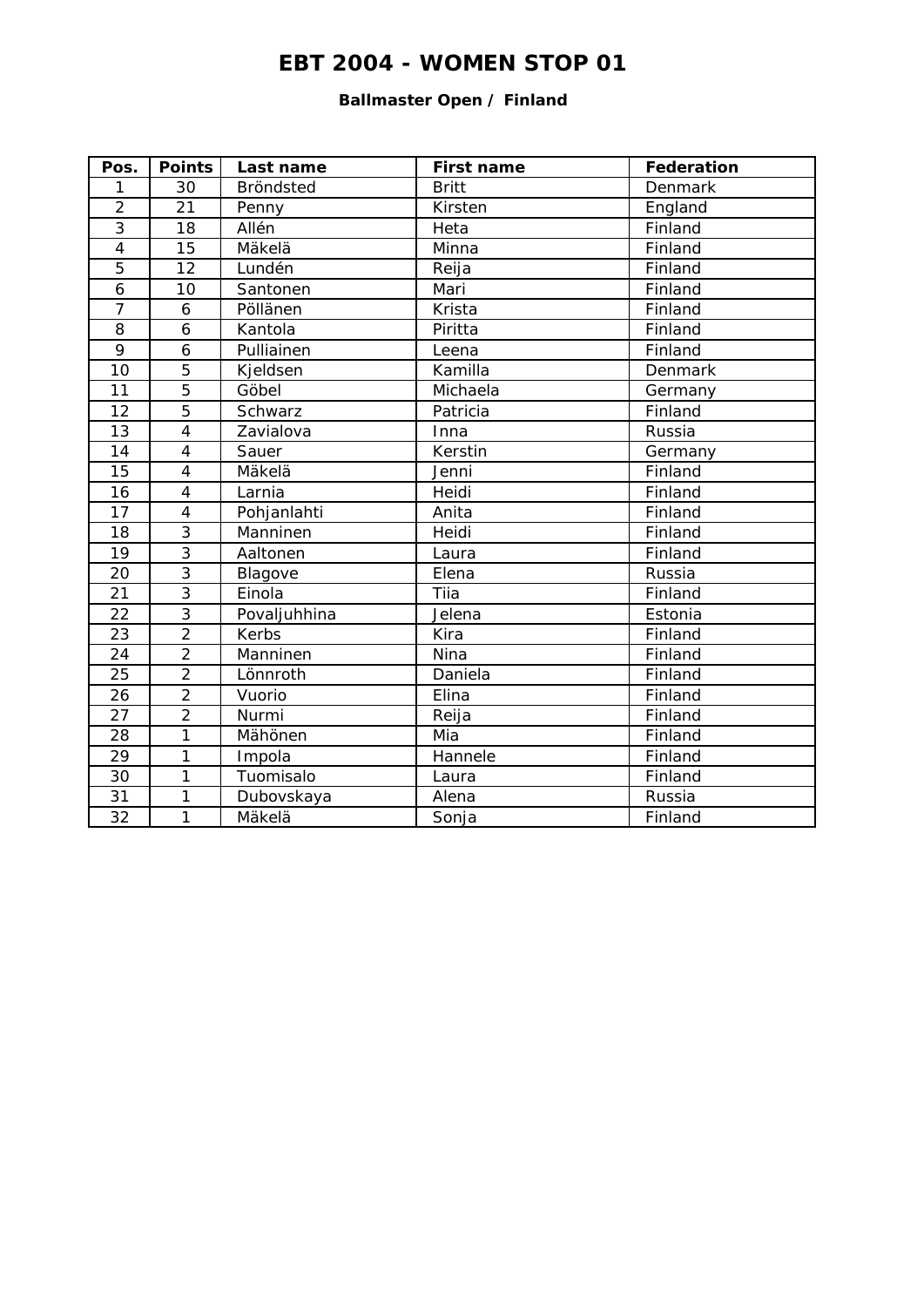### **Bronzen Schietspoel Tournament / Netherlands**

| Pos.                     | <b>Points</b>           | Last name       | <b>First name</b> | Federation  |
|--------------------------|-------------------------|-----------------|-------------------|-------------|
| 1                        | 30                      | <b>Beckel</b>   | Martina           | Germany     |
| $\overline{a}$           | 21                      | Kjeldsen        | Kamilla           | Denmark     |
| 3                        | 18                      | Gardner         | Lisa              | England     |
| $\overline{\mathcal{A}}$ | 15                      | Woods           | Nikki             | England     |
| $\overline{5}$           | 12                      | Pirau-Maas      | Bianca            | Netherlands |
| $\overline{6}$           | 10                      | Lund            | <b>Bettina</b>    | Denmark     |
| $\overline{7}$           | 6                       | Eliasson        | Josefine          | Sweden      |
| 8                        | 6                       | Karatzoula      | Martha            | Greece      |
| 9                        | 6                       | de Bruine       | <b>Brenda</b>     | Netherlands |
| 10                       | $\overline{5}$          | de Jong         | Marieke           | Netherlands |
| 11                       | $\overline{5}$          | <b>Dekkers</b>  | Carla             | Netherlands |
| 12                       | $\overline{5}$          | Lenssen         | Inge              | Netherlands |
| 13                       | $\overline{4}$          | Harries         | Jo                | England     |
| 14                       | $\overline{\mathbf{4}}$ | Fruyt           | <b>Bianca</b>     | Netherlands |
| 15                       | $\overline{4}$          | Maaswinkel      | Priscilla         | Netherlands |
| $\overline{16}$          | $\overline{4}$          | Gross           | Ivonne            | Austria     |
| 17                       | $\overline{4}$          | Watson          | Debbie            | Scotland    |
| 18                       | $\overline{3}$          | Cramer          | Aisha             | Netherlands |
| 19                       | $\overline{3}$          | Visser          | Jolanda           | Netherlands |
| 20                       | $\overline{3}$          | de Bruine       | Diana             | Netherlands |
| 21                       | $\overline{3}$          | de Koning       | Fiona             | Netherlands |
| 22                       | $\overline{3}$          | van Regenmortel | Yolanda           | Belgium     |
| 23                       | $\overline{2}$          | Mirschel        | Andrea            | Germany     |
| $\overline{24}$          | $\overline{2}$          | Greiner         | Ross              | Netherlands |
| 25                       | $\overline{2}$          | Tchu            | Iben              | Denmark     |
| 26                       | $\overline{2}$          | Zwart           | Debbie            | Netherlands |
| 27                       | $\overline{2}$          | Haneveld        | Noëlle            | Netherlands |
| 28                       | 1                       | van Nederpelt   | Annie             | Netherlands |
| 29                       | 1                       | van der List    | Wendy             | Netherlands |
| 30                       | 1                       | Trcková         | Gabriela          | Czech       |
| 31                       | 1                       | Willems         | Ria               | Belgium     |
| 32                       | 1                       | Sauer           | Kerstin           | Germany     |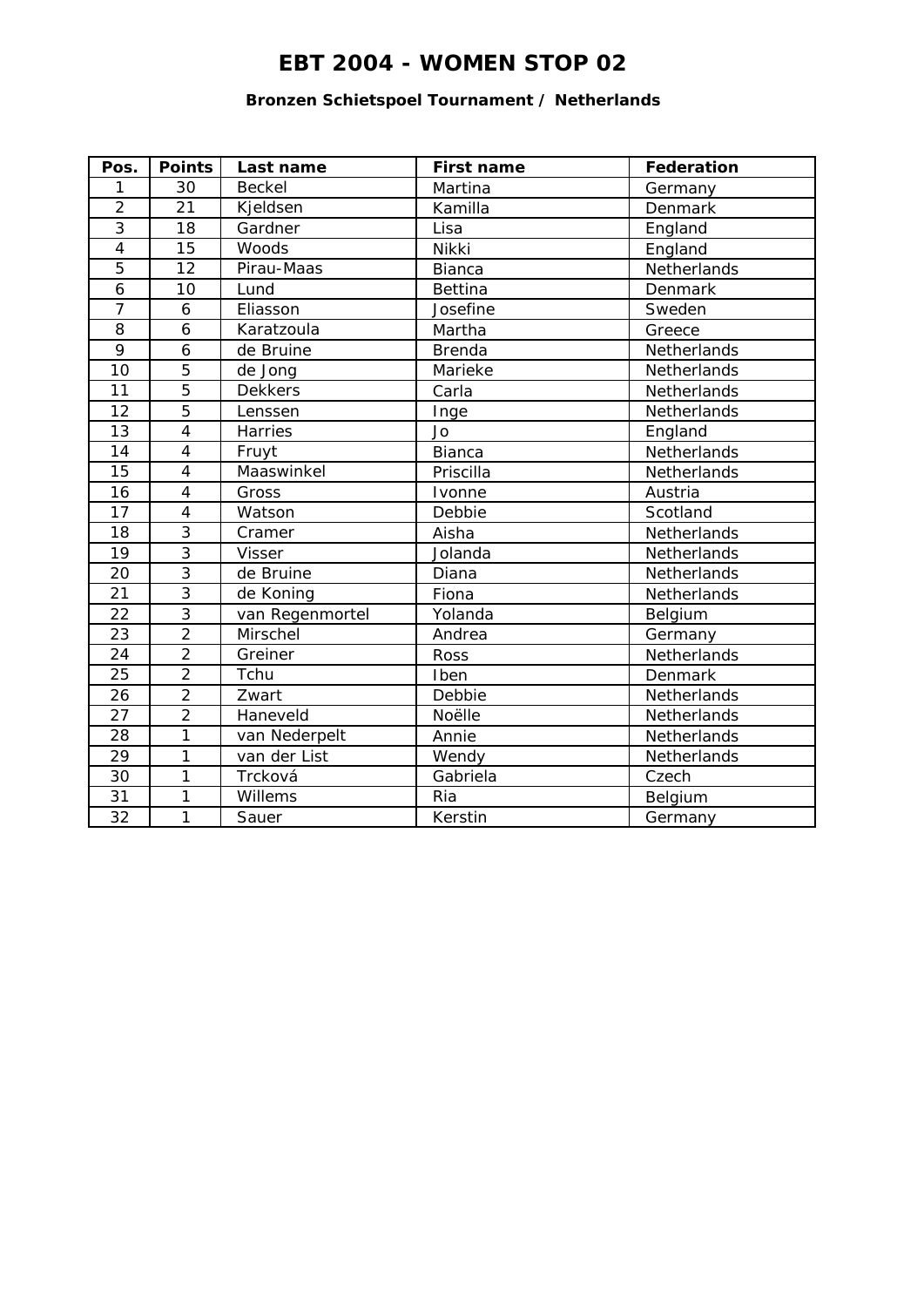### **Brunswick Euro Challenge / Greece**

| Pos.                     | <b>Points</b>           | Last name     | First name   | Federation |
|--------------------------|-------------------------|---------------|--------------|------------|
| 1                        | 30                      | Bröndsted     | <b>Britt</b> | Denmark    |
| $\overline{2}$           | 21                      | Glover        | Zara         | England    |
| $\overline{3}$           | 18                      | <b>Beckel</b> | Martina      | Germany    |
| $\overline{\mathcal{L}}$ | 15                      | Allén         | Heta         | Finland    |
| 5                        | 12                      | Woods         | Nikki        | England    |
| 6                        | 10                      | Penny         | Kirsten      | England    |
| $\overline{7}$           | 6                       | Kjeldesen     | Kamilla      | Denmark    |
| 8                        | 6                       | Smirnova      | Tatiana      | Russia     |
| 9                        | 6                       | Strömberg     | Jaana        | Finland    |
| 10                       | 5                       | Johnsson      | Helen        | Sweden     |
| 11                       | $\overline{5}$          | Mäkelä        | Minna        | Finland    |
| 12                       | $\overline{5}$          | Göbel         | Michaela     | Germany    |
| 13                       | $\overline{\mathbf{4}}$ | Petty         | Tanya        | Germany    |
| 14                       | $\overline{4}$          | Jönsson       | Eva          | Sweden     |
| 15                       | $\overline{\mathbf{4}}$ | Sauer         | Kerstin      | Germany    |
| 16                       | $\overline{\mathbf{4}}$ | Einola        | Tiia         | Finland    |
| 17                       | $\overline{4}$          | Flack         | Nina         | Sweden     |
| 18                       | $\overline{3}$          | Kantola       | Piritta      | Finland    |
| 19                       | $\overline{3}$          | Lundén        | Reija        | Finland    |
| 20                       | $\overline{3}$          | Ardal         | Anne-Sofie   | Denmark    |
| 21                       | $\overline{3}$          | Johansson     | Karin        | Sweden     |
| 22                       | $\overline{3}$          | Capponcelli   | Annamaria    | Italy      |
| 23                       | $\overline{2}$          | Georgiadou    | Katerina     | Greece     |
| 24                       | $\overline{2}$          | Blagova       | Elena        | Russia     |
| $\overline{25}$          | $\overline{2}$          | Thorstensen   | Heidi        | Norway     |
| 26                       | $\overline{2}$          | Santonen      | Mari         | Finland    |
| 27                       | $\overline{2}$          | Gross         | Ivonne       | Austria    |
| 28                       | 1                       | Zormpa        | Aleka        | Greece     |
| 29                       | 1                       | Benvenuti     | Gabriele     | Italy      |
| 30                       | 1                       | Zavialova     | Inna         | Russia     |
| 31                       | 1                       | Cavazzini     | Laura        | Italy      |
| 32                       | 1                       | Poulitsidou   | Elena        | Greece     |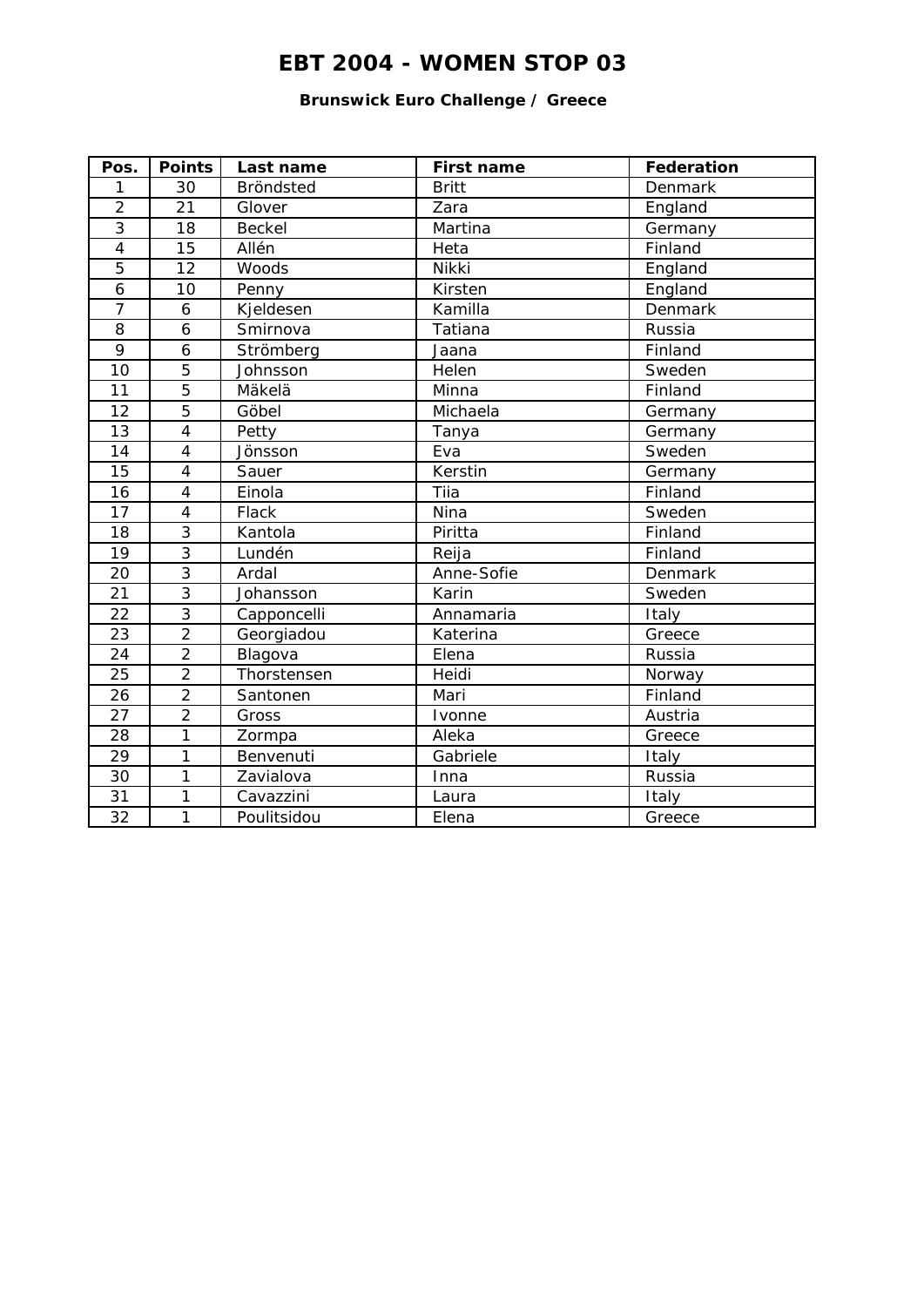#### **Sweden Les Lion Cup 2004 / Sweden**

| Pos. | <b>Points</b> | Last name           | First name   | Federation |
|------|---------------|---------------------|--------------|------------|
|      | 30            | Jönsson             | Eva          | Sweden     |
| 2    | 21            | Houbo Pedersen      | Lotte        | Denmark    |
| 3    | 18            | Wetterlund          | Åsa          | Sweden     |
| 4    | 15            | Kjeldsen            | Kamilla      | Denmark    |
| 5    | 12            | <b>Brondestad</b>   | <b>Britt</b> | Denmark    |
| 6    | 10            | Simonsen            | <b>Rikke</b> | Denmark    |
| 7    | 6             | Torgesen            | Pat          | Norway     |
| 8    | 6             | Smirnova            | Tatiana      | Russia     |
| 9    | 6             | Ardal               | Ann-Sofie    | Denmark    |
| 10   | 5             | Olsson              | Susanne      | Sweden     |
| 11   | 5             | Larsen              | Sahra        | Denmark    |
| 12   | 5             | Vestergard          | Vibeke       | Denmark    |
| 13   | 4             | Holm Rasmussen      | <b>Rikke</b> | Denmark    |
| 14   | 4             | Edvardsen           | Heidi        | Norway     |
| 15   | 4             | Kristiansen         | Mette        | Denmark    |
| 16   | 4             | Vinjova             | Ivana        | Czech      |
| 17   | 4             | Torstensen          | Heidi        | Norway     |
| 18   | 3             | Brzicova-Hanzlovska | Petra        | Czech      |
| 19   | 3             | Tedham              | Pia          | Sweden     |
| 20   | 3             | Cermakova           | Petra        | Czech      |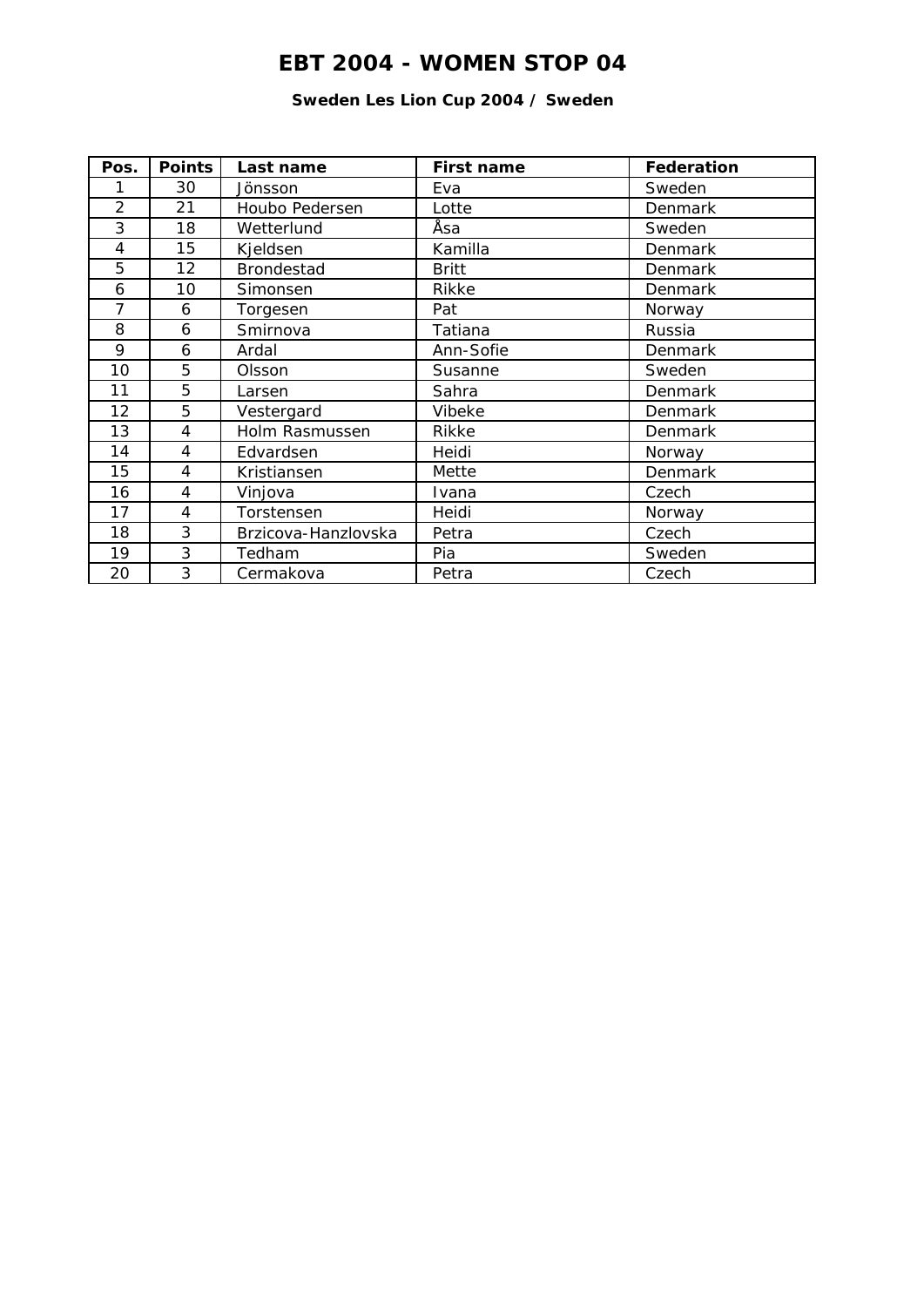### **Memorial Antonio Vendemini / Italy**

| Pos.            | <b>Points</b>           | Last name       | First name    | Federation   |
|-----------------|-------------------------|-----------------|---------------|--------------|
| 1               | 30                      | Petty           | Tanya         | Germany      |
| $\overline{2}$  | 21                      | <b>Beckel</b>   | Martina       | Germany      |
| $\overline{3}$  | 18                      | Kjeldsen        | Kamilla       | Denmark      |
| 4               | 15                      | Gross           | Ivonne        | Austria      |
| $\overline{5}$  | 12                      | Smirnova        | Tatiana       | Russia       |
| 6               | 10                      | Karatzoula      | Martha        | Greece       |
| 7               | 6                       | Morra           | Alessandra    | Italy        |
| 8               | 6                       | Fusco           | Raffaella     | Italy        |
| 9               | 6                       | Esposito        | Daniela       | Italy        |
| 10              | 5                       | Ferina          | Roberta       | Italy        |
| 11              | $\overline{5}$          | Rizzo           | Giovanna      | Italy        |
| 12              | $\overline{5}$          | Cavazzini       | Laura         | Italy        |
| 13              | $\overline{\mathbf{4}}$ | Sgrosso         | MariaCristina | Italy        |
| 14              | $\overline{\mathbf{4}}$ | Lunden          | Reija         | Finland      |
| 15              | $\overline{\mathbf{4}}$ | Marino          | Adele         | Italy        |
| $\overline{16}$ | $\overline{4}$          | lacomino        | M.Rosaria     | Italy        |
| 17              | 4                       | Paoli           | Luciana       | Italy        |
| 18              | 3                       | Perna           | Fiorella      | Italy        |
| 19              | $\overline{3}$          | Izzo            | Carmen        | Italy        |
| 20              | $\overline{3}$          | Khun            | Hildegrad     | Italy        |
| $\overline{21}$ | $\overline{3}$          | Amenta          | Marina        | Italy        |
| $\overline{22}$ | $\overline{3}$          | Marino          | Teresa        | Italy        |
| $\overline{23}$ | $\overline{2}$          | De Marco        | Francesca     | Italy        |
| 24              | $\overline{2}$          | Curcio          | Anna          | <b>Ttaly</b> |
| $\overline{25}$ | $\overline{2}$          | Grassini        | Enza          | Italy        |
| 26              | $\overline{2}$          | Frisoni         | Antonella     | San Marino   |
| $\overline{27}$ | $\overline{2}$          | Ioannou         | Georgia       | Greece       |
| $\overline{28}$ | $\overline{1}$          | <b>Buzzelli</b> | Daniela       | Italy        |
| $\overline{29}$ | 1                       | Carrubba        | Carmela       | Italy        |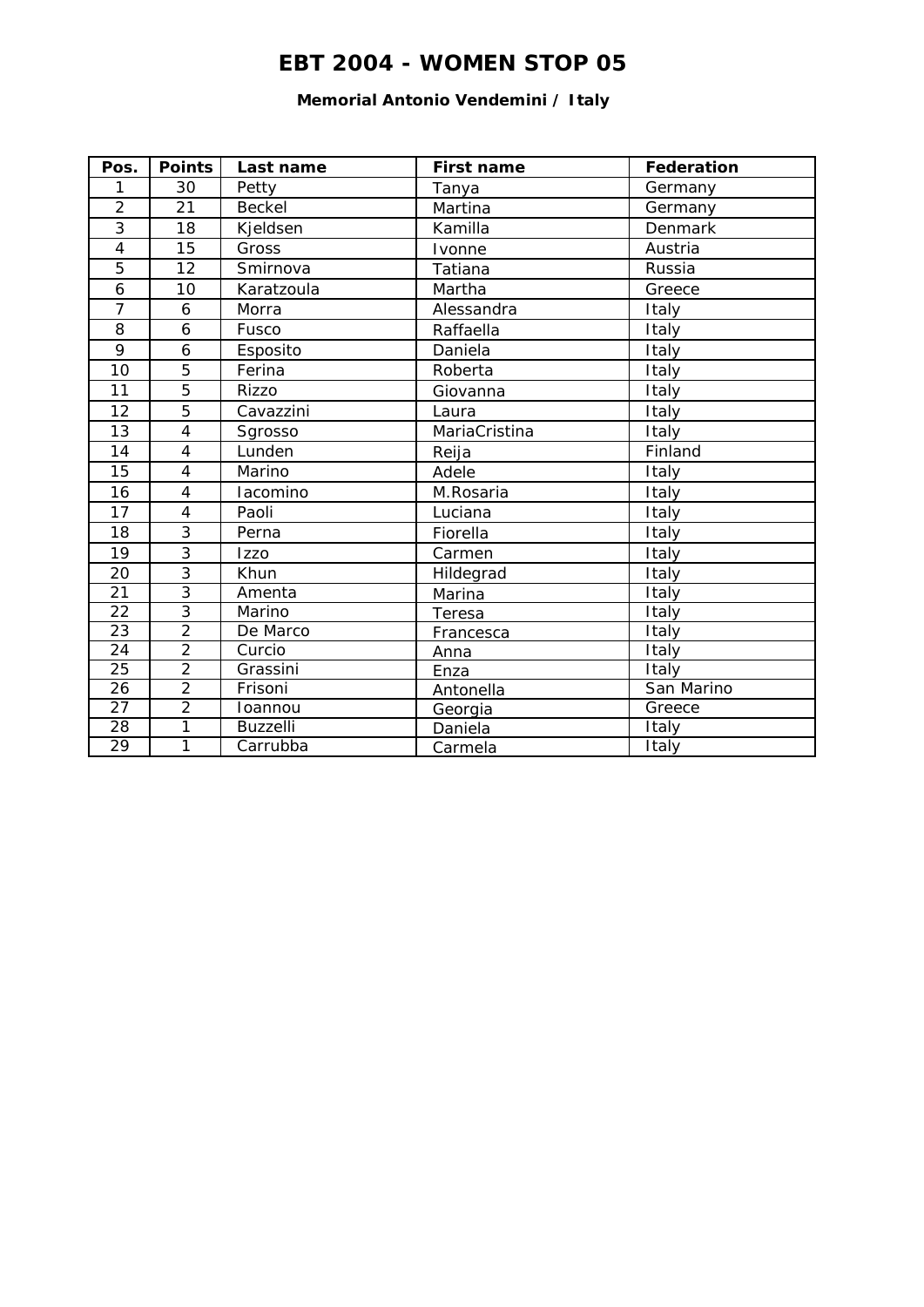### **Brunswick Aalborg International 2004 / Denmark**

| Pos.                     | <b>Points</b>           | Last name     | First name   | Federation |
|--------------------------|-------------------------|---------------|--------------|------------|
| 1                        | 30                      | Johnsson      | Helen        | Sweden     |
| $\overline{a}$           | 21                      | Haglund       | Linda        | Sweden     |
| $\overline{3}$           | 18                      | Lundén        | Reija        | Finland    |
| $\overline{\mathcal{L}}$ | 15                      | Petty         | Tanya        | Germany    |
| 5                        | 12                      | Carlsson      | Christel     | Sweden     |
| 6                        | 10                      | Flack         | Nina         | Sweden     |
| $\overline{7}$           | 6                       | Santonen      | Mari         | Finland    |
| 8                        | 6                       | Kemppainen    | Tuula        | Finland    |
| 9                        | 6                       | <b>Beckel</b> | Martina      | Germany    |
| 10                       | $\overline{5}$          | Kjeldsen      | Kamilla      | Denmark    |
| 11                       | $\overline{5}$          | Bröndsted     | <b>Britt</b> | Denmark    |
| 12                       | $\overline{5}$          | Jensen        | Anja Ginge   | Denmark    |
| 13                       | $\overline{\mathbf{4}}$ | Kantola       | Piritta      | Finland    |
| 14                       | $\overline{\mathbf{4}}$ | Simonsen      | Rikke        | Denmark    |
| $\overline{15}$          | $\overline{4}$          | Dahlgren      | Christina    | Sweden     |
| $\overline{16}$          | $\overline{4}$          | Mäkelä        | Minna        | Finland    |
| 17                       | $\overline{4}$          | Combes        | Alexandra    | France     |
| 18                       | $\overline{3}$          | Ardal         | Anne Sofie   | Denmark    |
| 19                       | $\overline{3}$          | Pulliainen    | Leena        | Finland    |
| 20                       | $\overline{3}$          | Sofkova       | Victoria     | Sweden     |
| $\overline{21}$          | $\overline{3}$          | Alfredsson    | Diana        | Sweden     |
| 22                       | $\overline{3}$          | Pedersen      | Lotte Houbo  | Denmark    |
| 23                       | $\overline{2}$          | Alto          | Pauliina     | Finland    |
| $\overline{24}$          | $\overline{2}$          | Jönsson       | Eva          | Sweden     |
| $\overline{25}$          | $\overline{2}$          | Glendert      | Malin        | Sweden     |
| 26                       | $\overline{2}$          | Alén          | Heta         | Finland    |
| 27                       | $\overline{2}$          | Göbel         | Michaela     | Germany    |
| 28                       | $\mathbf{1}$            | Gross         | Ivonne       | Austria    |
| 29                       | 1                       | Wetterlund    | Aasa         | Sweden     |
| 30                       | 1                       | Vestergaard   | Vibeke       | Denmark    |
| 31                       | 1                       | Smirnova      | Tatiana      | Russia     |
| 32                       | 1                       | Larsen        | Rebecca      | Sweden     |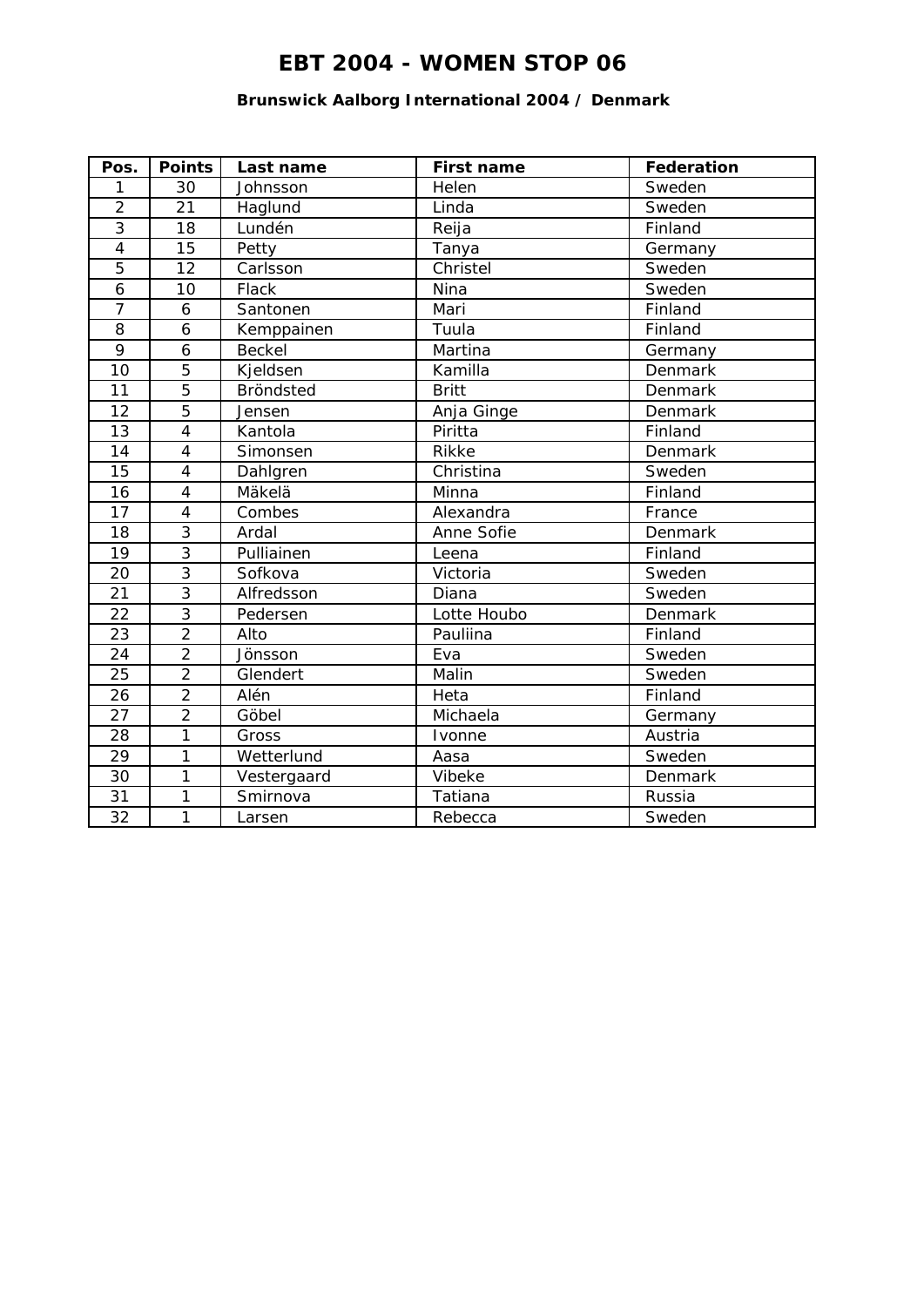### **Malta Open Championships 2004 / Malta**

| Pos.                     | <b>Points</b>           | Last name      | <b>First name</b> | Federation  |
|--------------------------|-------------------------|----------------|-------------------|-------------|
| 1                        | 30                      | Tchu           | Iben              | Denmark     |
| $\overline{2}$           | 21                      | Manico         | Bigi              | Switzerland |
| $\overline{3}$           | 18                      | Abela          | Sue               | Malta       |
| $\overline{\mathcal{L}}$ | 15                      | Knopp          | Nicole            | Germany     |
| 5                        | 12                      | Carlsson       | Christel          | Sweden      |
| 6                        | 10                      | Flack          | Nina              | Sweden      |
| $\overline{7}$           | 6                       | Heneskar       | Ellinor           | Sweden      |
| 8                        | 6                       | <b>Beckel</b>  | Martina           | Germany     |
| 9                        | 6                       | de Bruine      | <b>Brenda</b>     | Netherlands |
| 10                       | $\overline{5}$          | Olsson         | Susanne           | Sweden      |
| 11                       | $\overline{5}$          | Alfredsson     | Diana             | Sweden      |
| 12                       | $\overline{5}$          | van Hemert     | Paula             | Netherlands |
| 13                       | $\overline{\mathbf{4}}$ | Smirnova       | Tatiana           | Russia      |
| 14                       | $\overline{4}$          | <b>Beavis</b>  | Hayley            | England     |
| $\overline{15}$          | $\overline{4}$          | Anastasi       | Melissa           | Malta       |
| $\overline{16}$          | $\overline{4}$          | Aalto          | Pauliina          | Finland     |
| 17                       | $\overline{4}$          | <b>Dekkers</b> | Carla             | Netherlands |
| 18                       | $\overline{3}$          | Itzhak         | Tali              | Israel      |
| 19                       | $\overline{3}$          | Lund           | <b>Bettina</b>    | Denmark     |
| 20                       | $\overline{3}$          | Demanuele      | Pamela            | Malta       |
| $\overline{21}$          | $\overline{3}$          | Stighall       | Helene            | Sweden      |
| 22                       | $\overline{3}$          | Copley         | Flo               | Jersey      |
| 23                       | $\overline{2}$          | de Jong        | Marieke           | Netherlands |
| $\overline{24}$          | $\overline{2}$          | Bauer          | Karin             | Germany     |
| $\overline{25}$          | $\overline{2}$          | Pascoal-Blom   | Farida            | Netherlands |
| 26                       | $\overline{2}$          | Gref           | Lena              | Sweden      |
| 27                       | $\overline{2}$          | Larsen         | Rebecka           | Sweden      |
| 28                       | $\mathbf{1}$            | Tolman         | Beverly           | England     |
| 29                       | 1                       | Kurvers        | Sindy             | Netherlands |
| 30                       | 1                       | Karatzoula     | Martha            | Greece      |
| 31                       | 1                       | Cohen          | Yonit             | Israel      |
| 32                       | 1                       | Cramer         | Aisha             | Netherlands |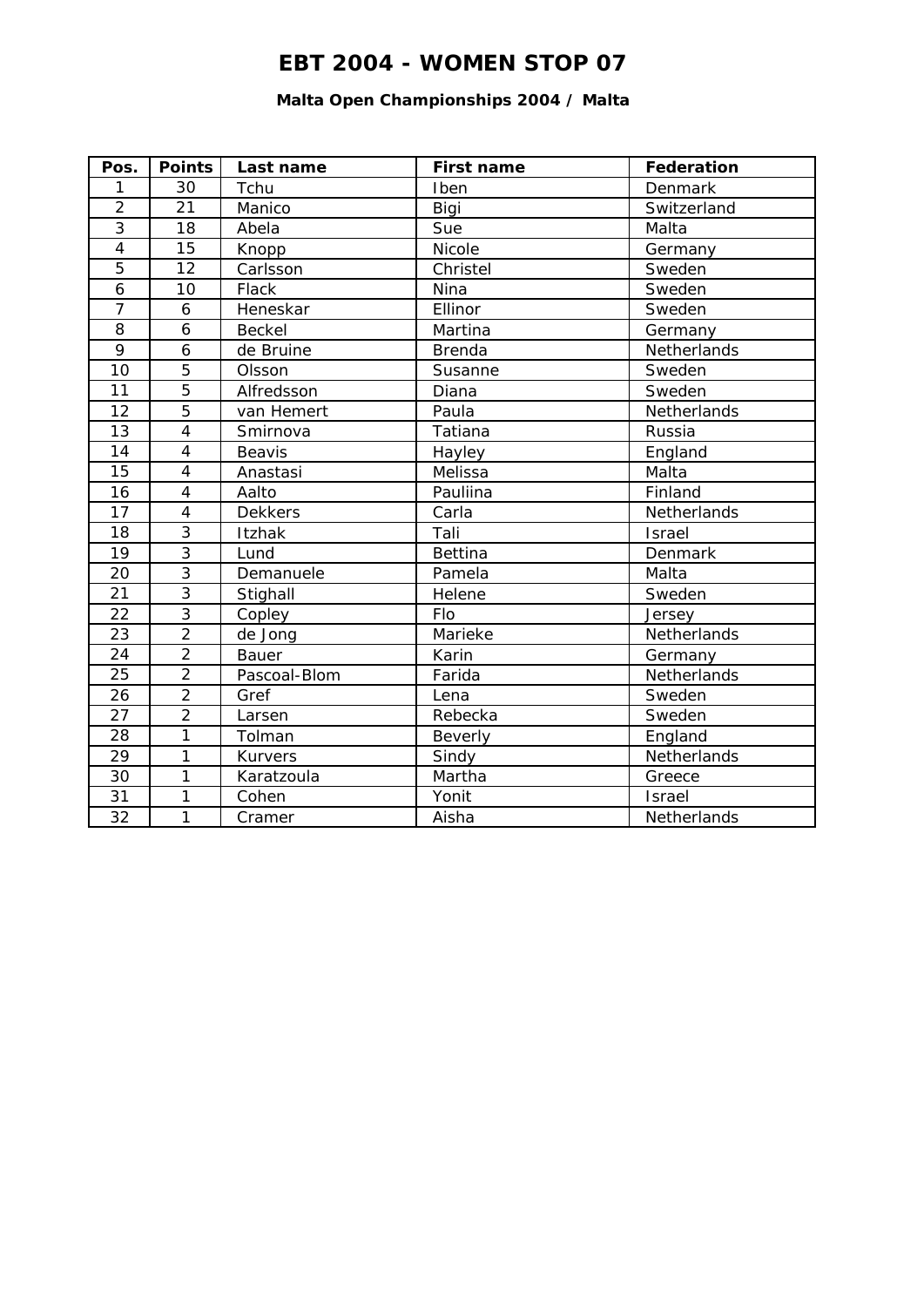### **26 Trofeo Internacional Ciutat de Barcelona / Spain**

| Pos.                     | <b>Points</b>           | Last name           | First name   | <b>Federation</b> |
|--------------------------|-------------------------|---------------------|--------------|-------------------|
| 1                        | 30                      | Lund                | Bettina      | Denmark           |
| $\overline{2}$           | 21                      | Houbo Pedersen      | Lotte        | Denmark           |
| $\overline{3}$           | 18                      | Van der tol         | G.s.         | Netherlands       |
| $\overline{\mathcal{L}}$ | 15                      | <b>Beckel</b>       | Martina      | Germany           |
| 5                        | 12                      | Nuñez               | Paqui        | Spain             |
| $\overline{6}$           | 10                      | Gaillard            | Laurence     | France            |
| $\overline{7}$           | 6                       | <b>Bronsted</b>     | <b>Britt</b> | Denmark           |
| 8                        | 6                       | Lunden              | Reija        | Finland           |
| 9                        | 6                       | Vestergaard Nielsen | Vibeke       | Denmark           |
| 10                       | $\overline{5}$          | Combes              | Alexandra    | France            |
| 11                       | $\overline{5}$          | Flack               | Nina         | Sweden            |
| 12                       | $\overline{5}$          | Thorstensen         | Heidi        | Norway            |
| 13                       | $\overline{\mathbf{4}}$ | Romero              | Roser        | Spain             |
| 14                       | $\overline{4}$          | Garcia              | Marisa       | Spain             |
| 15                       | $\overline{4}$          | <b>Brzica</b>       | Rosta        | Czech             |
| 16                       | $\overline{\mathbf{4}}$ | Torrents            | Sandra       | Spain             |
| 17                       | 4                       | Ardal               | Anne-Sofie   | Denmark           |
| 18                       | $\overline{3}$          | Gross               | Ivonne       | Austria           |
| 19                       | $\overline{3}$          | Sala                | Gloria       | Spain             |
| 20                       | 3                       | Perales             | Pilar        | Spain             |
| 21                       | $\overline{3}$          | <b>Burgues</b>      | Merce        | Spain             |
| 22                       | $\overline{3}$          | Albert              | Milagros     | Spain             |
| 23                       | $\overline{2}$          | Perales             | Irene        | Spain             |
| 24                       | $\overline{2}$          | Canosa              | Marta        | Spain             |
| $\overline{25}$          | $\overline{2}$          | Parra               | Matilde      | Spain             |
| 26                       | $\overline{2}$          | Alvarez             | Angeles      | Spain             |
| 27                       | $\overline{2}$          | Mas                 | Rosa         | Spain             |
| 28                       | 1                       | Oliva               | Sandra       | Spain             |
| 29                       | 1                       | Carneiro            | Rafaela      | Spain             |
| 30                       | 1                       | Hernandez Miguel    | Isabel       | Spain             |
| 31                       | 1                       | Lopez               | Angels       | Spain             |
| 32                       | 1                       | Tudela Moreno       | Angelines    | Spain             |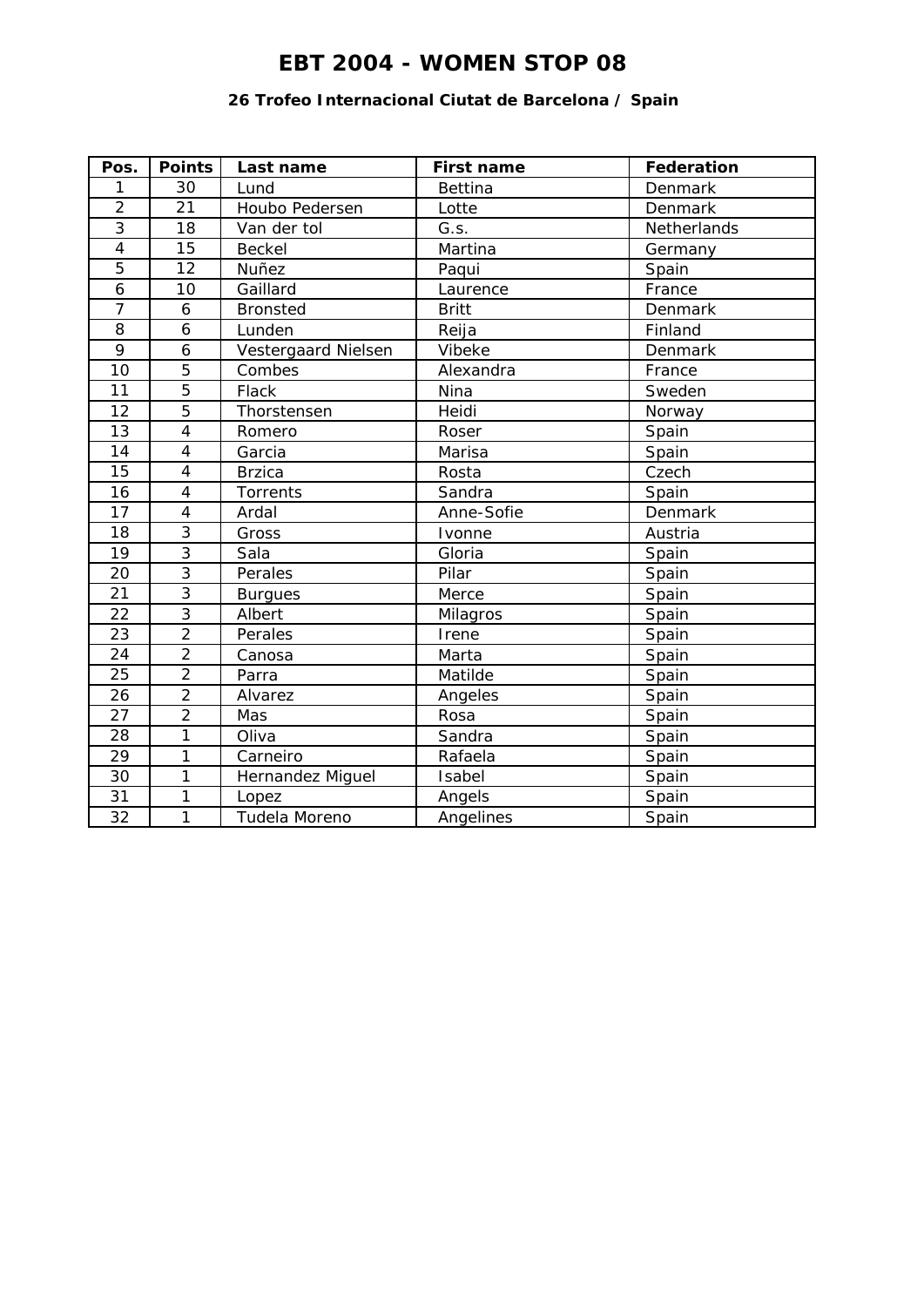### **1st Hungarian Stella Open / Hungary**

| Pos.                     | <b>Points</b>           | Last name        | <b>First name</b> | <b>Federation</b> |
|--------------------------|-------------------------|------------------|-------------------|-------------------|
| 1                        | 30                      | <b>Brondsted</b> | <b>Britt</b>      | Denmark           |
| $\overline{2}$           | 21                      | Saldjian         | Isabelle          | France            |
| $\overline{3}$           | 18                      | Flack            | Nina              | Sweden            |
| $\overline{\mathcal{A}}$ | 15                      | Petty            | Tanya             | Germany           |
| 5                        | 12                      | Kjeldsen         | Kamilla           | Denmark           |
| 6                        | 10                      | Sauer            | Kerstin           | Germany           |
| $\overline{7}$           | 6                       | Göbel            | Michaela          | Germany           |
| 8                        | 6                       | Jonasdowsky      | Andrea            | Germany           |
| 9                        | 6                       | Bergmann         | Liane             | Germany           |
| 10                       | 5                       | Stelcigova       | Stepanska         | Czeh              |
| 11                       | $\overline{5}$          | Karatzoula       | Martha            | Greece            |
| 12                       | $\overline{5}$          | <b>Beckel</b>    | Martina           | Germany           |
| 13                       | $\overline{\mathbf{4}}$ | Lunden           | Reija             | Finland           |
| 14                       | $\overline{\mathbf{4}}$ | Kantola          | Piritta           | Finland           |
| 15                       | $\overline{\mathbf{4}}$ | Uhlich           | Sonja             | Germany           |
| 16                       | $\overline{\mathbf{4}}$ | Tomajága         | Kinga             | Hungary           |
| 17                       | $\overline{\mathbf{4}}$ | Gschrey          | Stephanie         | Germany           |
| 18                       | $\overline{3}$          | Gross            | Ivonne            | Austria           |
| 19                       | $\overline{3}$          | Stutzmann        | Kerstin           | Germany           |
| 20                       | $\overline{3}$          | Knopp            | Nicole            | Germany           |
| 21                       | $\overline{3}$          | Reusing          | <b>Britta</b>     | Denmark           |
| 22                       | $\overline{3}$          | Hanusova         | Dana              | Czeh              |
| 23                       | $\overline{2}$          | <b>Broinger</b>  | Jaqueline         | Austria           |
| $\overline{24}$          | $\overline{2}$          | Morávková        | Helena            | Czeh              |
| $\overline{25}$          | $\overline{2}$          | Maresova         | Jana              | Czeh              |
| 26                       | $\overline{2}$          | Brzicova         | Petra             | Czeh              |
| $\overline{27}$          | $\overline{2}$          | Roxana Nitu      | Daniela           | Romania           |
| 28                       | 1                       | de Bel           | Inge              | Netherland        |
| 29                       | 1                       | Szabó            | Gabi              | Hungary           |
| 30                       | $\mathbf{1}$            | Harbáýková       | Markéta           | Czeh              |
| 31                       | 1                       | Kivelou          | Evangelia         | Greece            |
| 32                       | 1                       | de Bel           | Amy               | Netherlands       |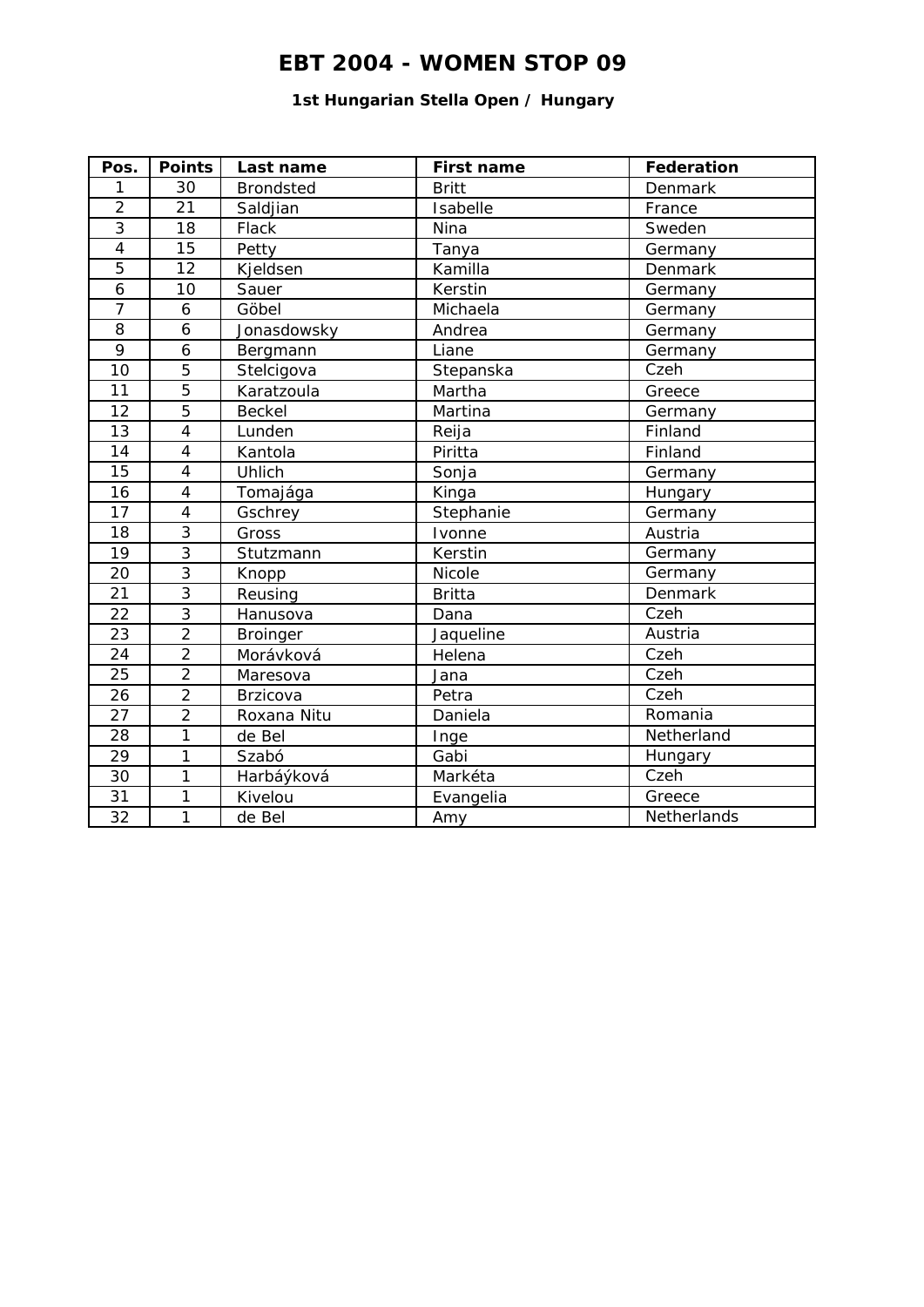#### **Danish Masters / Denmark**

| Pos.           | <b>Points</b>           | Last name        | <b>First name</b> | Federation  |
|----------------|-------------------------|------------------|-------------------|-------------|
| 1              | 30                      | Haglund          | Linda             | Sweden      |
| $\overline{2}$ | 21                      | <b>Brøndsted</b> | <b>Britt</b>      | Denmark     |
| 3              | 18                      | Kjeldsen         | Kamilla           | Denmark     |
| $\overline{4}$ | 15                      | Pöllönen         | Krista            | Finland     |
| $\overline{5}$ | 12                      | Flack            | Nina              | Sweden      |
| 6              | 10                      | Jönsson          | Eva               | Sweden      |
| $\overline{7}$ | 6                       | Johnsson         | Helen             | Sweden      |
| 8              | 6                       | Tchu             | Iben              | Denmark     |
| $\overline{9}$ | 6                       | Wetterlund       | Åsa               | Sweden      |
| 10             | 5                       | Togersen         | Pat               | Norway      |
| 11             | $\overline{5}$          | Lunden           | Reija             | Finland     |
| 12             | $\overline{5}$          | Pulliainen       | Leena             | Finland     |
| 13             | $\overline{4}$          | Ankerdal         | Connie            | Denmark     |
| 14             | $\overline{\mathbf{4}}$ | Göbel            | Michaela          | Germany     |
| 15             | $\overline{\mathbf{4}}$ | Carlsson         | Christel          | Sweden      |
| 16             | $\overline{\mathbf{4}}$ | Simonsen         | <b>Rikke</b>      | Denmark     |
| 17             | $\overline{\mathbf{4}}$ | Andersen         | Grethe            | Norway      |
| 18             | $\overline{3}$          | Sulkanen         | Lena              | Denmark     |
| 19             | $\overline{3}$          | Larsen           | Hanne             | Denmark     |
| 20             | $\overline{3}$          | Lund             | <b>Bettina</b>    | Denmark     |
| 21             | $\overline{3}$          | de Jon           | Marieke           | Netherlands |
| 22             | $\overline{3}$          | Ardal            | Anne-Sofie        | Denmark     |
| 23             | $\overline{2}$          | van der List     | Wendy             | Netherlands |
| 24             | $\overline{2}$          | Kristiansen      | Mette             | Denmark     |
| 25             | $\overline{2}$          | Vestergaard      | Vibeke            | Denmark     |
| 26             | $\overline{2}$          | Østlund          | <b>Britt</b>      | Norway      |
| 27             | $\overline{2}$          | Haugerud         | <b>Tove Mette</b> | Norway      |
| 28             | 1                       | <b>Bruine</b>    | Brenda de         | Netherlands |
| 29             | 1                       | <b>Bjercke</b>   | Cathrine          | Norway      |
| 30             | 1                       | Rasmussen        | Rikke Holm        | Denmark     |
| 31             | 1                       | Cramer           | Aisha             | Netherlands |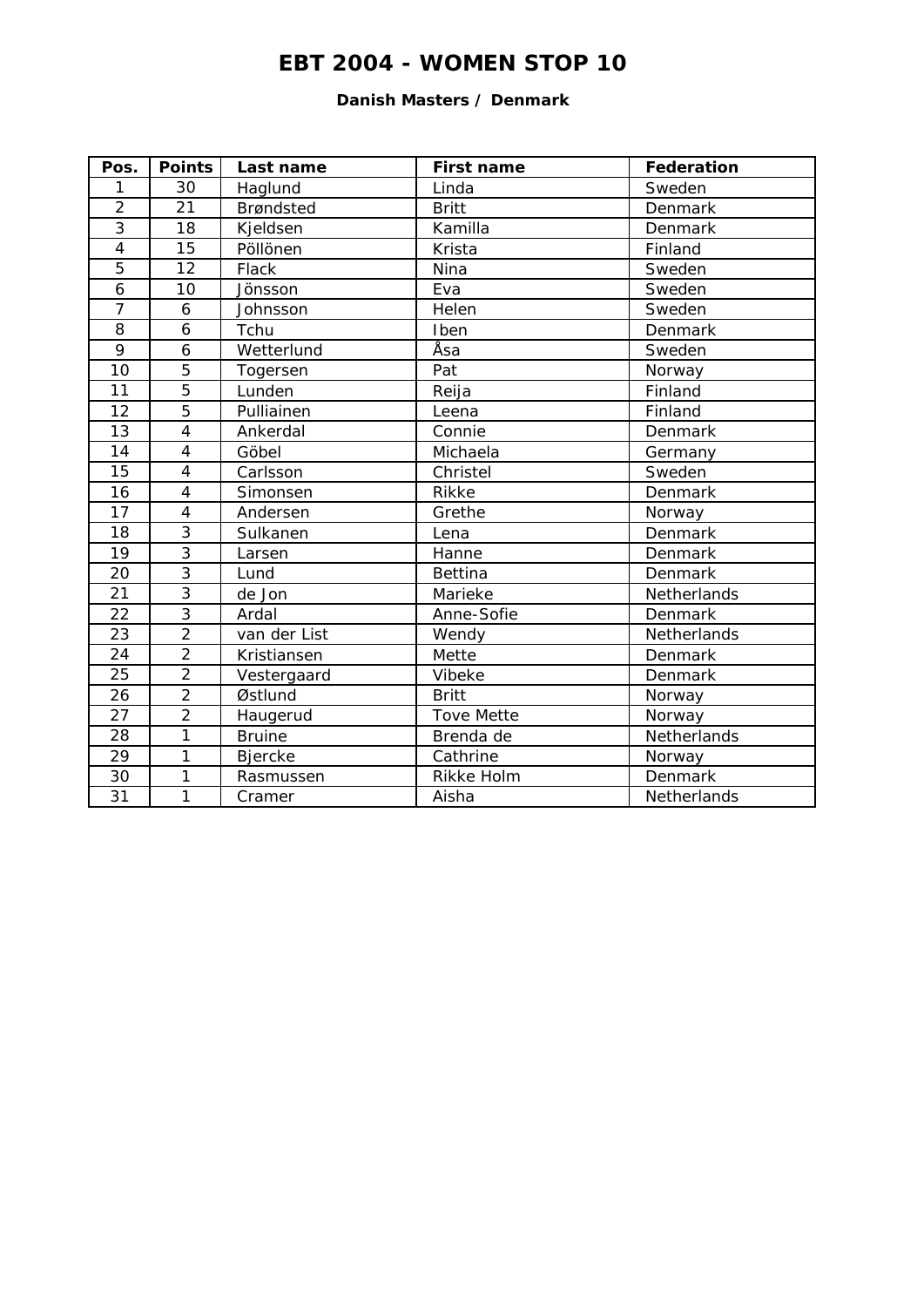### **Dutch Brunswick Open 2004 / Netherlands**

| Pos.                     | <b>Points</b>           | Last name        | <b>First name</b> | Federation     |
|--------------------------|-------------------------|------------------|-------------------|----------------|
| 1                        | 30                      | <b>Brondsted</b> | <b>Britt</b>      | Denmark        |
| $\overline{a}$           | 21                      | Smith            | Ann               | England        |
| $\overline{3}$           | 18                      | <b>Beckel</b>    | Martina           | Germany        |
| $\overline{\mathcal{L}}$ | 15                      | Simonsen         | <b>Rikke</b>      | Denmark        |
| 5                        | 12                      | Larsen           | Hanne             | <b>Denmark</b> |
| 6                        | 10                      | Saldijan         | Isabelle          | France         |
| $\overline{7}$           | 6                       | Adkins           | Laressa           | Germany        |
| 8                        | 6                       | Tchu             | Iben              | Denmark        |
| 9                        | 6                       | Lund             | Bettina           | Denmark        |
| 10                       | 5                       | Hazeleger        | Inge              | Netherlands    |
| 11                       | $\overline{5}$          | Sauer            | Kersten           | Germany        |
| 12                       | $\overline{5}$          | Vestergaard      | Vibeke            | Denmark        |
| 13                       | $\overline{\mathbf{4}}$ | de Jong          | Marieke           | Netherlands    |
| 14                       | $\overline{\mathbf{4}}$ | Kristiansen      | Mette             | Denmark        |
| 15                       | $\overline{\mathbf{4}}$ | de Bruine        | <b>Brenda</b>     | Netherlands    |
| 16                       | $\overline{\mathbf{4}}$ | v Hemert         | Paula             | Netherlands    |
| 17                       | $\overline{4}$          | Visser           | Jolanda           | Netherlands    |
| 18                       | $\overline{3}$          | Ardal            | Anne-Sofie        | Denmark        |
| 19                       | $\overline{3}$          | vd List          | Wendy             | Netherlands    |
| 20                       | $\overline{3}$          | de Win           | Angelique         | Netherlands    |
| $\overline{21}$          | $\overline{3}$          | Maaswinkel       | Priscilla         | Netherlands    |
| 22                       | $\overline{3}$          | Theissen         | Tanja             | Germany        |
| 23                       | $\overline{2}$          | vd Tol           | Ghislaine         | Netherlands    |
| 24                       | $\overline{2}$          | Larsen           | Sarah             | Denmark        |
| 25                       | $\overline{2}$          | <b>Kok</b>       | Wendy             | Netherlands    |
| 26                       | $\overline{2}$          | Ohlendorf        | Nadine            | Germany        |
| 27                       | $\overline{2}$          | Uhich            | Sonja             | Germany        |
| 28                       | $\mathbf{1}$            | de Koning        | Fiona             | Netherlands    |
| 29                       | 1                       | Herberle         | Nicole            | Germany        |
| 30                       | $\mathbf{1}$            | Donde            | Elsebeth          | Denmark        |
| 31                       | 1                       | Lenssen          | Inge              | Netherlands    |
| 32                       | 1                       | Holm Rasmussen   | <b>Rikke</b>      | Denmark        |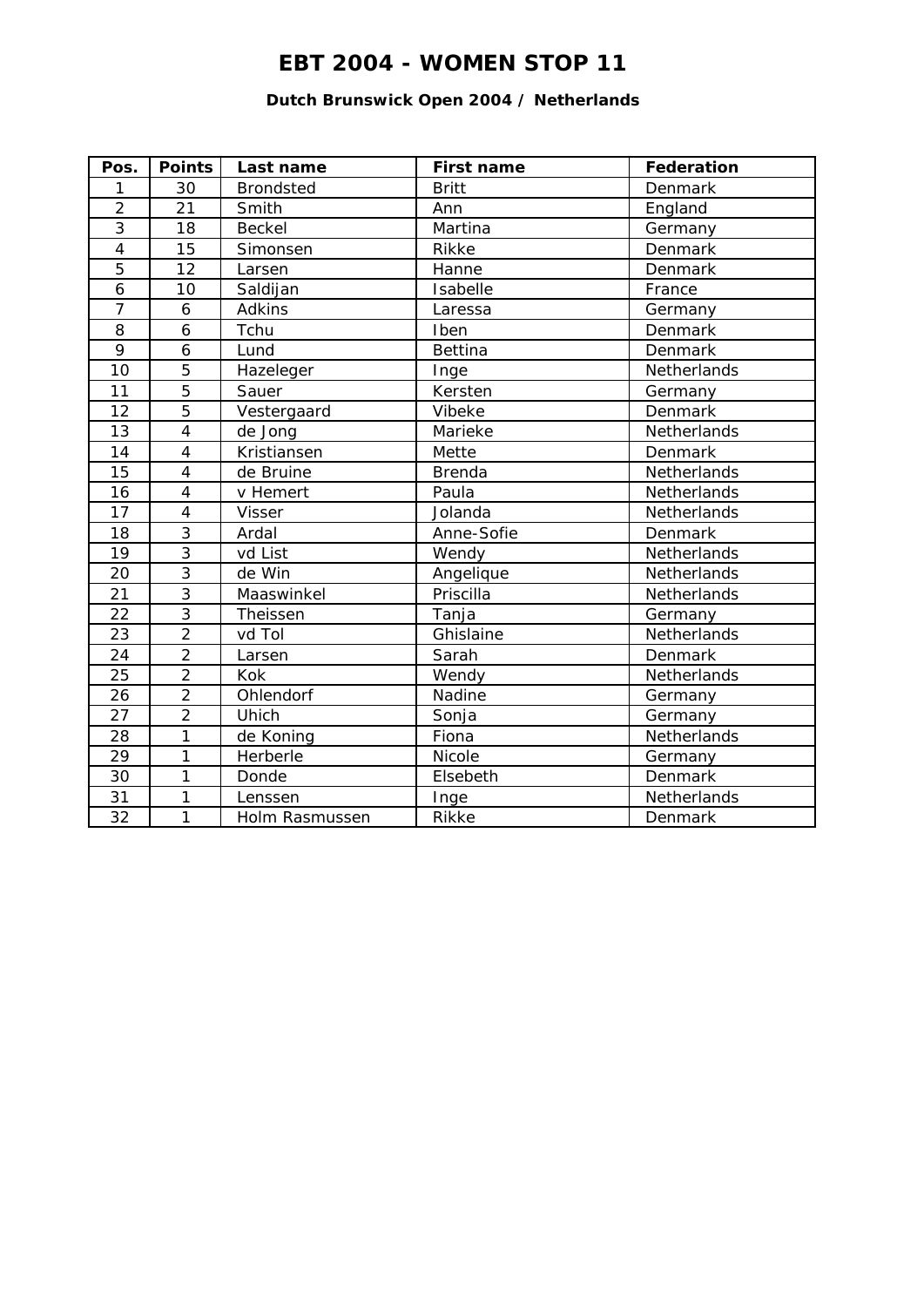### **British Open Championships 2004 / England**

| Pos.           | <b>Points</b> | Last name     | First name | Federation |
|----------------|---------------|---------------|------------|------------|
|                | 30            | Harries       | Jo         | England    |
| $\overline{2}$ | 21            | Adams         | Donna      | England    |
| 3              | 18            | Glover        | Zara       | England    |
| 4              | 15            | Penny         | Kirsten    | England    |
| 5              | 12            | <b>Beckel</b> | Martina    | Germany    |
| 6              | 10            | Smith         | Ann        | England    |
| 7              | 6             | Jowsey        | Katie      | England    |
| 8              | 6             | John          | Lisa       | England    |
| 9              | 6             | Allsebrook    | Jo         | England    |
| 10             | 5             | Karatzoula    | Martha     | Greece     |
| 11             | 5             | <b>Byrne</b>  | Karen      | England    |
| 12             | 5             | Hershkovitz   | Nufar      | Israel     |
| 13             | 4             | Pridmore      | Lindsay    | England    |
| 14             | 4             | Cashe         | Lorraine   | Malta      |
| 15             | 4             | Constantine   | Karen      | England    |
| 16             | 4             | Thorstensen   | Heidi      | Norway     |
| 17             | 4             | Carlin        | Lorna      | England    |
| 18             | 3             | Attard        | Joanna     | Malta      |
| 19             | 3             | Zorba         | Alexandra  | Greece     |
| 20             | 3             | Ioannou       | Georgia    | Greece     |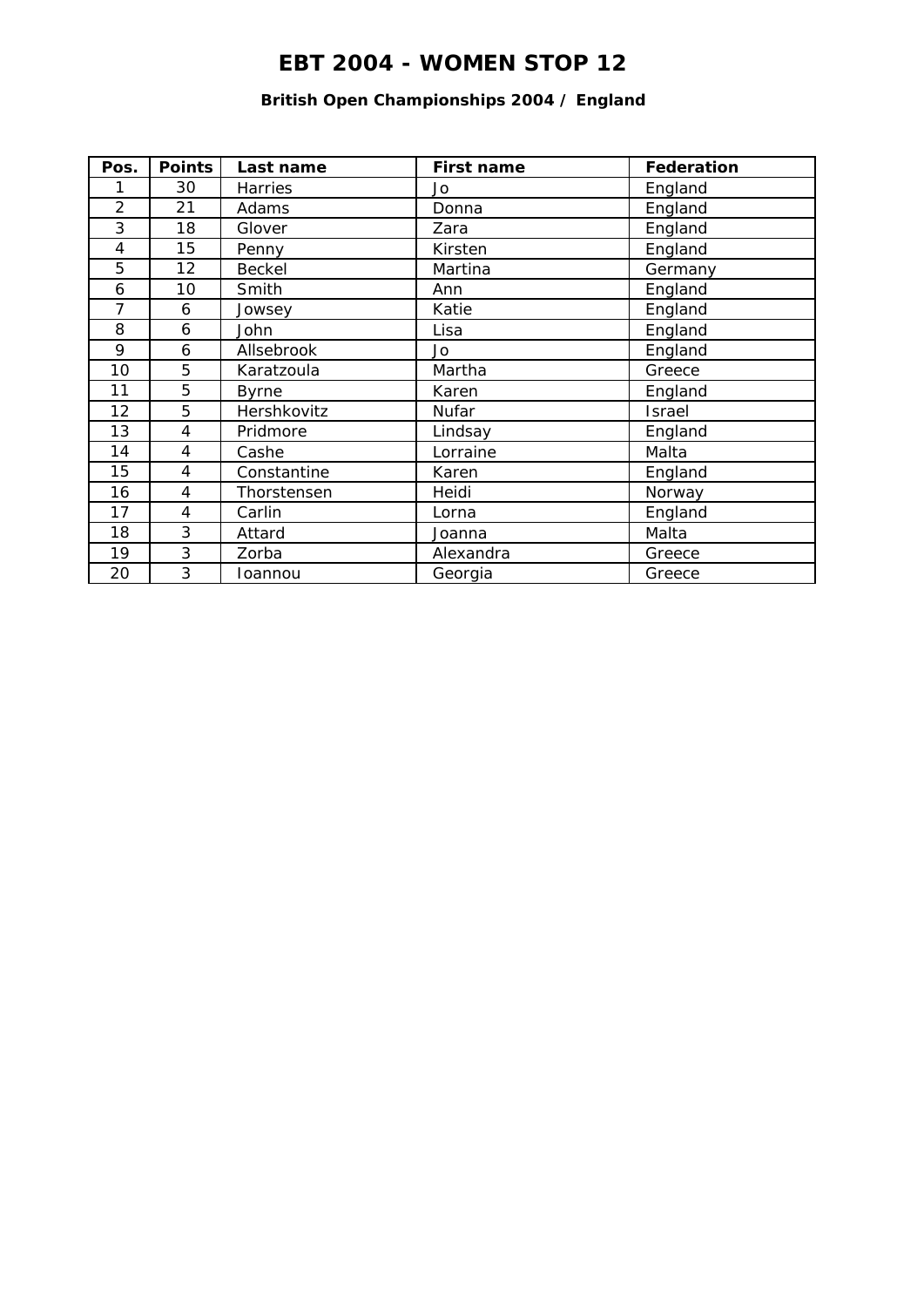### **Norwegian Open 2004 / Norway**

| Pos.                     | <b>Points</b>           | Last name         | First name        | Federation    |
|--------------------------|-------------------------|-------------------|-------------------|---------------|
| 1                        | 30                      | Johnsson          | Helen             | Sweden        |
| $\overline{2}$           | 21                      | Haugen            | Ann Louise        | Norway        |
| $\overline{3}$           | 18                      | <b>Brøndstedt</b> | <b>Britt</b>      | Denmark       |
| $\overline{\mathcal{L}}$ | 15                      | Jönsson           | Eva               | Sweden        |
| 5                        | 12                      | Sofkova           | Victoria          | Sweden        |
| 6                        | 10                      | Flack             | Nina              | Sweden        |
| $\overline{7}$           | 6                       | Wetterlund        | Åsa               | Sweden        |
| 8                        | 6                       | <b>Bjercke</b>    | Cathrine          | Norway        |
| 9                        | 6                       | Johanson          | Annette           | Sweden        |
| 10                       | 5                       | Torgersen         | Patcharin         | Norway        |
| 11                       | $\overline{5}$          | Haugerud          | <b>Tove Mette</b> | Norway        |
| 12                       | $\overline{5}$          | Carlsson          | Christel          | Sweden        |
| 13                       | $\overline{\mathbf{4}}$ | Haglund           | Linda             | Sweden        |
| 14                       | $\overline{\mathbf{4}}$ | Øien              | Ingunn            | Norway        |
| 15                       | $\overline{4}$          | Lunden            | Reija             | Finland       |
| 16                       | $\overline{\mathbf{4}}$ | Larsson-Carlsson  | Ann-Ki            | Sweden        |
| 17                       | $\overline{4}$          | Rødli             | Inger             | Norway        |
| 18                       | $\overline{3}$          | Larsen            | Rebecka           | Sweden        |
| 19                       | $\overline{3}$          | Eckell            | Irene Kragh       | Norway        |
| 20                       | $\overline{3}$          | Arnesen           | Trude             | Norway        |
| 21                       | $\overline{3}$          | Alfredsson        | Diana             | Sweden        |
| 22                       | $\overline{3}$          | Edvardsen         | Heidi             | Norway        |
| 23                       | $\overline{2}$          | Fosseide          | Grethe            | Norway        |
| 24                       | $\overline{2}$          | Haugen            | Linda S.          | Norway        |
| $\overline{25}$          | $\overline{2}$          | Thorstensen       | Heidi             | Norway        |
| 26                       | $\overline{2}$          | Monsen            | Janne             | <b>Norway</b> |
| 27                       | $\overline{2}$          | Gunnerud          | Pernille          | Norway        |
| 28                       | 1                       | Gustafzon         | Tina              | Sweden        |
| 29                       | 1                       | Pettersen         | Catrine           | Norway        |
| 30                       | 1                       | Sveen             | Monica            | Norway        |
| 31                       | 1                       | Folkestad         | Catrine M.        | Norway        |
| 32                       | 1                       | Lislien           | Monica            | Norway        |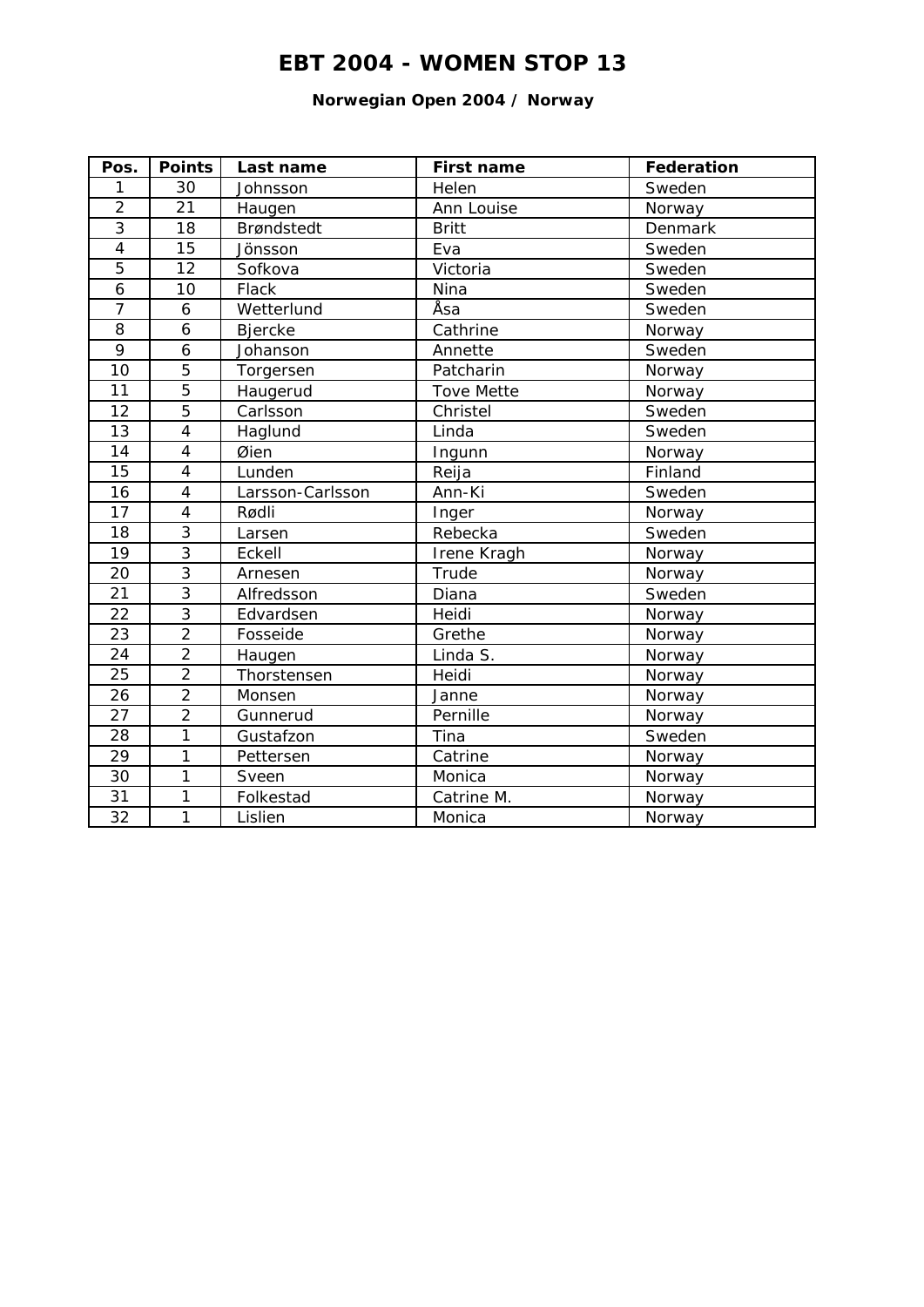### **Vienna Open / Austria**

| Pos.                     | <b>Points</b>           | Last name       | <b>First name</b> | Federation     |
|--------------------------|-------------------------|-----------------|-------------------|----------------|
| 1                        | 30                      | Jönsson         | Eva               | Sweden         |
| $\overline{2}$           | 21                      | Glover          | Zara              | England        |
| $\overline{3}$           | 18                      | Beckel          | Martina           | Germany        |
| $\overline{\mathcal{A}}$ | 15                      | Lunden          | Reija             | Finland        |
| $\overline{5}$           | 12                      | Gross           | Ivonne            | Austria        |
| 6                        | 10                      | Petty           | Tanya             | Germany        |
| $\overline{7}$           | 6                       | Bröndsted       | <b>Britt</b>      | Denmark        |
| 8                        | 6                       | Pesek           | Beatrix           | Hungary        |
| 9                        | 6                       | Greiner         | Ross              | Netherlands    |
| 10                       | 5                       | Van Boom        | Christine         | Belgium        |
| 11                       | $\overline{5}$          | de Win          | Angelique         | Netherlands    |
| 12                       | $\overline{5}$          | Jonasdofski     | Andrea            | Germany        |
| 13                       | $\overline{\mathbf{4}}$ | <b>Broinger</b> | Jaqueline         | Austria        |
| 14                       | $\overline{\mathbf{4}}$ | Manico          | Bigi              | Switzerland    |
| 15                       | $\overline{4}$          | Göbel           | Michaela          | Germany        |
| 16                       | $\overline{\mathbf{4}}$ | Klug            | Patricia          | Austria        |
| 17                       | $\overline{4}$          | Heberle         | Nicole            | Germany        |
| 18                       | $\overline{3}$          | de Jong         | Marieke           | Netherlands    |
| 19                       | $\overline{3}$          | Lenssen         | Inge              | Netherlands    |
| 20                       | $\overline{3}$          | Simonsen        | Rikke             | Denmark        |
| $\overline{21}$          | $\overline{3}$          | Sauer           | Kerstin           | Germany        |
| 22                       | $\overline{3}$          | Vestergaard     | Vibeke            | <b>Denmark</b> |
| 23                       | $\overline{2}$          | Hanusova        | Dana              | Czech Republic |
| 24                       | $\overline{2}$          | Uhlich          | Sonja             | Germany        |
| $\overline{25}$          | $\overline{2}$          | Gschrey         | Steffi            | Germany        |
| 26                       | $\overline{2}$          | Norzt           | Evelin            | Austria        |
| 27                       | $\overline{2}$          | Suchanek        | Gabriele          | Austria        |
| 28                       | 1                       | Jentschke       | Melanie           | Germany        |
| 29                       | 1                       | Loos            | Gabriele          | Austria        |
| 30                       | 1                       | Adkins          | Laressa           | Germany        |
| 31                       | 1                       | Frost           | Greta             | Poland         |
| $\overline{32}$          | 1                       | Moravkova       | Helena            | Czech Republic |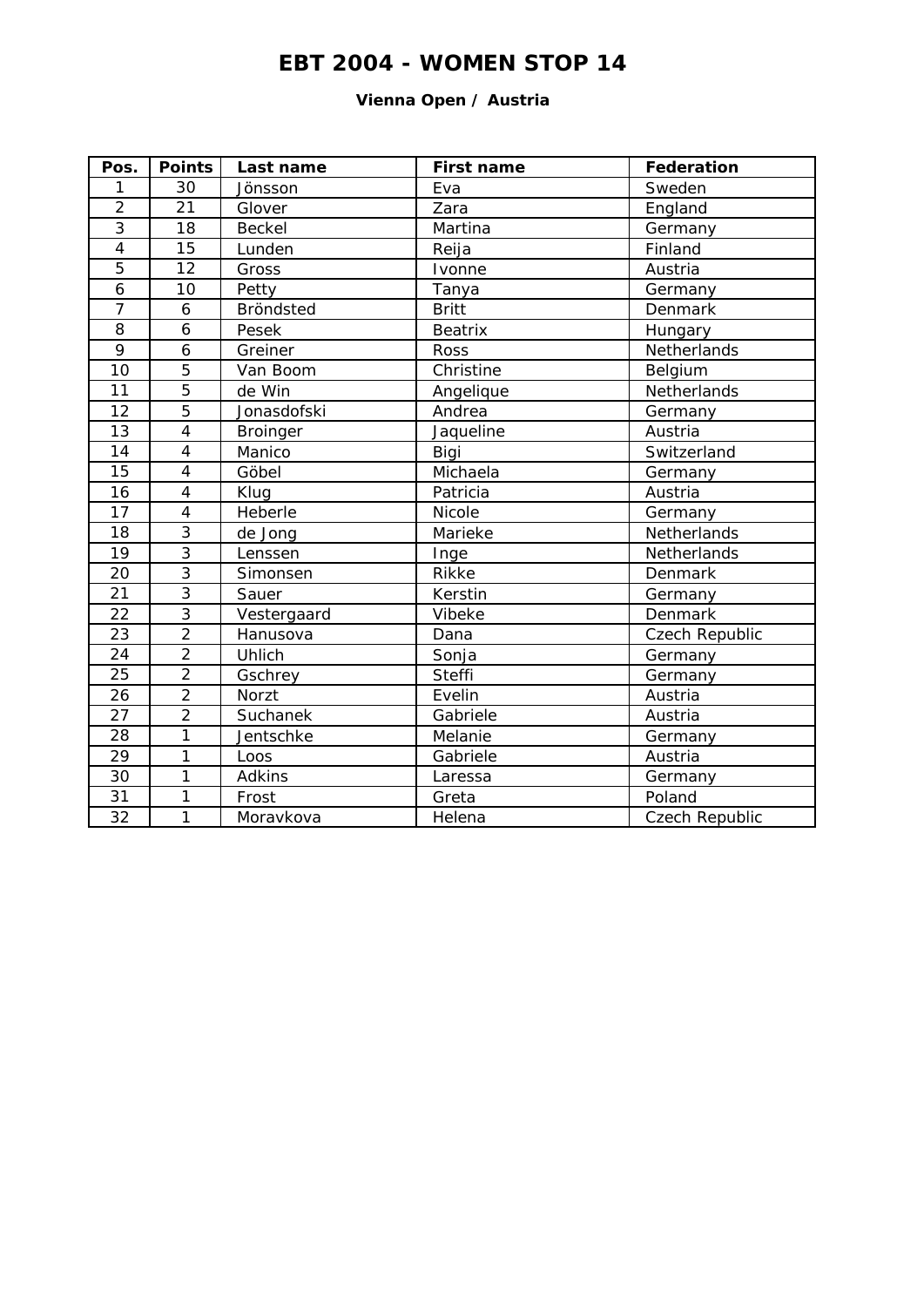### **1st Oltremare Championships / Italy**

| Pos.                     | <b>Points</b>            | Last name      | <b>First name</b> | Federation  |
|--------------------------|--------------------------|----------------|-------------------|-------------|
| 1                        | 30                       | Glover         | Zara              | England     |
| $\overline{2}$           | 21                       | <b>Beckel</b>  | Martina           | Germany     |
| $\overline{3}$           | 18                       | Flack          | Nina              | Sweden      |
| $\overline{\mathcal{A}}$ | 15                       | Fasano         | Teresa            | Italy       |
| $\overline{5}$           | 12                       | Di Benedetto   | Helga             | Italy       |
| 6                        | 10                       | Roiati         | Chiara            | Italy       |
| $\overline{7}$           | 6                        | Amenta         | Marina            | Italy       |
| 8                        | 6                        | Ferina         | Roberta           | Italy       |
| 9                        | 6                        | Matelli        | Katia             | Italy       |
| 10                       | $\overline{5}$           | Sgrosso        | M. Cristina       | Italy       |
| 11                       | $\overline{5}$           | Iacomino       | Mariarosaria      | Italy       |
| 12                       | $\overline{5}$           | Maas           | Bianca            | Netherlands |
| 13                       | 4                        | Fusco          | Rafaella          | Italy       |
| 14                       | $\overline{4}$           | Esposito       | Daniela           | Italy       |
| 15                       | $\overline{4}$           | Cavazzini      | Laura             | Italy       |
| $\overline{16}$          | $\overline{4}$           | Valentini      | Cinzia            | Italy       |
| 17                       | $\overline{\mathcal{A}}$ | Guglielmo      | Elena             | Italy       |
| 18                       | 3                        | Rizzo          | Giovanna          | Italy       |
| 19                       | $\overline{3}$           | Del Buono      | Francesca         | Italy       |
| 20                       | $\overline{3}$           | Carannante     | Tiziana           | Malta       |
| $\overline{21}$          | $\overline{3}$           | De Marco       | Alessandra        | Italy       |
| 22                       | $\overline{3}$           | Graziano       | Antonella         | Italy       |
| 23                       | $\overline{2}$           | Romano         | Margherita        | Italy       |
| $\overline{24}$          | $\overline{2}$           | Grassini       | Vincenza          | Italy       |
| 25                       | $\overline{2}$           | Ferrante       | Marica            | Italy       |
| 26                       | $\overline{2}$           | Perna          | Fiorella          | Italy       |
| 27                       | $\overline{2}$           | Paoli          | Luciana           | Italy       |
| 28                       | $\mathbf{1}$             | Virlogeux      | Elisa             | France      |
| 29                       | 1                        | Chasa          | Lorreine          | Malta       |
| 30                       | 1                        | Frisoni        | Antonella         | San Marino  |
| 31                       | 1                        | <b>Bonello</b> | Anne Marie        | Italy       |
| 32                       | 1                        | Said           | Stephanie         | Italy       |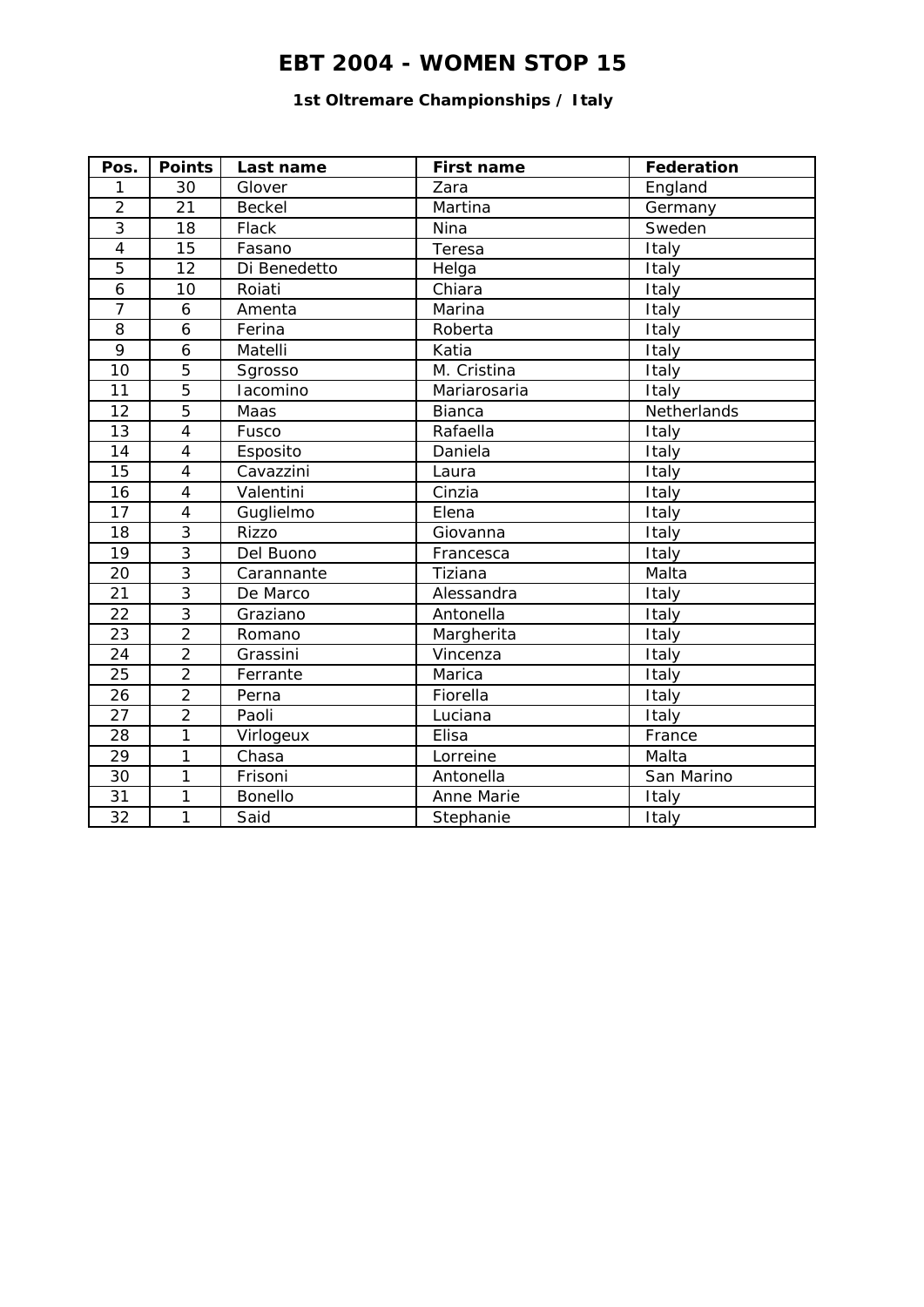### **Kungsbacka International Tournament / Sweden**

| Pos.            | <b>Points</b>           | Last name      | <b>First name</b>   | Federation  |
|-----------------|-------------------------|----------------|---------------------|-------------|
| 1               | 30                      | Kjeldsen       | Kmailla             | Denmark     |
| $\overline{2}$  | 21                      | Glover         | Zara                | England     |
| $\overline{3}$  | 18                      | Lundén         | Reija               | Finland     |
| 4               | 15                      | Flack          | Nina                | Sweden      |
| $\overline{5}$  | 12                      | Johnsson       | Helen               | Sweden      |
| 6               | 10                      | van Hemert     | Paula               | Netherlands |
| $\overline{7}$  | 6                       | Mattson-Baard  | Anna                | Sweden      |
| 8               | 6                       | Carlsson       | Christel            | Sweden      |
| 9               | 6                       | Kyllönen       | Katja               | Finland     |
| 10              | 5                       | Jönsson        | Eva                 | Sweden      |
| 11              | $\overline{5}$          | Simonsen       | Rikke               | Denmark     |
| 12              | $\overline{5}$          | Glendert       | Malin               | Sweden      |
| 13              | $\overline{\mathbf{4}}$ | Jensen         | Mai Ginge           | Denmark     |
| 14              | $\overline{4}$          | Wetterlund     | Aasa                | Sweden      |
| 15              | $\overline{4}$          | Nordström      | Ulla                | Sweden      |
| 16              | $\overline{4}$          | Westergaard    | Vibeke              | Denmark     |
| 17              | $\overline{\mathbf{4}}$ | Larsen         | Rebecca             | Sweden      |
| 18              | $\overline{3}$          | Rasmussen      | Rikke Holm          | Denmark     |
| 19              | $\overline{3}$          | Christiansen   | Mette               | Denmark     |
| 20              | $\overline{3}$          | Haglund        | Linda               | Sweden      |
| 21              | $\overline{3}$          | Kragh          | <b>Irene Eckell</b> | Norway      |
| 22              | $\overline{3}$          | Sofkova        | Viktoria            | Sweden      |
| 23              | $\overline{2}$          | Houbo Pedersen | Lotte               | Denmark     |
| 24              | $\overline{2}$          | <b>Dekkers</b> | Carla               | Netherlands |
| $\overline{25}$ | $\overline{2}$          | Ardal          | Anne-Sofie          | Denmark     |
| 26              | $\overline{2}$          | Sjöström       | Sofie               | Sweden      |
| 27              | $\overline{2}$          | Johansson      | Annette             | Sweden      |
| 28              | 1                       | Gales          | Anne                | Denmark     |
| 29              | 1                       | Pettersen      | Catrine             | Norwy       |
| 30              | 1                       | Bröndsted      | <b>Britt</b>        | Denmark     |
| 31              | 1                       | Helldén        | Sanne               | Sweden      |
| 32              | 1                       | Roth           | Emelie              | Sweden      |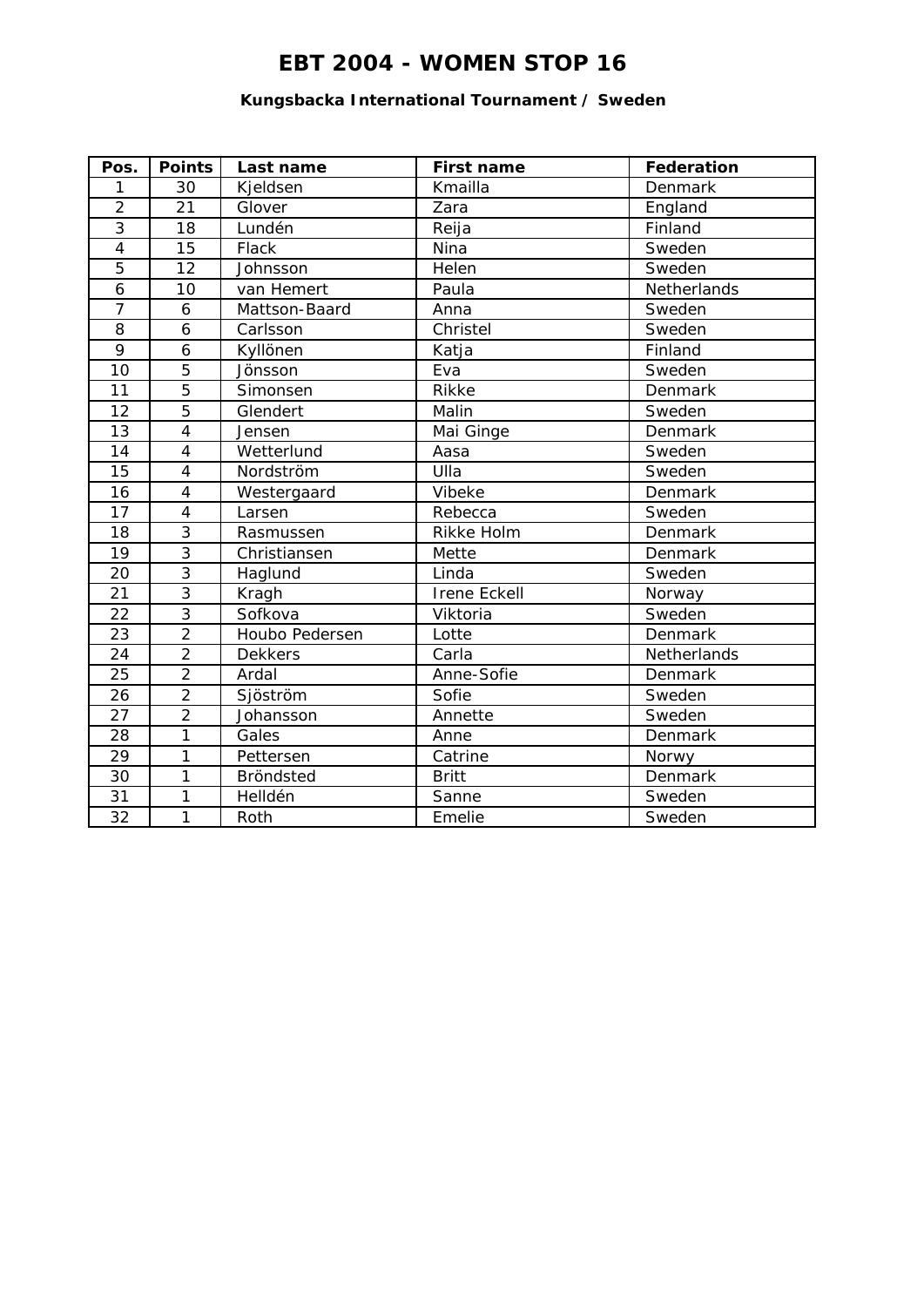| P                       | Last name      | <b>First name</b> | Federation  | $\mathbf{T}$ | 01             | 02           | 03           | 04             | 05             | 06             | 07 | 08             | 09           | 10             | 11             | 12             | 13             | 14             | 15             | 16             |
|-------------------------|----------------|-------------------|-------------|--------------|----------------|--------------|--------------|----------------|----------------|----------------|----|----------------|--------------|----------------|----------------|----------------|----------------|----------------|----------------|----------------|
| $\mathbf 1$             | Moor           | Paul              | England     | 153          |                |              |              | 5              | 21             |                | 30 | 30             | 10           | 6              |                | 21             |                | 6              | 12             | 12             |
| $\overline{\mathbf{2}}$ | Uotila         | Pasi              | Finland     | 98           | 30             |              | 18           | 18             | 10             |                |    |                |              |                |                |                | $\overline{4}$ | 15             |                | $\mathbf{3}$   |
| 3                       | Öhman          | Anders            | Sweden      | 93           | $\mathbf{1}$   |              | 6            | 3              |                | 3              | 6  | 4              | $\mathbf{1}$ | 6              |                |                | 21             | 10             | 30             | $\overline{2}$ |
| 4                       | Hansen         | Petter            | Norway      | 84           |                |              |              | 21             |                | 6              |    |                | 30           |                | 21             |                | 6              |                |                |                |
| 5                       | Verbruggen     | Gery              | Belgium     | 80           |                | 21           |              |                |                |                |    | 18             | 2            | 21             |                |                |                | 18             |                |                |
| 6                       | Helminen       | Jouni             | Finland     | 72           |                |              |              |                |                |                | 18 | 21             |              | $\mathbf{1}$   | 30             |                | $\overline{2}$ |                |                |                |
| $\overline{7}$          | Williams       | Stuart            | England     | 71           | $\mathbf{1}$   |              |              |                | $\overline{2}$ | 30             |    | 3              |              |                | 5              | $\overline{2}$ | $\overline{A}$ | 5              | 15             | $\overline{4}$ |
| 8                       | Lehtonen       | Kimmo             | Finland     | 70           | 10             |              | 6            |                |                | 21             |    |                |              |                |                |                | 30             |                |                | 3              |
| 9                       | van den Heuvel | Menno             | Netherlands | 67           |                | 6            | 21           |                | 15             |                | 5  | $\overline{2}$ | 12           |                |                | 3              |                |                | 3              |                |
| 10                      | Greulich       | Karl Peter        | Germany     | 60           |                | 30           |              |                | $\overline{2}$ |                |    | 6              |              |                | $\overline{4}$ | 18             |                |                |                |                |
| 11                      | Lintilä        | Lasse             | Finland     | 56           | 15             |              | $\mathbf{1}$ | $\overline{2}$ | $\overline{4}$ | $\mathbf{1}$   |    |                |              | 30             |                |                | 3              |                |                |                |
| 12                      | Spada          | Amadeo            | Italy       | 52           |                |              |              | 3              | 5              |                |    | $\overline{2}$ |              |                |                | 4              | $\overline{2}$ | 30             | 6              |                |
| 13                      | Froggatt       | <b>Nick</b>       | England     | 47           |                |              | 15           | $\mathbf{1}$   | 3              |                |    | 10             | 4            | $\overline{2}$ |                | 12             |                |                |                |                |
| 14                      | Krull          | Maarten           | Netherlands | 46           |                | 5            | 30           |                |                |                |    |                |              | 10             |                | $\mathbf{1}$   |                |                |                |                |
| 15                      | Mack           | Tim               | Sweden      | 45           |                |              |              |                |                |                |    |                |              |                |                | 30             | 15             |                |                |                |
| 16                      | Mannonen       | Petri             | Finland     | 40           | 6              |              | 3            |                | 4              | 5              |    |                |              |                |                |                | $\overline{4}$ |                |                | 18             |
| 17                      | Gross          | Thomas            | Austria     | 37           | 6              |              |              |                | 1              |                |    |                | 5            |                |                |                | $\overline{4}$ |                | 21             |                |
| 18                      | Smits          | Peter             | Netherlands | 37           |                | $\mathbf{1}$ |              |                | $\overline{2}$ |                | 21 | 3              | 3            |                |                | 5              |                |                | $\overline{2}$ |                |
| 19                      | Bottiglieri    | Alfonso           | Italy       | 36           |                |              |              |                | 30             |                |    |                | 6            |                |                |                |                |                |                |                |
| 20                      | Virtanen       | Kai               | Finland     | 36           | $\mathbf{1}$   |              |              |                | 6              |                |    |                |              |                |                |                |                | 5              | 18             | 6              |
| 21                      | Broström       | Oskar             | Sweden      | 34           |                |              |              |                |                | $\mathbf{1}$   |    |                |              |                |                |                |                | 3              |                | 30             |
| 22                      | Larsen         | Martin            | Sweden      | 34           | $\mathfrak{Z}$ |              |              |                | $\mathfrak{Z}$ | 10             | 3  |                | 6            |                |                |                | 5              |                |                | 4              |
| 23                      | Luoto          | Mika              | Finland     | 33           | 21             |              | 12           |                |                |                |    |                |              |                |                |                |                |                |                |                |
| 24                      | Pedersen       | Bo W.             | Denmark     | 33           |                |              |              |                |                |                |    |                | 21           | 12             |                |                |                |                |                |                |
| 25                      | Eriksson       | Marcus            | Sweden      | 30           |                |              |              | 30             |                |                |    |                |              |                |                |                |                |                |                |                |
| 26                      | Leandersson    | Tomas             | Sweden      | 30           | $\overline{4}$ |              |              |                |                | 18             |    |                |              |                |                |                | 3              |                |                | 5              |
| 27                      | Olsen          | Svein Roger       | Norway      | 30           |                |              |              |                |                | 12             |    |                |              |                |                |                | 18             |                |                |                |
| 28                      | vd Bogaard     | Ron               | Netherlands | 30           |                | 12           |              |                |                |                | 4  | 5              |              |                | 5              | $\overline{4}$ |                |                |                |                |
| 29                      | Kanold         | Mikael            | Sweden      | 28           |                |              | 10           |                |                | $\overline{4}$ |    | 4              |              |                |                |                | 10             |                |                |                |
| 30                      | Knopp          | Peter             | Germany     | 28           |                |              |              |                |                |                | 12 |                | 4            |                | 4              | $\overline{2}$ |                |                | 6              |                |
| 31                      | Svensson       | Pär               | Sweden      | 27           |                |              |              | 5              |                | $\mathfrak{Z}$ |    |                | 15           |                |                |                |                | $\overline{2}$ |                | $\overline{2}$ |
| 32                      | Hoffman        | Bill              | Sweden      | 26           |                |              |              |                |                |                |    |                |              |                |                |                |                | 21             | $\overline{2}$ | $\mathbf{3}$   |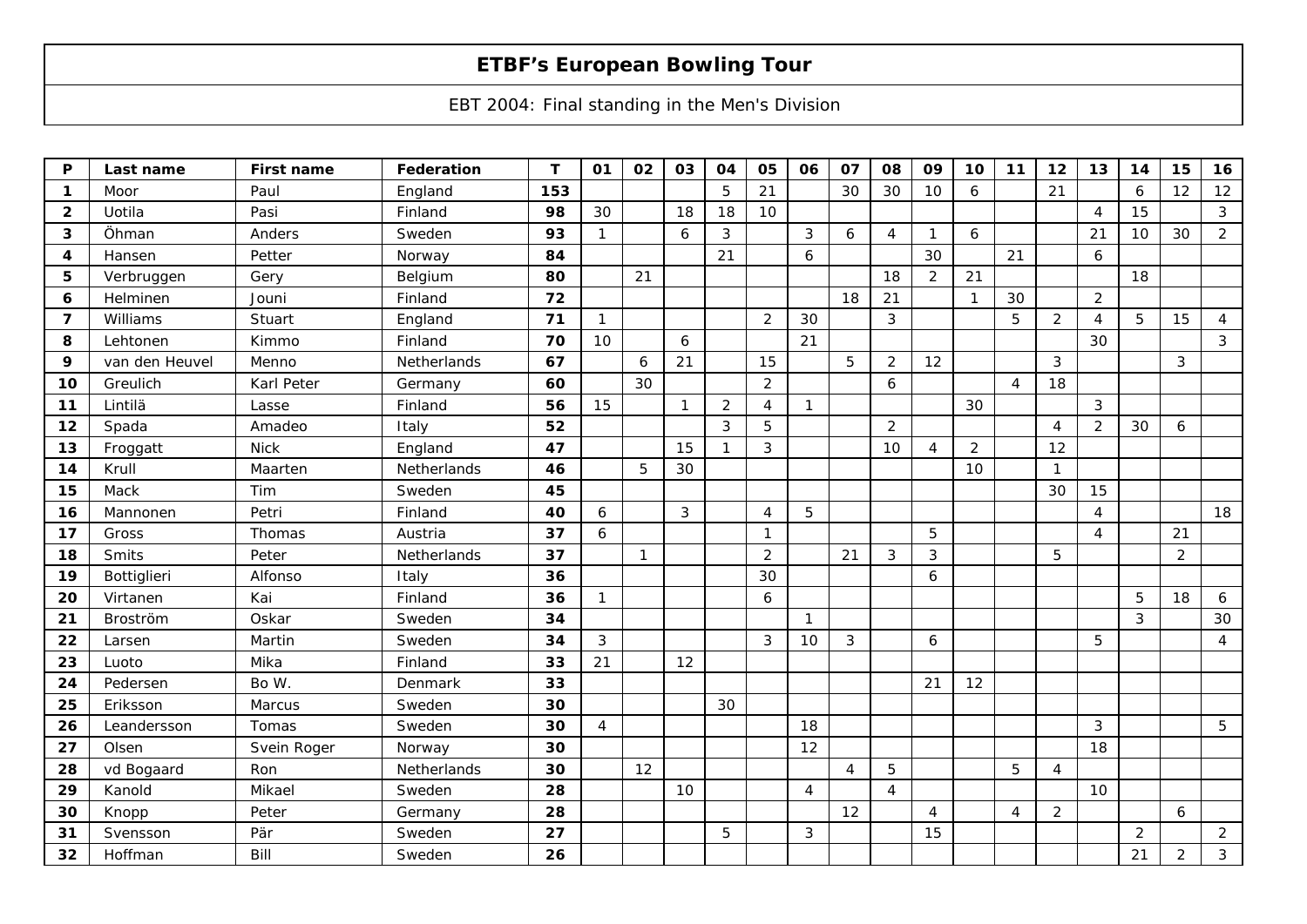| P  | Last name    | First name | Federation  | T  | 01 | 02             | 03             | 04             | 05 | 06           | 07 | 08 | 09             | 10             | 11             | 12 | 13             | 14             | 15 | 16             |
|----|--------------|------------|-------------|----|----|----------------|----------------|----------------|----|--------------|----|----|----------------|----------------|----------------|----|----------------|----------------|----|----------------|
| 33 | Palermaa     | Osku       | Finland     | 26 | 2  |                | 5              | $\overline{4}$ |    |              |    |    |                |                |                |    | 6              | 5              |    | $\overline{4}$ |
| 34 | Torgersen    | Tore       | Norway      | 24 |    |                |                |                |    | 6            |    |    |                | 18             |                |    |                |                |    |                |
| 35 | Quarry       | Mike       | England     | 23 |    |                |                |                |    |              |    |    |                |                |                | 4  |                | 12             | 4  | 3              |
| 36 | Spigner      | Robert     | Denmark     | 22 |    |                |                |                |    | $\mathbf{1}$ |    | 5  |                | $\overline{2}$ | 12             |    |                |                |    | $\overline{2}$ |
| 37 | Agerbo       | Jesper     | Denmark     | 21 |    |                |                |                |    | 3            |    | 4  |                | 2              |                |    | 12             |                |    |                |
| 38 | Karlsson     | Tobias     | Sweden      | 21 |    |                |                |                |    | 15           | 4  |    |                |                |                |    | $\overline{2}$ |                |    |                |
| 39 | Olsson       | Mathias    | Sweden      | 21 |    |                |                |                |    |              |    |    |                |                |                |    |                |                |    | 21             |
| 40 | Vaglia       | Vittorio   | Italy       | 21 |    |                |                |                |    |              |    | 6  |                | 15             |                |    |                |                |    |                |
| 41 | Verboon      | Remco      | Netherlands | 21 |    | 18             |                |                |    |              |    |    |                |                | 3              |    |                |                |    |                |
| 42 | Bulegato     | Giuliano   | Italy       | 20 |    |                | $\overline{2}$ |                | 18 |              |    |    |                |                |                |    |                |                |    |                |
| 43 | Aviram       | <b>Or</b>  | Israel      | 19 |    |                | $\mathbf{1}$   |                |    |              | 3  |    |                |                |                |    |                |                |    | 15             |
| 44 | Sacco        | Francois   | France      | 19 |    |                |                |                |    |              |    |    | 4              |                | 15             |    |                |                |    |                |
| 45 | Schröder     | Nikolai    | Austria     | 19 |    |                |                | 6              | 12 |              |    |    |                |                |                |    |                | $\mathbf{1}$   |    |                |
| 46 | Baade        | Marco      | Germany     | 18 |    |                |                |                |    |              |    |    | 18             |                |                |    |                |                |    |                |
| 47 | Dol          | Ronald     | Netherlands | 18 |    | 15             |                |                |    |              |    |    |                |                |                |    |                |                | 3  |                |
| 48 | Kok          | Eric       | Netherlands | 18 |    |                |                |                |    |              |    |    |                |                | 18             |    |                |                |    |                |
| 49 | Kuossari     | Jouko      | Finland     | 18 | 18 |                |                |                |    |              |    |    |                |                |                |    |                |                |    |                |
| 50 | Andersson    | Robert     | Sweden      | 17 | 3  |                |                |                |    |              | 10 |    |                |                |                |    | 2              | 2              |    |                |
| 51 | <b>Block</b> | Thomas     | Germany     | 16 |    | 4              | 4              |                |    |              |    |    | $\overline{4}$ |                | $\overline{4}$ |    |                |                |    |                |
| 52 | Tiainen      | Olli       | Finland     | 16 | 3  |                | 5              |                |    |              |    |    | 4              | 4              |                |    |                |                |    |                |
| 53 | Danielsson   | Christer   | Sweden      | 15 |    |                | 3              |                |    |              |    |    |                |                |                |    | $\overline{2}$ |                |    | 10             |
| 54 | Finch        | Wayne      | England     | 15 |    |                |                |                |    |              |    |    |                |                |                | 15 |                |                |    |                |
| 55 | Holzapfel    | Michael    | Germany     | 15 |    | 6              |                |                |    |              |    |    | 3              |                |                |    |                | 6              |    |                |
| 56 | Koivuniemi   | Mika       | Finland     | 15 |    |                |                | 15             |    |              |    |    |                |                |                |    |                |                |    |                |
| 57 | Löwenhamn    | Leonard    | Sweden      | 15 |    |                |                |                |    |              | 15 |    |                |                |                |    |                |                |    |                |
| 58 | Ovide        | Marcial    | Spain       | 15 |    |                |                |                |    |              |    | 15 |                |                |                |    |                |                |    |                |
| 59 | Åhlen        | Peter      | Sweden      | 15 | 6  |                | 4              |                |    |              |    |    |                |                |                |    | $\mathbf{1}$   | $\overline{4}$ |    |                |
| 60 | Grabowski    | Achim      | Germany     | 14 |    |                | $\overline{2}$ |                |    |              |    |    |                |                | 6              |    |                | 6              |    |                |
| 61 | van der Veen | Wim        | Netherlands | 14 |    | $\overline{2}$ |                |                |    |              |    |    |                | 2              |                | 10 |                |                |    |                |
| 62 | Bolleby      | Ulf        | Sweden      | 13 |    |                |                |                |    | 3            |    |    |                |                |                |    | 5              |                |    | 5              |
| 63 | Cundy        | Darren     | England     | 13 |    | 4              |                |                |    |              |    |    | 3              |                |                | 6  |                |                |    |                |
| 64 | Ratia        | Jari       | Finland     | 13 | 5  |                |                |                |    | 4            |    |    |                |                |                |    |                | $\overline{4}$ |    |                |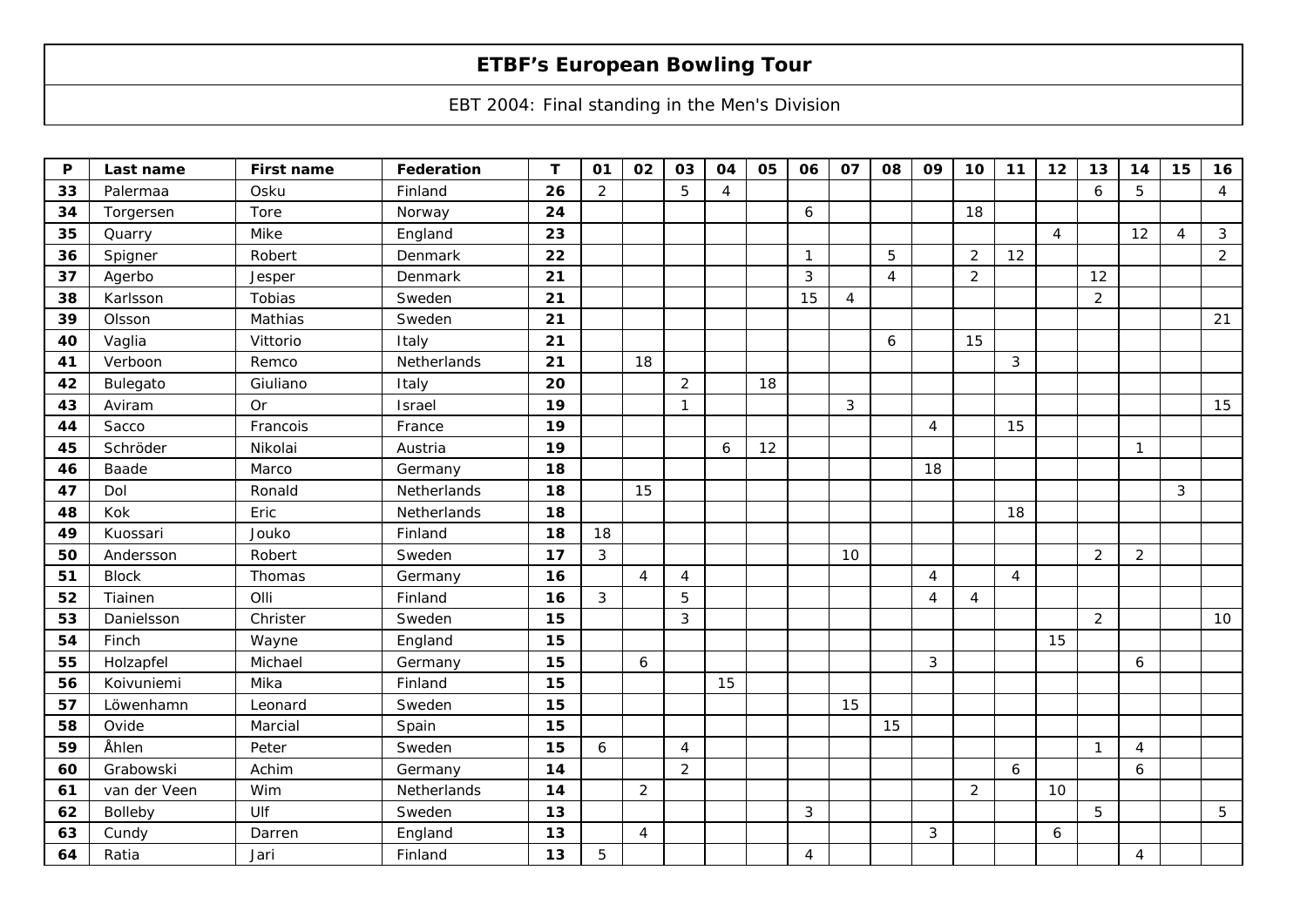| P  | Last name       | <b>First name</b> | Federation  | $\mathbf T$    | 01             | 02             | 03             | 04             | 05 | 06             | 07 | 08             | 09             | 10             | 11             | 12           | 13           | 14             | 15 | 16             |
|----|-----------------|-------------------|-------------|----------------|----------------|----------------|----------------|----------------|----|----------------|----|----------------|----------------|----------------|----------------|--------------|--------------|----------------|----|----------------|
| 65 | Cayez           | Vicent            | France      | 12             |                |                |                |                |    |                |    | 12             |                |                |                |              |              |                |    |                |
| 66 | Lehtonen        | Oskari            | Finland     | 12             | 12             |                |                |                |    |                |    |                |                |                |                |              |              |                |    |                |
| 67 | Leonidas        | Maragos           | Greece      | 12             |                |                |                | 12             |    |                |    |                |                |                |                |              |              |                |    |                |
| 68 | Lund            | Sverre            | Norway      | 12             |                |                |                | 6              |    | $\overline{2}$ |    |                |                |                |                |              |              |                |    | 4              |
| 69 | Maddaloni       | Enrico            | Italy       | 12             |                |                |                |                | 6  |                |    |                |                |                |                |              |              |                | 6  |                |
| 70 | Gabler          | Tobias            | Germany     | $11$           |                | 10             |                |                |    |                |    |                |                |                |                |              |              |                |    |                |
| 71 | Jacobsson       | Peder             | Sweden      | 11             | 5              |                |                | $\mathbf{1}$   |    | 5              |    |                |                |                |                |              |              |                |    |                |
| 72 | Plummen         | Ton               | Netherlands | 11             |                | 6              |                |                |    |                |    |                |                |                | $\overline{4}$ |              |              |                |    |                |
| 73 | Van Damme       | Chris             | Belgium     | 11             |                | 3              |                |                |    |                | 5  |                |                |                |                |              |              | $\mathbf{3}$   |    |                |
| 74 | Brondsted       | Kim               | Denmark     | 10             |                |                |                |                |    |                |    |                | 6              | 4              |                |              |              |                |    |                |
| 75 | de Vries        | Alex              | Netherlands | 10             |                |                |                |                |    |                |    |                |                |                | 10             |              |              |                |    |                |
| 76 | Di Donfrancesco | Dante             | Italy       | 10             |                |                |                |                |    |                |    |                |                |                |                |              |              |                | 10 |                |
| 77 | Gauffin         | Claes             | Sweden      | 10             |                |                |                | $\overline{4}$ |    |                |    |                |                | $\overline{2}$ |                |              |              | $\overline{4}$ |    |                |
| 78 | Krämer          | Michael           | Germany     | 10             |                |                | $\overline{2}$ |                |    |                |    |                | $\overline{5}$ |                | $\mathfrak{Z}$ |              |              |                |    |                |
| 79 | Raatikanen      | Teemu             | Finland     | 10             |                |                |                |                | 5  |                |    |                |                |                |                |              |              |                | 5  |                |
| 80 | van der Griend  | Marco             | Netherlands | 10             |                | 3              | 2              |                |    |                |    |                |                | 3              | $\overline{2}$ |              |              |                |    |                |
| 81 | Östman          | Joakim            | Sweden      | 10             |                |                |                | 10             |    |                |    |                |                |                |                |              |              |                |    |                |
| 82 | Andersson       | Magnus            | Sweden      | 9              |                |                |                | 4              |    |                |    |                |                |                |                |              | 5            |                |    |                |
| 83 | Bögehave        | Martin            | Denmark     | 9              |                | $\overline{2}$ |                |                |    |                |    |                |                | 4              |                |              | 1            |                |    | $\overline{2}$ |
| 84 | Fransson        | Tony              | Sweden      | 9              |                |                |                |                |    |                |    | $\overline{4}$ |                | 1              |                |              | 4            |                |    |                |
| 85 | Mantovani       | Luca              | Italy       | 9              |                |                |                |                | 4  |                |    |                |                |                |                |              |              |                | 5  |                |
| 86 | Wells           | Mark              | England     | 9              |                |                |                |                |    |                | 6  |                |                |                |                | $\mathbf{3}$ |              |                |    |                |
| 87 | Dreyer          | Dirk              | Germany     | 8              |                | $\overline{4}$ |                |                |    | $\overline{2}$ |    |                |                |                | $\overline{2}$ |              |              |                |    |                |
| 88 | Jansen          | Luc               | Netherlands | 8              |                |                |                |                |    |                | 6  |                |                |                | $\overline{2}$ |              |              |                |    |                |
| 89 | Karestos        | Dimitris          | Greece      | 8              |                | $\overline{2}$ |                |                |    |                | 3  | 3              |                |                |                |              |              |                |    |                |
| 90 | Konsteri        | Sami              | Finland     | 8              | 5              |                |                |                |    |                |    |                |                |                |                |              |              |                |    | 3              |
| 91 | Linderholm      | Niklas            | Sweden      | 8              | $\overline{2}$ |                |                |                |    |                |    |                | $\mathbf{1}$   |                |                |              |              |                |    | 5              |
| 92 | Olsson          | Mats              | Sweden      | 8              | 4              |                |                |                |    | $\overline{2}$ |    |                |                |                |                |              |              |                |    | $\overline{2}$ |
| 93 | Piwowarczyk     | Raval             | Poland      | 8              |                |                |                |                |    |                |    |                |                |                | $\mathbf 1$    |              |              | 4              | 3  |                |
| 94 | Turtiainen      | Jussi             | Finland     | 8              | $\overline{4}$ |                |                |                |    | $\overline{4}$ |    |                |                |                |                |              |              |                |    |                |
| 95 | Scammell        | Phil              | England     | 7              |                |                | 4              |                |    |                |    |                |                |                |                | 3            |              |                |    |                |
| 96 | Zachrisson      | Magnus            | Sweden      | $\overline{7}$ |                |                |                |                |    | 3              |    | $\overline{2}$ |                |                |                |              | $\mathbf{1}$ |                |    | $\mathbf{1}$   |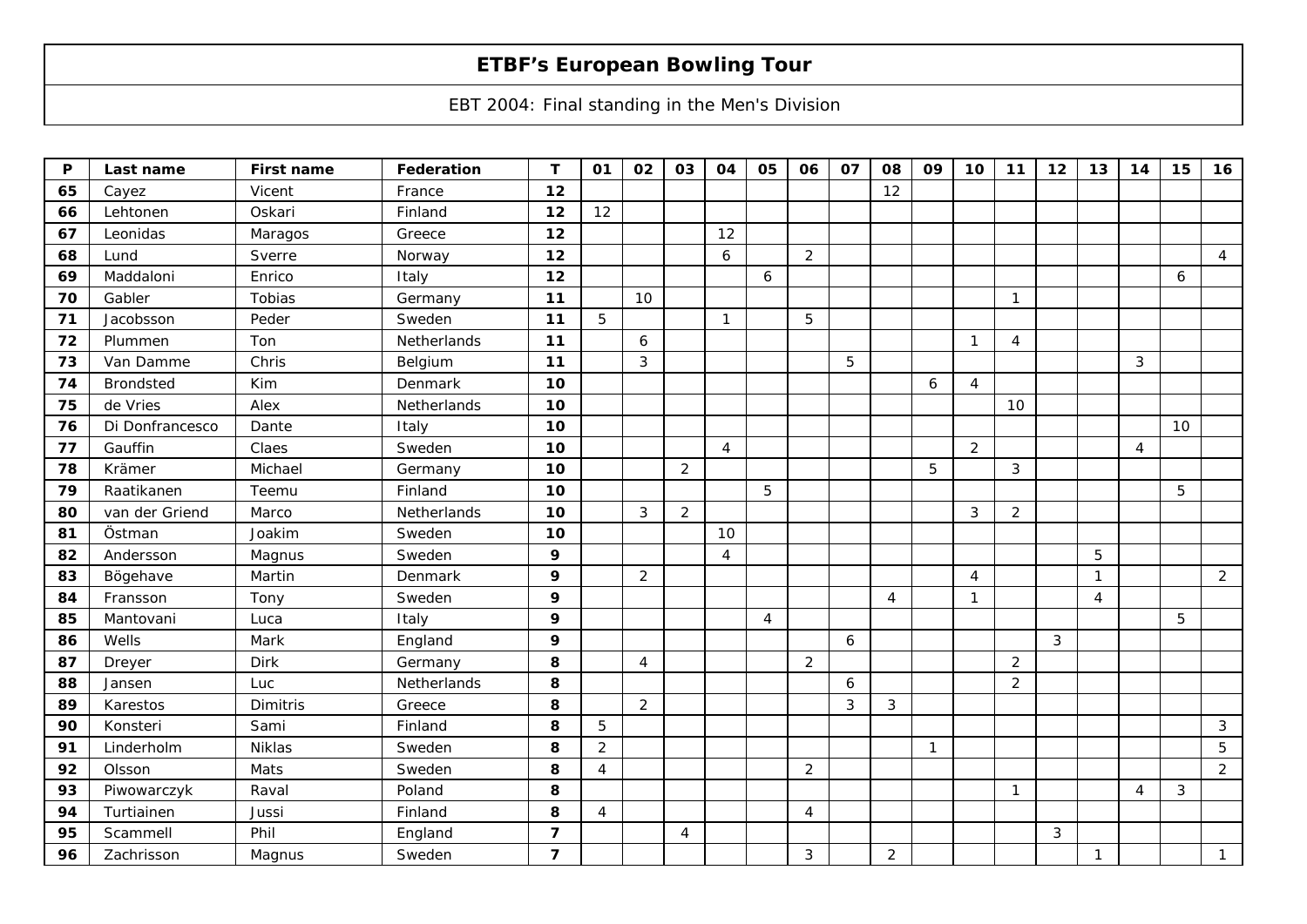| P   | Last name    | First name   | Federation  | $\mathbf T$ | 01             | 02 | 03 | 04 | 05             | 06 | 07             | 08 | 09             | 10 | 11             | 12 | 13           | 14             | 15             | 16 |
|-----|--------------|--------------|-------------|-------------|----------------|----|----|----|----------------|----|----------------|----|----------------|----|----------------|----|--------------|----------------|----------------|----|
| 97  | Andersin     | Erik         | Sweden      | 6           |                |    |    |    |                |    |                |    |                |    |                |    |              |                |                | 6  |
| 98  | Benson       | Donald       | Italy       | 6           |                |    |    |    | 6              |    |                |    |                |    |                |    |              |                |                |    |
| 99  | Blixt        | Martin       | Sweden      | 6           | $\overline{2}$ |    |    |    |                | 4  |                |    |                |    |                |    |              |                |                |    |
| 100 | Carlsson     | Göran        | Sweden      | 6           |                |    | 6  |    |                |    |                |    |                |    |                |    |              |                |                |    |
| 101 | Celli        | Maurizio     | Italy       | 6           |                |    |    |    | 3              |    |                |    | 3              |    |                |    |              |                |                |    |
| 102 | Di francesco | Antonio      | Italy       | 6           |                |    |    |    | $\overline{2}$ |    |                |    |                |    |                |    |              |                | 4              |    |
| 103 | Falkhäll     | Stefan       | Sweden      | 6           |                |    |    | 6  |                |    |                |    |                |    |                |    |              |                |                |    |
| 104 | Greenall     | Wayne        | England     | 6           |                |    |    |    |                |    |                |    |                |    |                | 6  |              |                |                |    |
| 105 | Groen        | Erwin        | Netherlands | 6           |                |    |    |    |                |    |                |    |                |    | 6              |    |              |                |                |    |
| 106 | Günther      | Kai          | Germany     | 6           |                |    |    |    |                |    |                |    | $\mathfrak{Z}$ |    | $\mathfrak{Z}$ |    |              |                |                |    |
| 107 | Nielsen      | Lars         | Denmark     | 6           |                |    |    |    |                | 5  |                |    |                |    | $\mathbf{1}$   |    |              |                |                |    |
| 108 | Pedersen     | Glenn Morten | Norway      | 6           |                |    |    |    |                |    |                |    |                |    |                |    | 6            |                |                |    |
| 109 | Pettersson   | Christer     | Sweden      | 6           |                |    |    |    |                |    |                |    |                |    |                |    |              |                |                | 6  |
| 110 | Rechenberg   | Christian    | Germany     | 6           |                |    |    |    |                |    |                |    |                |    | 6              |    |              |                |                |    |
| 111 | Smith        | Tony         | Germany     | 6           |                |    | 4  |    |                |    |                |    |                |    | $\overline{2}$ |    |              |                |                |    |
| 112 | Søndberg     | Christian    | Denmark     | 6           |                |    |    |    |                |    |                |    |                | 6  |                |    |              |                |                |    |
| 113 | Tidd         | James        | England     | 6           |                |    |    |    |                |    |                |    |                |    |                | 6  |              |                |                |    |
| 114 | Wozny        | Martin       | Denmark     | 6           |                |    |    |    |                |    |                | 6  |                |    |                |    |              |                |                |    |
| 115 | Aahman       | Sören        | Denmark     | 6           |                |    |    |    |                | 6  |                |    |                |    |                |    |              |                |                |    |
| 116 | Ahlquist     | Michael      | Sweden      | 5           |                |    |    |    | 4              |    |                |    |                |    |                |    | $\mathbf{1}$ |                |                |    |
| 117 | D'Elia       | Saverio      | Italy       | 5           |                |    |    |    | 5              |    |                |    |                |    |                |    |              |                |                |    |
| 118 | Evaggelidis  | Antonis      | Greece      | 5           |                |    | 5  |    |                |    |                |    |                |    |                |    |              |                |                |    |
| 119 | Evans        | Paul         | England     | 5           |                |    |    |    |                |    |                |    |                |    |                | 5  |              |                |                |    |
| 120 | Falzon       | Raymond      | Malta       | 5           |                |    |    |    |                |    | $\mathbf{1}$   |    |                |    |                |    |              |                | $\overline{4}$ |    |
| 121 | Galletti     | Giovanni     | Italy       | 5           |                |    |    |    |                |    |                |    | 5              |    |                |    |              |                |                |    |
| 122 | Galvez       | Raul         | Spain       | 5           |                |    |    |    |                |    |                | 5  |                |    |                |    |              |                |                |    |
| 123 | Hamed        | Norman       | England     | 5           |                |    |    |    |                |    |                |    |                |    |                | 5  |              |                |                |    |
| 124 | Heine        | Frank        | Germany     | 5           |                |    |    |    |                |    |                |    |                |    | 3              |    |              | $\overline{2}$ |                |    |
| 125 | Letchford    | Steve        | England     | 5           |                | 5  |    |    |                |    |                |    |                |    |                |    |              |                |                |    |
| 126 | Lindegren    | Thomas       | Sweden      | 5           |                |    |    |    |                |    | 5              |    |                |    |                |    |              |                |                |    |
| 127 | Malchiodi    | Mauro        | Italy       | 5           |                | 3  |    |    |                |    | $\overline{2}$ |    |                |    |                |    |              |                |                |    |
| 128 | Maatta       | Herry        | Finland     | 5           |                |    |    |    |                |    |                |    |                |    |                |    |              |                | 5              |    |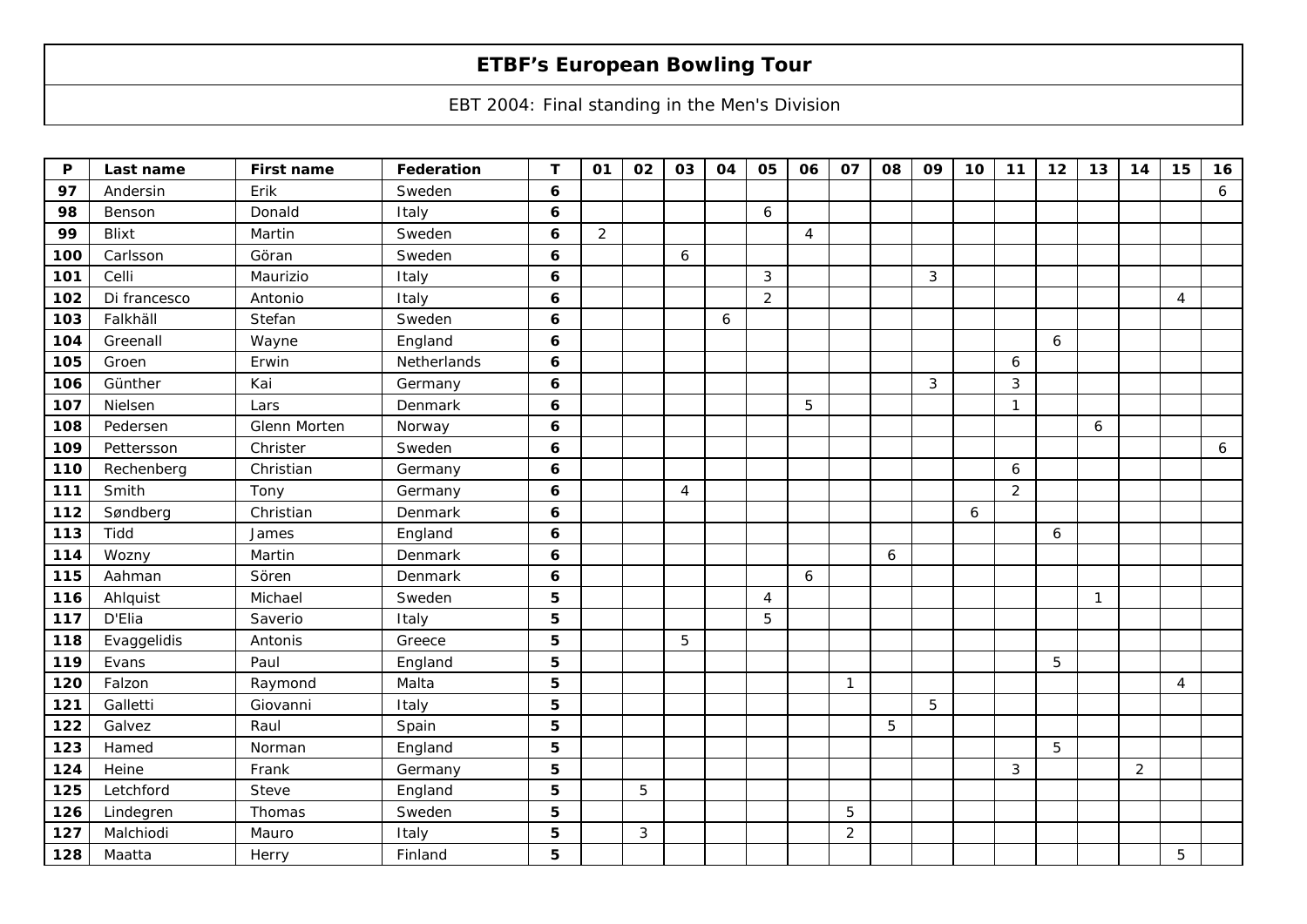| P   | Last name    | First name   | Federation  | $\mathbf{T}$            | 01             | 02             | 03           | 04             | 05 | 06             | 07             | 08 | 09 | 10 | 11             | $12$           | 13 | 14 | 15           | 16             |
|-----|--------------|--------------|-------------|-------------------------|----------------|----------------|--------------|----------------|----|----------------|----------------|----|----|----|----------------|----------------|----|----|--------------|----------------|
| 129 | Plummen      | <b>Nick</b>  | Netherlands | 5                       |                |                |              |                |    |                |                |    |    | 5  |                |                |    |    |              |                |
| 130 | Quintero     | Mario        | Malta       | $\overline{\mathbf{5}}$ |                |                |              |                |    |                | $\overline{a}$ |    |    |    |                |                | 3  |    |              |                |
| 131 | Roos         | Mikael       | Sweden      | 5                       |                |                |              |                |    |                |                |    |    | 5  |                |                |    |    |              |                |
| 132 | Sainio       | Peter        | Sweden      | 5                       |                |                |              | $\mathbf{1}$   |    |                | $\overline{4}$ |    |    |    |                |                |    |    |              |                |
| 133 | Sassen       | Michael      | Netherlands | 5                       |                | 5              |              |                |    |                |                |    |    |    |                |                |    |    |              |                |
| 134 | Sie          | Morten       | Denmark     | 5                       |                |                |              | 5              |    |                |                |    |    |    |                |                |    |    |              |                |
| 135 | Sydow        | Ralf         | Germany     | 5                       |                |                |              |                |    |                |                |    |    | 5  |                |                |    |    |              |                |
| 136 | van Baest    | Gert Jan     | Netherlands | 5                       |                |                |              |                |    |                |                |    |    |    | 5              |                |    |    |              |                |
| 137 | Barrett      | Dominic      | England     | 4                       |                |                |              |                |    |                | $\overline{4}$ |    |    |    |                |                |    |    |              |                |
| 138 | Brandeskov   | Michael      | Denmark     | 4                       |                |                |              | 4              |    |                |                |    |    |    |                |                |    |    |              |                |
| 139 | Cuomo        | Giuseppe     | Italy       | 4                       |                |                |              |                | 4  |                |                |    |    |    |                |                |    |    |              |                |
| 140 | Devlin       | Leon         | England     | 4                       |                |                |              |                |    |                |                |    |    |    |                | 4              |    |    |              |                |
| 141 | Farrugia     | <b>Brian</b> | Malta       | $\overline{\mathbf{4}}$ |                |                |              |                |    |                | $\overline{4}$ |    |    |    |                |                |    |    |              |                |
| 142 | Frouvelle    | Serge        | France      | 4                       |                |                |              |                |    |                |                | 4  |    |    |                |                |    |    |              |                |
| 143 | Grabovac     | Michael      | Germany     | 4                       |                |                |              |                |    |                |                |    |    |    | $\overline{4}$ |                |    |    |              |                |
| 144 | Halvarsson   | Pontus       | Sweden      | $\boldsymbol{4}$        |                |                |              |                |    |                |                |    |    |    |                |                |    |    |              | $\overline{4}$ |
| 145 | Hansen       | Jacob        | Denmark     | 4                       |                |                |              | $\overline{4}$ |    |                |                |    |    |    |                |                |    |    |              |                |
| 146 | Hergenröder  | Dominik      | Germany     | $\overline{\mathbf{4}}$ |                |                |              |                |    |                |                |    |    |    |                |                |    | 4  |              |                |
| 147 | Herman       | Owe          | Norway      | $\overline{\mathbf{4}}$ |                |                |              |                |    |                |                |    |    | 4  |                |                |    |    |              |                |
| 148 | Highgate     | <b>Neil</b>  | England     | $\boldsymbol{4}$        |                |                |              |                |    |                | $\overline{2}$ |    |    |    |                | $\mathbf{1}$   |    |    | $\mathbf{1}$ |                |
| 149 | Jehkinen     | Joonas       | Finland     | 4                       | $\overline{4}$ |                |              |                |    |                |                |    |    |    |                |                |    |    |              |                |
| 150 | Klujeff      | Henrik       | Denmark     | 4                       |                |                |              |                |    | $\overline{4}$ |                |    |    |    |                |                |    |    |              |                |
| 151 | Koning       | Eric         | Netherlands | 4                       |                | 4              |              |                |    |                |                |    |    |    |                |                |    |    |              |                |
| 152 | Maragos      | Leonidas     | Greece      | $\boldsymbol{4}$        |                |                | $\mathbf{1}$ |                |    |                |                |    |    | 3  |                |                |    |    |              |                |
| 153 | Martino      | Alessandro   | Italy       | $\overline{\mathbf{4}}$ |                |                |              |                |    |                |                |    |    |    |                |                |    |    | 4            |                |
| 154 | Parker       | Dave         | England     | 4                       |                |                |              |                |    |                |                |    |    |    |                | $\overline{4}$ |    |    |              |                |
| 155 | Pedersen     | Geir Olav    | Norway      | 4                       |                |                |              | $\mathbf{1}$   |    |                |                |    |    | 3  |                |                |    |    |              |                |
| 156 | Pesonen      | Jukka        | Finland     | $\overline{\mathbf{4}}$ | $\overline{4}$ |                |              |                |    |                |                |    |    |    |                |                |    |    |              |                |
| 157 | Rodriguez    | Paco         | Spain       | 4                       |                | $\overline{4}$ |              |                |    |                |                |    |    |    |                |                |    |    |              |                |
| 158 | Rossi        | Federico     | Italy       | 4                       |                |                |              |                |    |                |                |    |    |    |                |                |    |    | 4            |                |
| 159 | Sanbækken    | Mads         | Norway      | 4                       |                |                |              |                |    |                |                |    |    | 4  |                |                |    |    |              |                |
| 160 | Schwarzbauer | Christian    | Austria     | 4                       |                |                | 4            |                |    |                |                |    |    |    |                |                |    |    |              |                |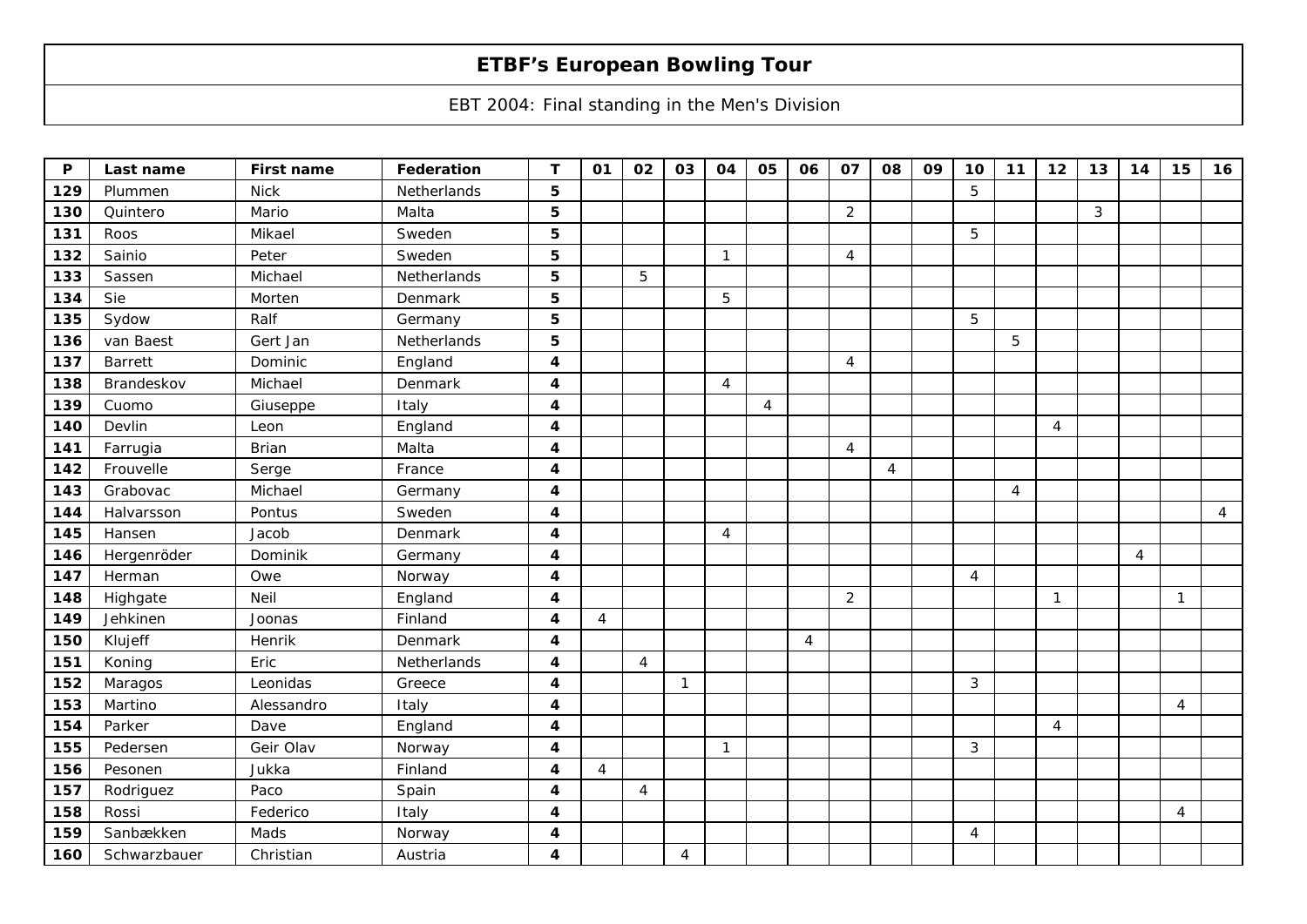| P   | Last name     | First name   | Federation  | $\mathbf{T}$   | 01 | 02             | 03 | 04             | 05           | 06 | 07 | 08           | 09 | 10 | 11           | 12             | 13 | 14 | 15             | 16 |
|-----|---------------|--------------|-------------|----------------|----|----------------|----|----------------|--------------|----|----|--------------|----|----|--------------|----------------|----|----|----------------|----|
| 161 | <b>Blase</b>  | Oliver       | Germany     | 3              |    |                |    |                |              |    |    |              |    |    |              |                |    | 3  |                |    |
| 162 | <b>Breuch</b> | Jan          | Denmark     | 3              |    |                |    |                |              |    |    |              |    |    | $\mathbf{3}$ |                |    |    |                |    |
| 163 | Brinkman      | Dennis       | Netherlands | 3              |    |                |    |                |              |    | 3  |              |    |    |              |                |    |    |                |    |
| 164 | Dan Mortensen | Jimmy        | Denmark     | 3              |    | 3              |    |                |              |    |    |              |    |    |              |                |    |    |                |    |
| 165 | de Jong       | Mark         | Netherlands | 3              |    | 3              |    |                |              |    |    |              |    |    |              |                |    |    |                |    |
| 166 | Eason         | Daniel       | England     | 3              |    |                |    |                |              |    |    | $\mathbf{1}$ |    |    |              | $\overline{2}$ |    |    |                |    |
| 167 | Garilli       | Antonio      | Italy       | 3              |    |                |    |                | 3            |    |    |              |    |    |              |                |    |    |                |    |
| 168 | Hall          | <b>Steve</b> | England     | 3              |    |                |    |                |              |    |    |              |    |    |              | 3              |    |    |                |    |
| 169 | Hammarberg    | Bo           | Sweden      | 3              |    |                |    | 3              |              |    |    |              |    |    |              |                |    |    |                |    |
| 170 | Heinilä       | Sami         | Finland     | 3              |    |                | 3  |                |              |    |    |              |    |    |              |                |    |    |                |    |
| 171 | Hurri         | Kari         | Finland     | 3              | 3  |                |    |                |              |    |    |              |    |    |              |                |    |    |                |    |
| 172 | Isaia         | Paolo        | Italy       | 3              |    |                |    |                | $\mathbf{1}$ |    |    |              |    |    |              |                |    |    | $\overline{2}$ |    |
| 173 | Kern Jr.      | Fritz        | Austria     | 3              |    |                |    |                |              |    |    |              |    |    |              |                |    | 3  |                |    |
| 174 | Lindgren      | Jussi        | Finland     | 3              | 3  |                |    |                |              |    |    |              |    |    |              |                |    |    |                |    |
| 175 | Ljung         | Peter        | Sweden      | 3              |    |                |    |                |              |    |    |              |    |    |              |                | 3  |    |                |    |
| 176 | Lucarelli     | Luigi        | Italy       | 3              |    |                |    |                |              |    |    |              |    |    |              |                |    |    | 3              |    |
| 177 | Lundin        | Mattias      | Sweden      | 3              |    |                | 3  |                |              |    |    |              |    |    |              |                |    |    |                |    |
| 178 | Normann       | Christer     | Sweden      | 3              |    |                |    |                |              |    |    |              |    | 3  |              |                |    |    |                |    |
| 179 | Pascual       | Edwin        | Spain       | 3              |    |                |    |                |              |    |    | 3            |    |    |              |                |    |    |                |    |
| 180 | Rabin         | Yahav        | Israel      | 3              |    |                |    |                |              |    | 3  |              |    |    |              |                |    |    |                |    |
| 181 | Saldamarco    | Pasquale     | Italy       | 3              |    |                |    |                |              |    |    |              |    |    |              |                |    |    | 3              |    |
| 182 | Triulci       | Andrea       | Italy       | 3              |    |                |    |                | 3            |    |    |              |    |    |              |                |    |    |                |    |
| 183 | Tscharke      | Uwe          | Germany     | 3              |    |                |    |                |              |    |    |              |    |    |              | 3              |    |    |                |    |
| 184 | Tybl          | Thomas       | Austria     | 3              |    |                |    |                |              |    |    |              |    |    |              |                |    | 3  |                |    |
| 185 | Tzounis       | Alexandros   | Greece      | 3              |    |                | 3  |                |              |    |    |              |    |    |              |                |    |    |                |    |
| 186 | Van Eyken     | Yves         | Belgium     | 3              |    |                |    |                |              |    |    | 3            |    |    |              |                |    |    |                |    |
| 187 | Vandoren      | Toby         | Belgium     | 3              |    |                |    |                |              |    |    |              |    |    |              |                | 3  |    |                |    |
| 188 | Wangenfors    | Mats         | Sweden      | 3              |    |                |    |                |              |    |    |              |    | 3  |              |                |    |    |                |    |
| 189 | Wehlin        | Jonas        | Sweden      | 3              |    |                |    | 3              |              |    |    |              |    |    |              |                |    |    |                |    |
| 190 | Wetterlund    | Mats         | Sweden      | 3              |    |                |    | $\mathfrak{Z}$ |              |    |    |              |    |    |              |                |    |    |                |    |
| 191 | Baird         | Garry        | England     | $\mathbf{2}$   |    |                |    |                |              |    |    |              |    |    |              | 2              |    |    |                |    |
| 192 | <b>Bandus</b> | Andreas      | Germany     | $\overline{2}$ |    | $\overline{2}$ |    |                |              |    |    |              |    |    |              |                |    |    |                |    |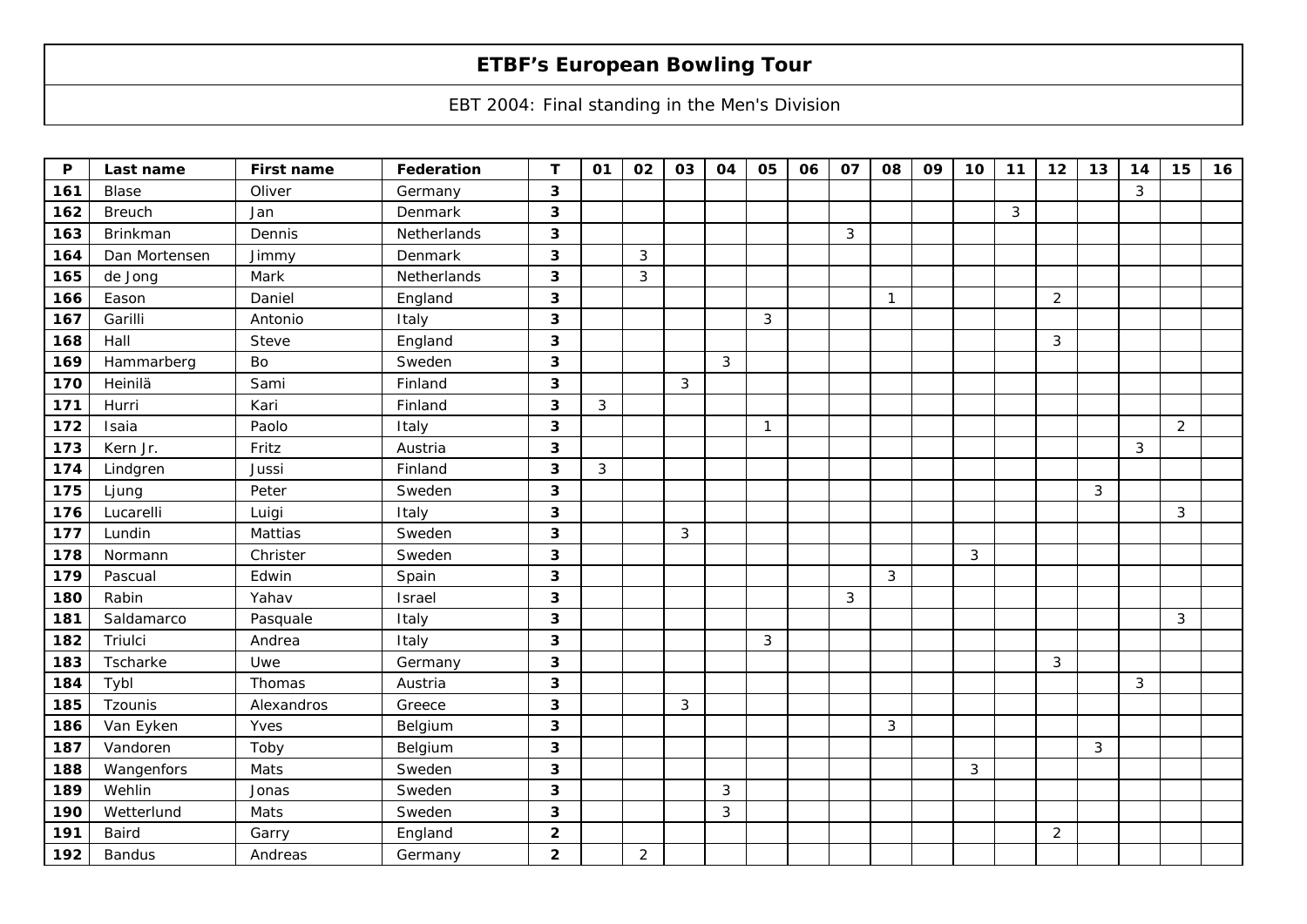| P   | Last name       | First name  | Federation  | $\mathsf{T}$            | 01             | 02             | 03 | 04             | 05             | 06             | 07             | 08 | 09             | 10           | 11             | 12             | 13 | 14             | 15             | 16           |
|-----|-----------------|-------------|-------------|-------------------------|----------------|----------------|----|----------------|----------------|----------------|----------------|----|----------------|--------------|----------------|----------------|----|----------------|----------------|--------------|
| 193 | <b>Bland</b>    | Ken         | Belgium     | $\overline{2}$          |                |                |    |                |                |                |                |    |                |              |                | $\overline{2}$ |    |                |                |              |
| 194 | Boccato         | Marco       | Italy       | $\overline{\mathbf{c}}$ |                |                |    |                | $\overline{2}$ |                |                |    |                |              |                |                |    |                |                |              |
| 195 | <b>Brissett</b> | Marco       | Italy       | $\overline{\mathbf{c}}$ |                |                |    |                |                |                |                |    |                |              |                |                |    |                | $\overline{2}$ |              |
| 196 | Canevari        | Enrico      | Italy       | $\overline{\mathbf{2}}$ |                |                |    |                | $\mathbf{1}$   |                |                |    |                |              |                |                |    |                | $\mathbf 1$    |              |
| 197 | Coppa           | Stefano     | Italy       | $\overline{2}$          |                |                |    |                | -1             |                |                |    | $\mathbf{1}$   |              |                |                |    |                |                |              |
| 198 | Esposito        | Armando     | Italy       | $\overline{\mathbf{c}}$ |                |                |    |                |                |                |                |    | $\overline{2}$ |              |                |                |    |                |                |              |
| 199 | Fleischhacker   | Gerhard     | Austria     | $\overline{\mathbf{c}}$ |                |                |    |                |                |                |                |    |                |              |                |                |    | $\overline{2}$ |                |              |
| 200 | Franssen        | Johnny      | Netherlands | $\overline{2}$          |                |                |    |                |                |                | $\overline{2}$ |    |                |              |                |                |    |                |                |              |
| 201 | Giacomelli      | Giacomo     | Italy       | $\overline{\mathbf{c}}$ |                |                |    |                |                |                |                |    |                |              |                |                |    |                | 2              |              |
| 202 | Halme           | Ari         | Finland     | $\overline{\mathbf{c}}$ |                |                |    | $\overline{2}$ |                |                |                |    |                |              |                |                |    |                |                |              |
| 203 | Hossi           | Olli        | Finland     | $\overline{\mathbf{2}}$ | $\overline{2}$ |                |    |                |                |                |                |    |                |              |                |                |    |                |                |              |
| 204 | Immonen         | Juha        | Finland     | $\overline{2}$          | 2              |                |    |                |                |                |                |    |                |              |                |                |    |                |                |              |
| 205 | Jensen          | Thomas      | Denmark     | $\overline{2}$          |                |                |    | $\overline{2}$ |                |                |                |    |                |              |                |                |    |                |                |              |
| 206 | Jorgensen       | Per         | Denmark     | $\overline{2}$          |                |                |    |                |                |                |                |    |                |              | $\overline{2}$ |                |    |                |                |              |
| 207 | Kalio           | Juuso       | Finland     | $\overline{\mathbf{c}}$ |                |                |    | $\overline{2}$ |                |                |                |    |                |              |                |                |    |                |                |              |
| 208 | Kemppainen      | Jouni       | Sweden      | $\overline{2}$          |                |                |    |                |                | $\overline{2}$ |                |    |                |              |                |                |    |                |                |              |
| 209 | Kremer          | Sandor      | Netherlands | $\overline{\mathbf{c}}$ |                |                |    |                |                |                | $\overline{2}$ |    |                |              |                |                |    |                |                |              |
| 210 | Lebon           | Jean Marc   | Belgium     | $\overline{\mathbf{c}}$ |                |                |    |                |                |                |                |    | $\mathbf{1}$   |              | $\mathbf{1}$   |                |    |                |                |              |
| 211 | Lindbäck        | Lars        | Sweden      | $\overline{\mathbf{c}}$ |                |                |    | $\overline{2}$ |                |                |                |    |                |              |                |                |    |                |                |              |
| 212 | Nicolas         | Alain       | France      | $\overline{2}$          |                | $\overline{2}$ |    |                |                |                |                |    |                |              |                |                |    |                |                |              |
| 213 | Nielsen         | Jesper      | Denmark     | $\overline{2}$          |                |                |    |                |                | $\mathbf{1}$   |                |    |                | $\mathbf{1}$ |                |                |    |                |                |              |
| 214 | Nunzio          | Romano      | Italy       | $\overline{\mathbf{c}}$ |                |                |    |                |                |                |                |    | $\overline{2}$ |              |                |                |    |                |                |              |
| 215 | Oksanen         | Mika        | Finland     | $\overline{2}$          |                |                |    |                |                |                |                |    | $\overline{2}$ |              |                |                |    |                |                |              |
| 216 | Panzenböck      | Manfred     | Austria     | $\overline{2}$          |                |                |    |                |                |                |                |    |                |              |                |                |    | 2              |                |              |
| 217 | Rives           | Mickel      | France      | $\overline{2}$          |                |                |    |                |                |                |                | 2  |                |              |                |                |    |                |                |              |
| 218 | Roos            | Peter       | Sweden      | $\overline{\mathbf{c}}$ |                |                |    |                |                | $\overline{2}$ |                |    |                |              |                |                |    |                |                |              |
| 219 | Sanchez         | Pierre-Luc  | France      | $\overline{2}$          |                |                |    |                |                |                |                | 2  |                |              |                |                |    |                |                |              |
| 220 | Selier          | Wesley      | Netherlands | $\overline{2}$          |                | $\overline{2}$ |    |                |                |                |                |    |                |              |                |                |    |                |                |              |
| 221 | Van Eyken       | Sven        | Belgium     | $\overline{\mathbf{2}}$ |                |                |    |                |                |                |                |    | $\overline{a}$ |              |                |                |    |                |                |              |
| 222 | Backe           | Patrick     | Sweden      | 1                       |                |                |    |                |                |                |                |    |                |              |                |                |    |                |                | $\mathbf{1}$ |
| 223 | Bak             | Niels Jacob | Sweden      | 1                       |                |                |    |                |                |                |                |    |                |              |                |                |    |                |                | $\mathbf{1}$ |
| 224 | Baker           | Gary R.     | England     | $\mathbf{1}$            |                |                |    |                |                |                |                |    |                |              |                | $\mathbf{1}$   |    |                |                |              |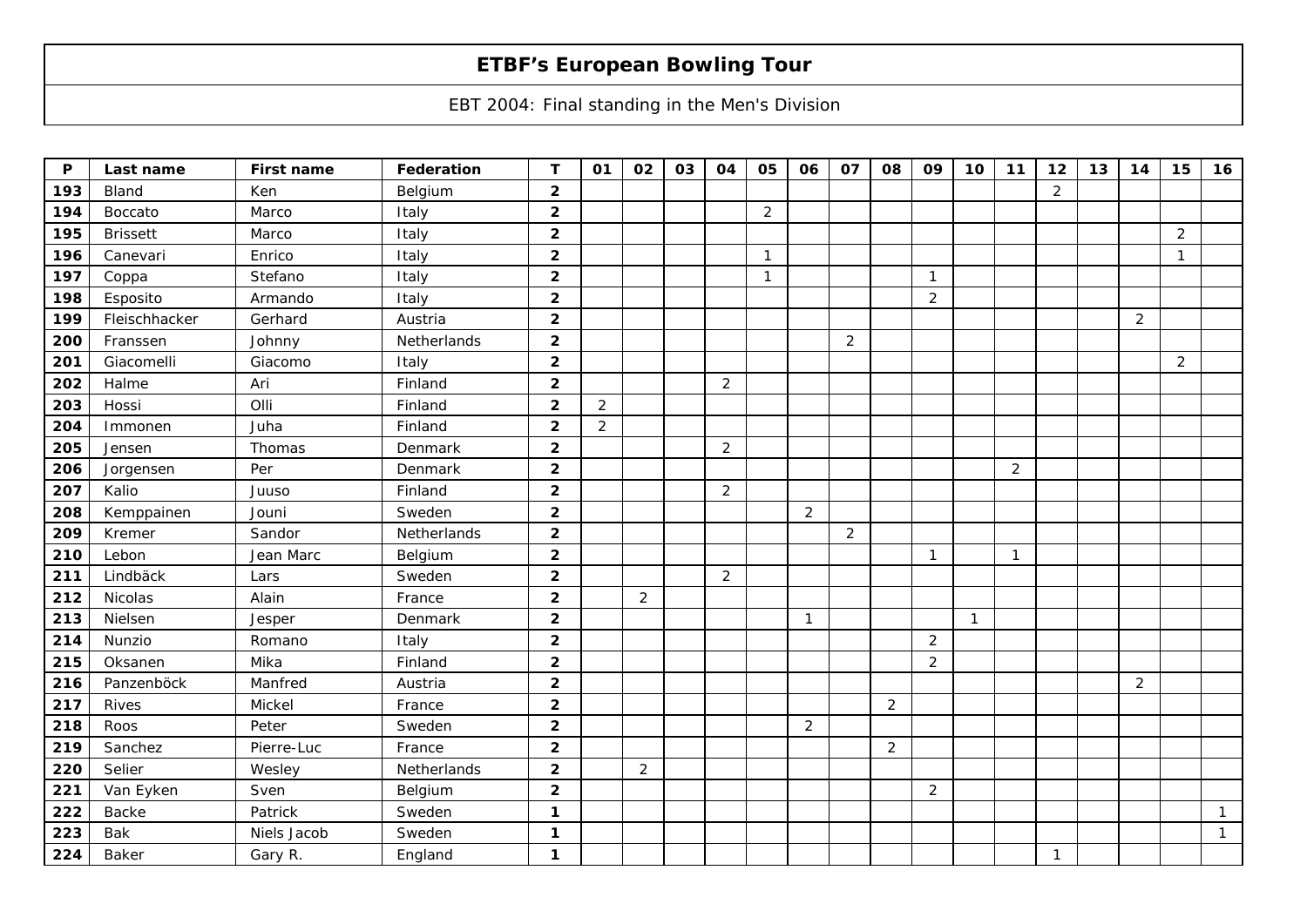| P   | Last name      | First name | Federation  | $\mathsf{T}$ | 01           | 02           | 03           | 04           | 05             | 06           | 07           | 08           | 09           | 10 | 11          | 12           | 13 | 14           | 15           | 16           |
|-----|----------------|------------|-------------|--------------|--------------|--------------|--------------|--------------|----------------|--------------|--------------|--------------|--------------|----|-------------|--------------|----|--------------|--------------|--------------|
| 225 | Biehl          | Joakim     | Sweden      | 1            |              |              |              |              |                |              | $\mathbf{1}$ |              |              |    |             |              |    |              |              |              |
| 226 | <b>Bunaes</b>  | Tommy      | Norway      | $\mathbf 1$  |              |              |              |              |                |              |              |              |              |    |             |              |    |              |              | $\mathbf{1}$ |
| 227 | Chatfield      | Lee        | England     | 1            |              |              |              |              |                |              |              |              |              |    |             | $\mathbf{1}$ |    |              |              |              |
| 228 | Claus          | Frans      | Netherlands | $\mathbf 1$  |              | $\mathbf{1}$ |              |              |                |              |              |              |              |    |             |              |    |              |              |              |
| 229 | D'Achille      | Niko       | Italy       | $\mathbf 1$  |              |              | 1            |              |                |              |              |              |              |    |             |              |    |              |              |              |
| 230 | Gjertsen       | Carsten    | Denmark     | 1            |              |              |              |              |                |              |              |              |              | 1  |             |              |    |              |              |              |
| 231 | Grotowski      | Jacek      | Poland      | 1            |              |              |              |              |                |              |              |              |              |    |             |              |    |              | $\mathbf{1}$ |              |
| 232 | Grundschober   | Leopold    | Austria     | $\mathbf 1$  |              |              |              |              |                |              |              |              |              |    |             |              |    | $\mathbf{1}$ |              |              |
| 233 | Hewitt         | Danny      | England     | $\mathbf 1$  |              |              |              |              |                |              |              |              |              |    |             | $\mathbf 1$  |    |              |              |              |
| 234 | Holmberg       | Thomas     | Sweden      | 1            |              |              |              | $\mathbf{1}$ |                |              |              |              |              |    |             |              |    |              |              |              |
| 235 | Isaksson       | Kjell      | Sweden      | 1            |              |              |              | $\mathbf{1}$ |                |              |              |              |              |    |             |              |    |              |              |              |
| 236 | Kendall        | Robert     | England     | $\mathbf 1$  |              |              |              |              |                |              |              |              |              |    | $\mathbf 1$ |              |    |              |              |              |
| 237 | Konttila       | Tuomo      | Finland     | $\mathbf 1$  | $\mathbf 1$  |              |              |              |                |              |              |              |              |    |             |              |    |              |              |              |
| 238 | Larsen         | Kenneth    | Norway      | $\mathbf 1$  |              |              |              |              |                |              |              |              |              |    |             |              | 1  |              |              |              |
| 239 | Masetti        | Loris      | Italy       | 1            |              |              |              |              |                |              |              |              |              |    |             |              |    |              | $\mathbf{1}$ |              |
| 240 | McCorkindale   | lan        | England     | $\mathbf 1$  |              |              |              |              |                |              | $\mathbf{1}$ |              |              |    |             |              |    |              |              |              |
| 241 | Montfort Gomez | Lluis      | Spain       | $\mathbf 1$  |              |              |              |              |                |              |              | $\mathbf{1}$ |              |    |             |              |    |              |              |              |
| 242 | Morig          | Oliver     | Germany     | $\mathbf 1$  |              |              |              |              |                | $\mathbf{1}$ |              |              |              |    |             |              |    |              |              |              |
| 243 | Nickel         | Jens       | Germany     | $\mathbf 1$  |              | $\mathbf{1}$ |              |              |                |              |              |              |              |    |             |              |    |              |              |              |
| 244 | Ohlrogge       | Harald     | Germany     | $\mathbf 1$  |              |              |              |              |                |              | $\mathbf{1}$ |              |              |    |             |              |    |              |              |              |
| 245 | Papakostas     | Kostas     | Greece      | 1            |              |              |              |              |                |              |              | $\mathbf{1}$ |              |    |             |              |    |              |              |              |
| 246 | Romano         | Nunzio     | Italy       | 1            |              |              |              |              |                |              |              |              |              |    |             |              |    |              | $\mathbf{1}$ |              |
| 247 | Rosado         | Javier     | Spain       | 1            |              |              |              |              |                |              |              | $\mathbf 1$  |              |    |             |              |    |              |              |              |
| 248 | Rossi          | Rossano    | Italy       | 1            |              |              |              |              | $\overline{1}$ |              |              |              |              |    |             |              |    |              |              |              |
| 249 | Salonen        | Petteri    | Finland     | 1            |              |              | $\mathbf{1}$ |              |                |              |              |              |              |    |             |              |    |              |              |              |
| 250 | Stoppardi      | Franco     | Russia      | 1            |              |              |              |              |                |              |              |              |              |    |             |              |    | $\mathbf{1}$ |              |              |
| 258 | Stott          | Paul       | Ireland     | 1            |              |              |              |              |                |              | $\mathbf{1}$ |              |              |    |             |              |    |              |              |              |
| 259 | Saarinen       | Reijo      | Finland     | $\mathbf{1}$ | $\mathbf{1}$ |              |              |              |                |              |              |              |              |    |             |              |    |              |              |              |
| 260 | Thompson       | Tjeu       | Netherlands | 1            |              | $\mathbf{1}$ |              |              |                |              |              |              |              |    |             |              |    |              |              |              |
| 261 | van Gurp       | André      | Netherlands | $\mathbf 1$  |              | $\mathbf{1}$ |              |              |                |              |              |              |              |    |             |              |    |              |              |              |
| 262 | Ventura        | Marc       | Spain       | 1            |              |              |              |              |                |              |              | $\mathbf{1}$ |              |    |             |              |    |              |              |              |
| 263 | Wouters        | Michael    | Germany     | $\mathbf{1}$ |              |              |              |              |                |              |              |              | $\mathbf{1}$ |    |             |              |    |              |              |              |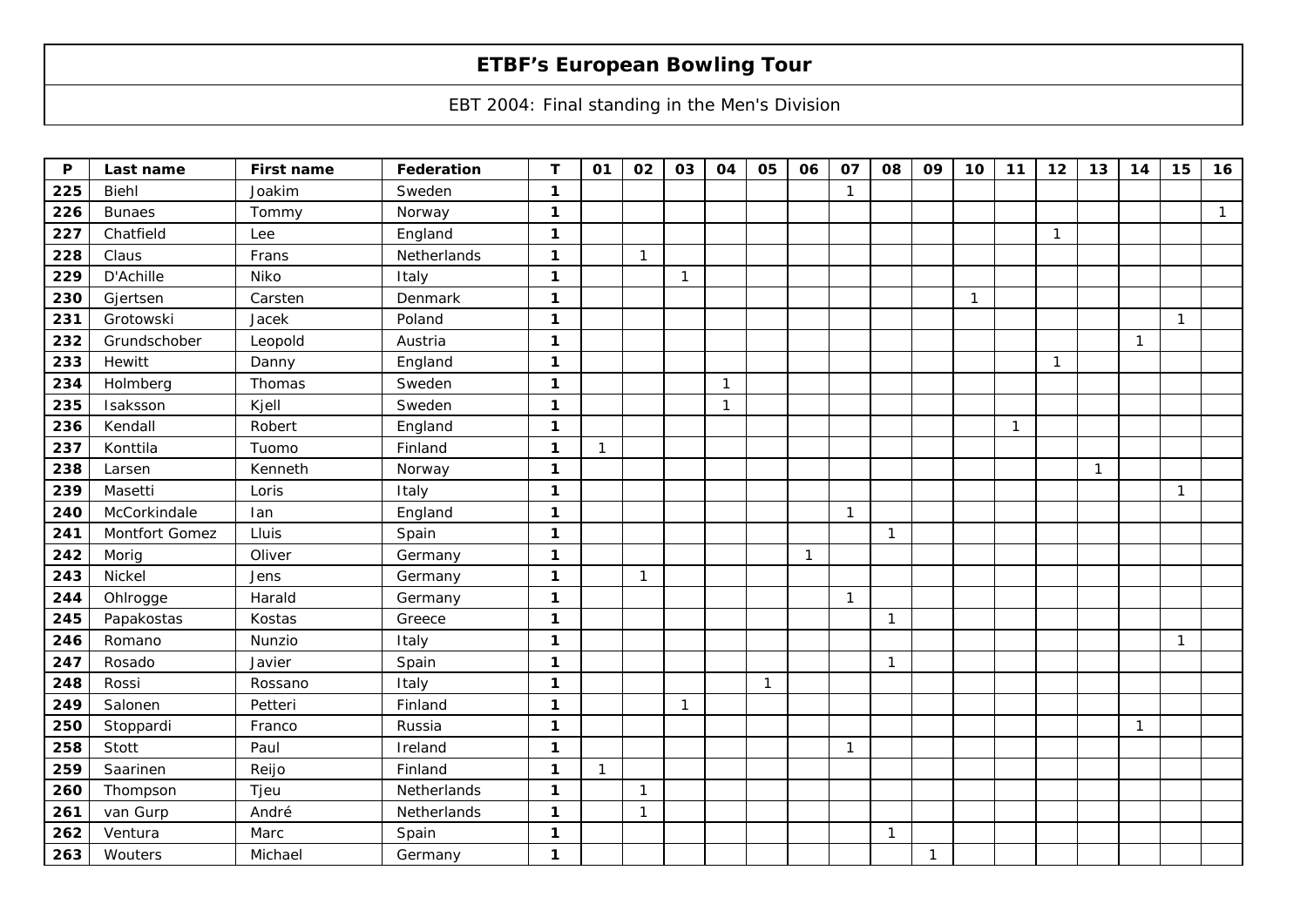|  |  | EBT 2004: Final standing in the Men's Division |  |  |  |
|--|--|------------------------------------------------|--|--|--|
|--|--|------------------------------------------------|--|--|--|

|     | Last name | <b>First name</b> | Federation | O <sub>1</sub> | 02 | 03 | 04 | 05 | 06 | 07 | 08 | 09 | 10 | 11 | 12 | 13 | 14 | 15 | 16 |
|-----|-----------|-------------------|------------|----------------|----|----|----|----|----|----|----|----|----|----|----|----|----|----|----|
| 264 | Ylitalo   | Mikko             | Finland    |                |    |    |    |    |    |    |    |    |    |    |    |    |    |    |    |
| 265 | Zadel     | Jon               | England    |                |    |    |    |    |    |    |    |    |    |    |    |    |    |    |    |
| 266 | Aarup     | Mathias           | Sweden     |                |    |    |    |    |    |    |    |    |    |    |    |    |    |    |    |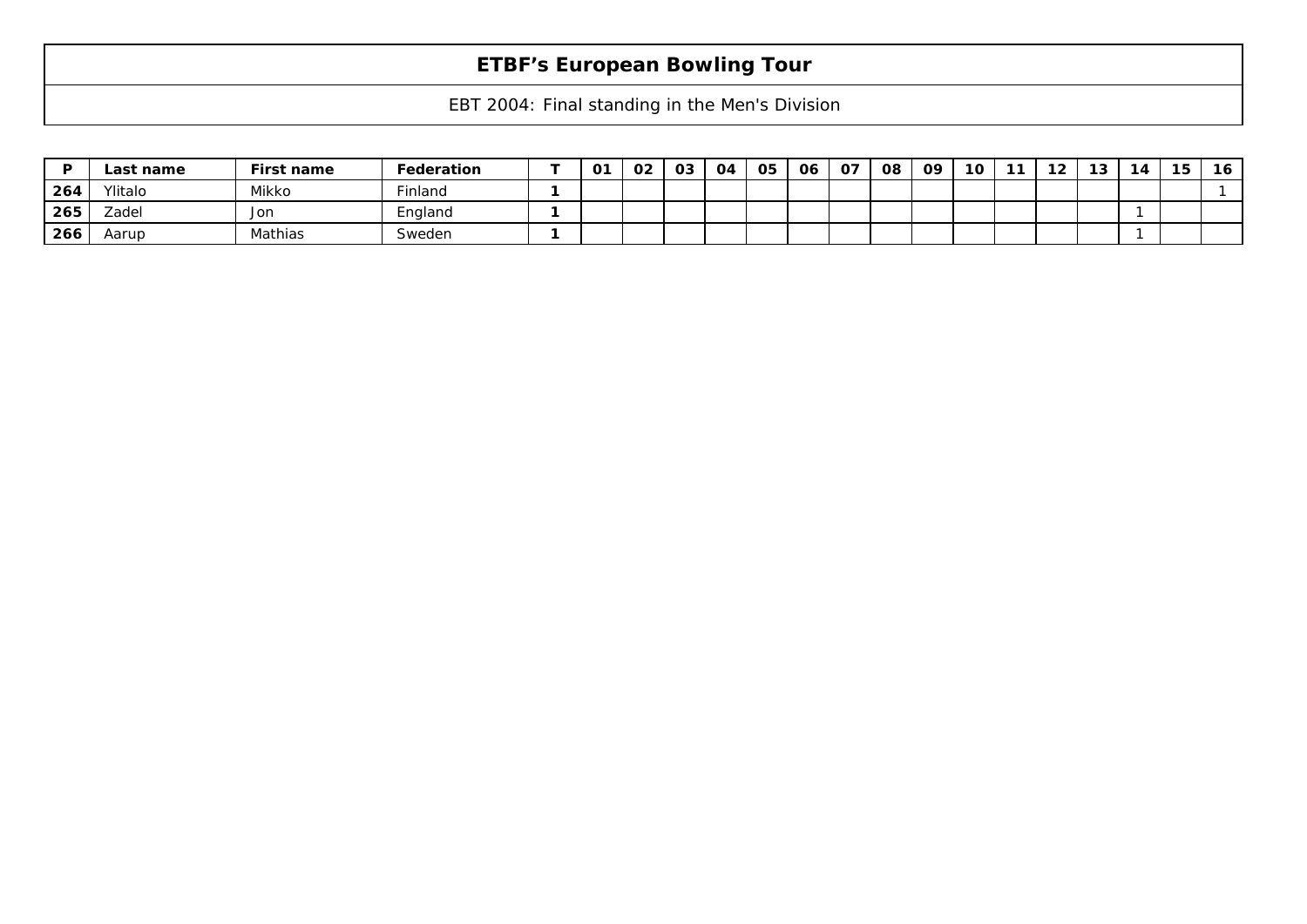#### **Ballmaster Open / Finland**

| Pos.                     | <b>Points</b>           | Last name    | First name    | Federation |
|--------------------------|-------------------------|--------------|---------------|------------|
| 1                        | 30                      | Uotila       | Pasi          | Finland    |
| $\overline{2}$           | 21                      | Luoto        | Mika          | Finland    |
| 3                        | 18                      | Kuossari     | Jouko         | Finland    |
| $\overline{\mathcal{A}}$ | 15                      | Lintilä      | Lasse         | Finland    |
| 5                        | 12                      | Lehtonen     | Oskari        | Finland    |
| 6                        | 10                      | Lehtonen     | Kimmo         | Finland    |
| $\overline{7}$           | 6                       | Aahlen       | Peter         | Sweden     |
| 8                        | 6                       | Mannonen     | Petri         | Finland    |
| 9                        | 6                       | Gross        | Thomas        | Austria    |
| 10                       | 5                       | Ratia        | Jari          | Finland    |
| 11                       | $\overline{5}$          | Jacobsson    | Peder         | Sweden     |
| 12                       | 5                       | Konsteri     | Sami          | Finland    |
| 13                       | $\overline{\mathbf{4}}$ | Olsson       | Mats          | Sweden     |
| 14                       | $\overline{\mathbf{4}}$ | Pesonen      | Jukka         | Finland    |
| 15                       | $\overline{4}$          | Leandersson  | Tomas         | Sweden     |
| 16                       | $\overline{\mathbf{4}}$ | Turtiainen   | Jussi         | Finland    |
| 17                       | 4                       | Jehkinen     | Joonas        | Finland    |
| 18                       | $\overline{3}$          | Hurri        | Kari          | Finland    |
| 19                       | $\overline{3}$          | Lindgren     | Jussi         | Finland    |
| 20                       | $\overline{3}$          | Tiainen      | Olli          | Finland    |
| 21                       | $\overline{3}$          | Andersson    | Robert        | Sweden     |
| 22                       | $\overline{3}$          | Larsen       | Martin        | Sweden     |
| 23                       | $\overline{2}$          | Immonen      | Juha          | Finland    |
| 24                       | $\overline{2}$          | Hossi        | Olli          | Finland    |
| 25                       | $\overline{2}$          | Palermaa     | Osku          | Finland    |
| 26                       | $\overline{2}$          | <b>Blixt</b> | Martin        | Sweden     |
| 27                       | $\overline{2}$          | Linderholm   | Niklas        | Sweden     |
| 28                       | 1                       | Öhman        | Anders        | Sweden     |
| 29                       | 1                       | Konttila     | Tuomo         | Finland    |
| 30                       | $\mathbf{1}$            | Saarinen     | Reijo         | Finland    |
| 31                       | 1                       | Virtanen     | Kai           | Finland    |
| 32                       | 1                       | Williams     | <b>Stuart</b> | England    |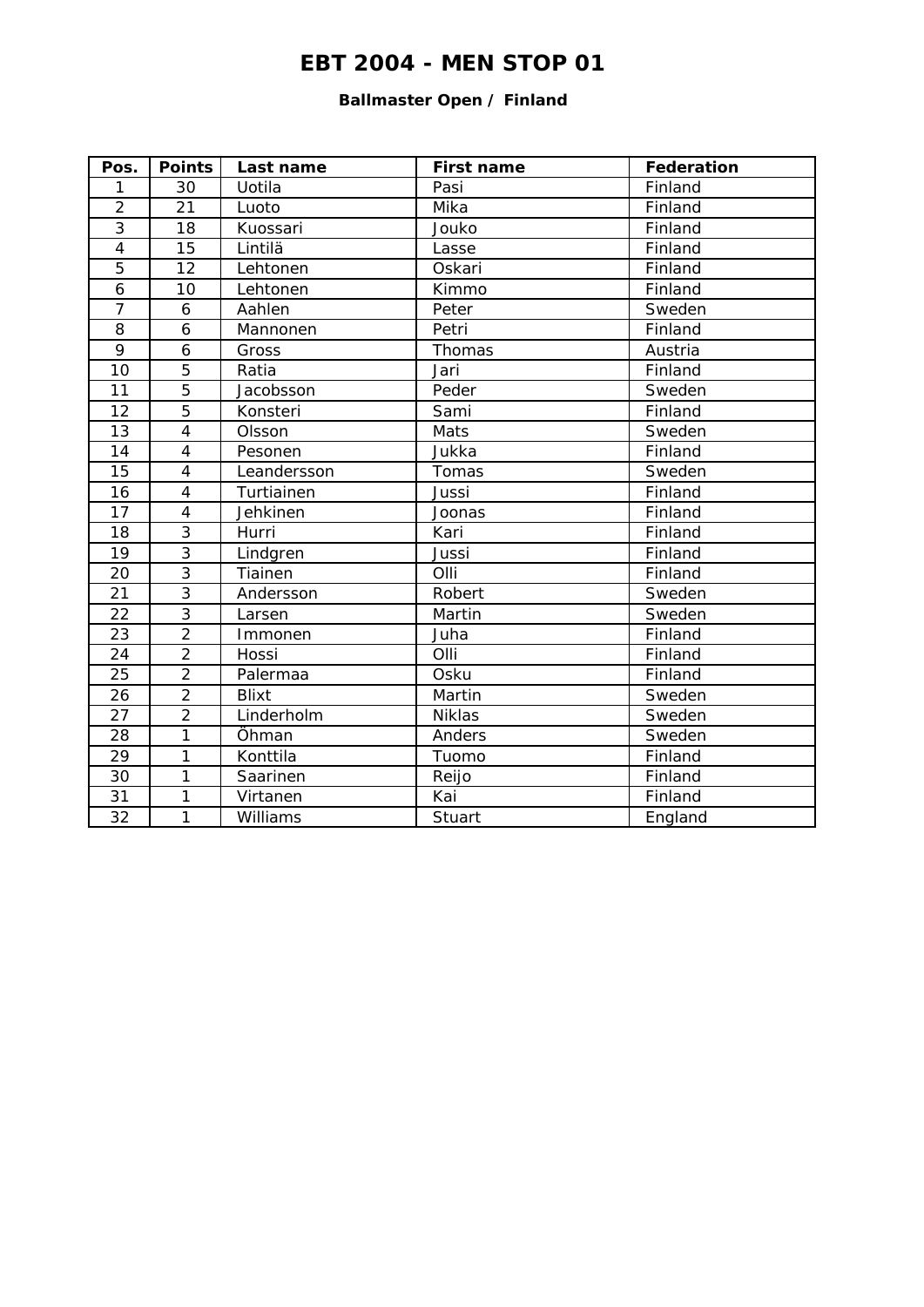### **Bronzen Schietspoel Tournament / Netherlands**

| Pos.                     | <b>Points</b>            | Last name       | First name    | <b>Federation</b> |
|--------------------------|--------------------------|-----------------|---------------|-------------------|
| 1                        | 30                       | Greulich        | Karl Peter    | Germany           |
| $\overline{2}$           | 21                       | Verbruggen      | Gery          | Belgium           |
| $\overline{3}$           | 18                       | Verboon         | Remco         | Netherlands       |
| $\overline{\mathcal{L}}$ | 15                       | Dol             | Ronald        | Netherlands       |
| 5                        | 12                       | van den Bogaard | Ron           | Netherlands       |
| $\overline{6}$           | 10                       | Gabler          | <b>Tobias</b> | Germany           |
| $\overline{7}$           | 6                        | Plummen         | Ton           | Netherlands       |
| 8                        | 6                        | van den Heuvel  | Menno         | Netherlands       |
| $\overline{9}$           | 6                        | Holzapfel       | Michael       | Germany           |
| 10                       | $\overline{5}$           | Krull           | Maarten       | Netherlands       |
| 11                       | $\overline{5}$           | Sassen          | Michael       | Netherlands       |
| 12                       | $\overline{5}$           | Letchford       | <b>Steve</b>  | England           |
| 13                       | $\overline{\mathbf{4}}$  | Dreyer          | <b>Dirk</b>   | Germany           |
| 14                       | $\overline{4}$           | Cundy           | Darren        | England           |
| 15                       | $\overline{4}$           | <b>Block</b>    | Thomas        | Germany           |
| $\overline{16}$          | $\overline{\mathbf{4}}$  | Rodriguez       | Paco          | Spain             |
| 17                       | $\overline{\mathcal{A}}$ | Koning          | Eric          | Netherlands       |
| 18                       | $\overline{3}$           | Dan Mortensen   | Jimmy         | Denmark           |
| 19                       | $\overline{3}$           | van der Griend  | Marco         | Netherlands       |
| 20                       | $\overline{3}$           | Malchiodi       | Mauro         | Italy             |
| $\overline{21}$          | $\overline{3}$           | de Jong         | Mark          | Netherlands       |
| 22                       | $\overline{3}$           | Vandamme        | Chris         | Belgium           |
| 23                       | $\overline{2}$           | <b>Bandus</b>   | Andreas       | Germany           |
| $\overline{24}$          | $\overline{2}$           | Nicolas         | Alain         | France            |
| 25                       | $\overline{2}$           | Selier          | Wesley        | Netherlands       |
| 26                       | $\overline{2}$           | van der Veen    | Wim           | Netherlands       |
| 27                       | $\overline{2}$           | Bøgehave        | Martin        | Denmark           |
| 28                       | 1                        | Thompson        | Tjeu          | Netherlands       |
| 29                       | 1                        | Claus           | Frans         | Netherlands       |
| 30                       | 1                        | <b>Smits</b>    | Peter         | Netherlands       |
| 31                       | 1                        | Nickel          | Jens          | Germany           |
| $\overline{32}$          | 1                        | van Gurp        | André         | Netherlands       |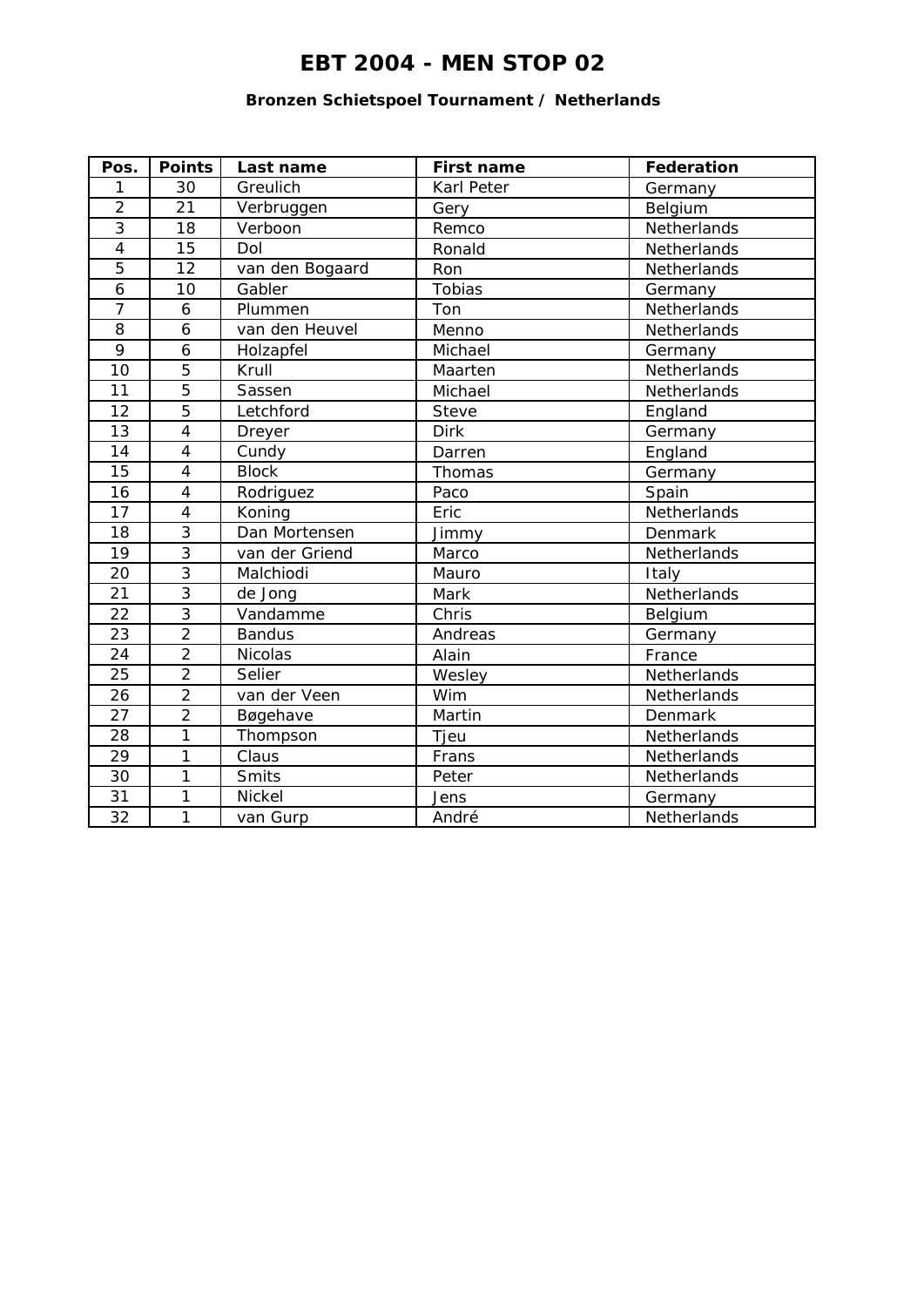### **Brunswick Euro Challenge / Greece**

| Pos.            | <b>Points</b>           | Last name       | <b>First name</b> | Federation      |
|-----------------|-------------------------|-----------------|-------------------|-----------------|
| 1               | 30                      | Krull           | Maarten           | The Netherlands |
| $\overline{2}$  | 21                      | Van den Heuvel  | Menno             | The Netherlands |
| $\overline{3}$  | 18                      | Uotila          | Pasi              | Finland         |
| 4               | 15                      | Froggatt        | <b>Nick</b>       | England         |
| 5               | 12                      | Luoto           | Mika              | Finland         |
| 6               | 10                      | Kanold          | Mikael            | Sweden          |
| $\overline{7}$  | 6                       | Lehtonen        | Kimmo             | Finland         |
| 8               | 6                       | Carlsson        | Göran             | Sweden          |
| 9               | 6                       | Öhman           | Anders            | Sweden          |
| 10              | 5                       | Palermaa        | Osku              | Finland         |
| 11              | $\overline{5}$          | Tiainen         | Olli              | Finland         |
| 12              | $\overline{5}$          | Evaggelidis     | Antonis           | Greece          |
| 13              | $\overline{\mathbf{4}}$ | Schwarzbauer    | Christian         | Austria         |
| 14              | $\overline{4}$          | Aahlen          | Peter             | Sweden          |
| 15              | $\overline{\mathbf{4}}$ | <b>Block</b>    | Thomas            | Germany         |
| 16              | $\overline{\mathbf{4}}$ | Scammell        | Phil              | England         |
| 17              | $\overline{4}$          | Smith           | Tony              | Germany         |
| 18              | $\overline{3}$          | Danielsson      | Christer          | Sweden          |
| 19              | $\overline{3}$          | Lundin          | Mattias           | Sweden          |
| 20              | $\overline{3}$          | <b>Tzounis</b>  | Alexandros        | Greece          |
| 21              | $\overline{3}$          | Mannonen        | Petri             | Finland         |
| 22              | $\overline{3}$          | Heinilä         | Sami              | Finland         |
| 23              | $\overline{2}$          | Karetsos        | <b>Takis</b>      | Greece          |
| $\overline{24}$ | $\overline{2}$          | Krämer          | Michael           | Germany         |
| $\overline{25}$ | $\overline{2}$          | Grabowski       | Achim             | Germany         |
| 26              | $\overline{2}$          | <b>Bulegato</b> | Giuliano          | Italy           |
| $\overline{27}$ | $\overline{2}$          | van der Griend  | Marco             | The Netherlands |
| 28              | 1                       | Salonen         | Petteri           | Finland         |
| 29              | 1                       | D'Achille       | Niko              | Italy           |
| 30              | $\mathbf{1}$            | Aviram          | <b>Or</b>         | Israel          |
| 31              | 1                       | Lintilä         | Lasse             | Finland         |
| 32              | 1                       | Maragos         | Leonidas          | Greece          |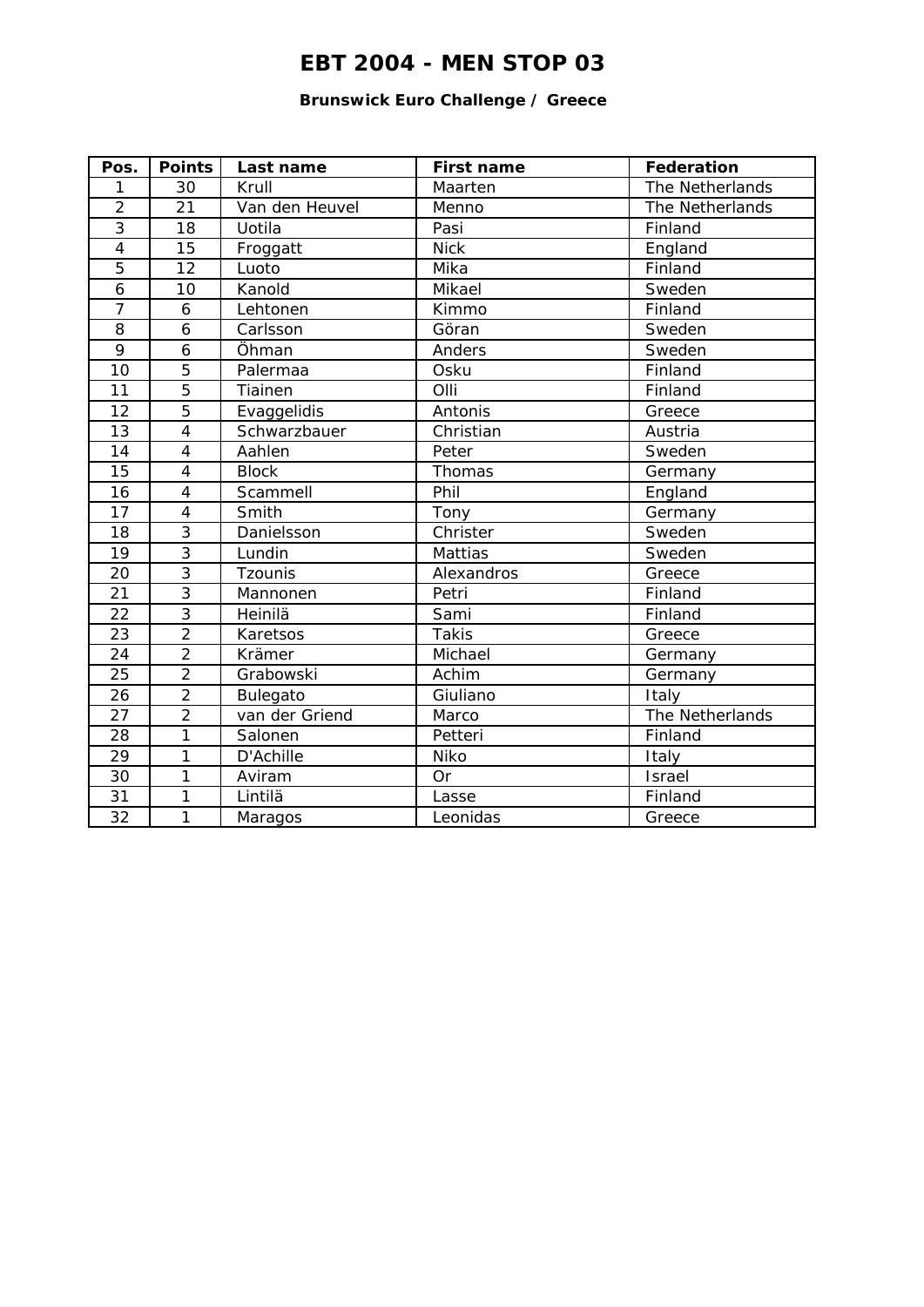### **Sweden Les Lion Cup 2004 / Sweden**

| Pos.                     | <b>Points</b>           | Last name  | <b>First name</b> | Federation |
|--------------------------|-------------------------|------------|-------------------|------------|
| 1                        | 30                      | Eriksson   | Marcus            | Sweden     |
| $\overline{a}$           | 21                      | Hansen     | Petter            | Norway     |
| 3                        | 18                      | Uotila     | Pasi              | Finland    |
| $\overline{\mathcal{A}}$ | 15                      | Koivuniemi | Mika              | Finland    |
| $\overline{5}$           | 12                      | Leonidas   | Maragos           | Greece     |
| 6                        | 10                      | Östman     | Joakim            | Sweden     |
| $\overline{7}$           | 6                       | Falkhäll   | Stefan            | Sweden     |
| 8                        | 6                       | Schröder   | Nikolai           | Austria    |
| 9                        | 6                       | Lund       | Sverre            | Norway     |
| 10                       | $\overline{5}$          | Moor       | Paul              | England    |
| 11                       | $\overline{5}$          | Svensson   | Pär               | Sweden     |
| 12                       | $\overline{5}$          | Sie        | Morten            | Denmark    |
| 13                       | $\overline{4}$          | Hansen     | Jacob             | Denmark    |
| 14                       | $\overline{4}$          | Brandeskov | Michael           | Denmark    |
| 15                       | $\overline{\mathbf{4}}$ | Andersson  | Magnus            | Sweden     |
| $\overline{16}$          | $\overline{4}$          | Gauffin    | Claes             | Sweden     |
| 17                       | $\overline{4}$          | Palermaa   | Osku              | Finland    |
| 18                       | $\overline{3}$          | Öhman      | Anders            | Sweden     |
| 19                       | $\overline{3}$          | Spada      | Amedo             | Italy      |
| 20                       | $\overline{3}$          | Hammarberg | <b>Bo</b>         | Sweden     |
| 21                       | $\overline{3}$          | Wetterlund | Mats              | Sweden     |
| 22                       | $\overline{3}$          | Wehlin     | Jonas             | Sweden     |
| 23                       | $\overline{2}$          | Lindbäck   | Lars              | Sweden     |
| 24                       | $\overline{2}$          | Halme      | Ari               | Finland    |
| 25                       | $\overline{2}$          | Kalio      | Juuso             | Finland    |
| 26                       | $\overline{2}$          | Jensen     | Thomas            | Denmark    |
| 27                       | $\overline{2}$          | Lintilä    | Lasse             | Finland    |
| 28                       | 1                       | Isaksson   | Kjell             | Sweden     |
| 29                       | 1                       | Jacobsson  | Peder             | Sweden     |
| 30                       | 1                       | Froggatt   | <b>Nick</b>       | England    |
| 31                       | 1                       | Sainio     | Peter             | Sweden     |
| 32                       | 1                       | Holmberg   | Thomas            | Sweden     |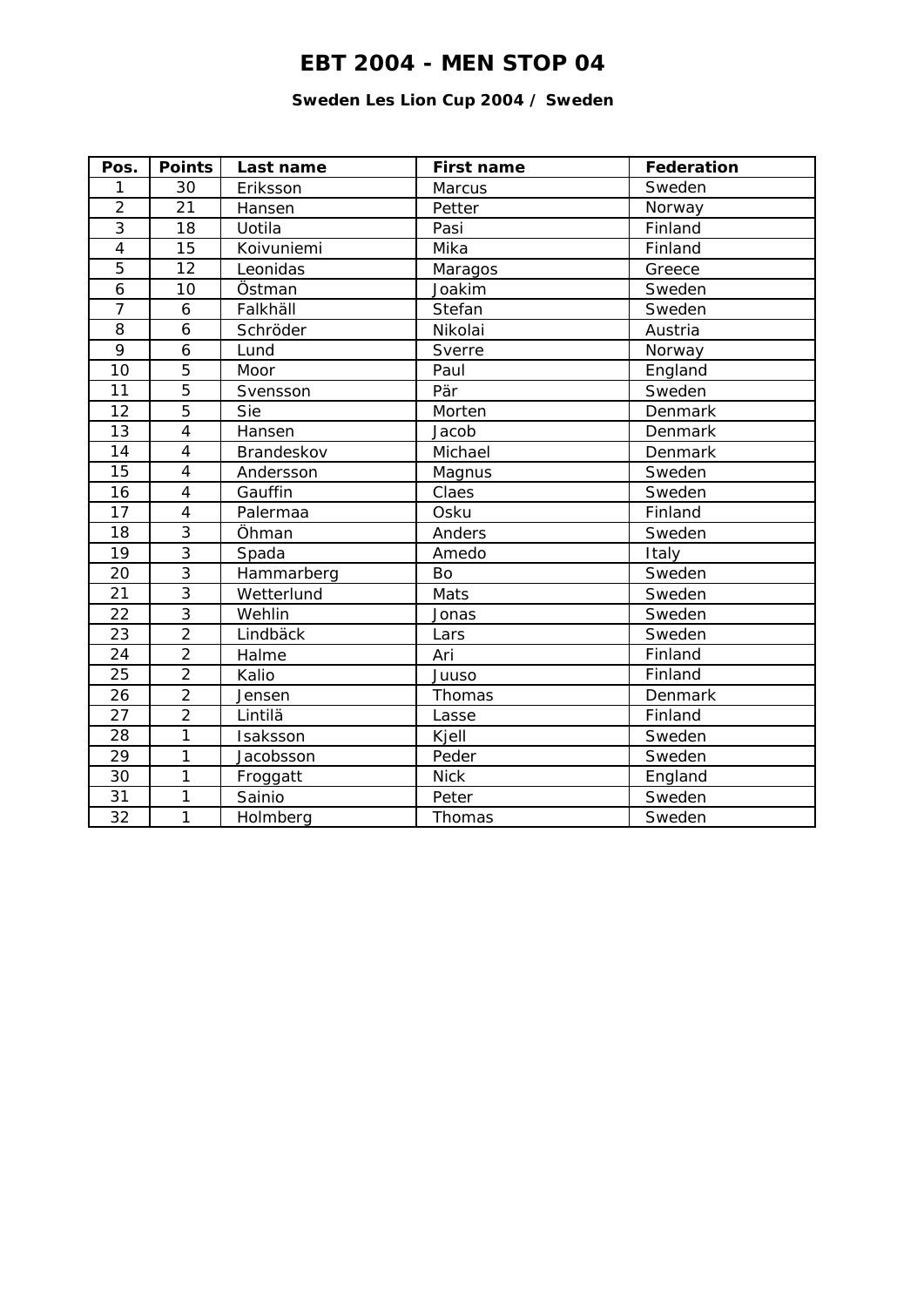### **Memorial Antonio Vendemini / Italy**

| Pos.            | <b>Points</b>  | Last name       | <b>First name</b> | Federation  |
|-----------------|----------------|-----------------|-------------------|-------------|
| 1               | 30             | Bottiglieri     | Alfonso           | Italy       |
| $\overline{2}$  | 21             | Moor            | Paul              | England     |
| $\overline{3}$  | 18             | <b>Bulegato</b> | Giuliano          | Italy       |
| 4               | 15             | Van den Heuvel  | Menno             | Netherlands |
| $\overline{5}$  | 12             | Schröder        | Nikolai           | Austria     |
| 6               | 10             | Uotila          | Pasi              | Finland     |
| $\overline{7}$  | 6              | Maddaloni       | Enrico            | Italy       |
| 8               | 6              | Benson          | Donald            | Italy       |
| 9               | 6              | Virtanen        | Kai               | Finland     |
| 10              | $\overline{5}$ | D'Elia          | Saverio           | Italy       |
| 11              | $\overline{5}$ | Raatikanen      | Teemu             | Finland     |
| 12              | $\overline{5}$ | Spada           | Amedeo            | Italy       |
| 13              | $\overline{4}$ | Mantovani       | Luca              | Italy       |
| $\overline{14}$ | $\overline{4}$ | Lintilä         | Lasse             | Finland     |
| 15              | $\overline{4}$ | Mannonen        | Petri             | Finland     |
| 16              | $\overline{4}$ | Ahlquist        | Michael           | Sweden      |
| 17              | $\overline{4}$ | Cuomo           | Giuseppe          | Italy       |
| 18              | $\overline{3}$ | Triulci         | Andrea            | Italy       |
| 19              | $\overline{3}$ | Larsen          | Martin            | Sweden      |
| 20              | $\overline{3}$ | Froggatt        | <b>Nick</b>       | England     |
| $\overline{21}$ | $\overline{3}$ | Celli           | Maurizio          | Italy       |
| 22              | $\overline{3}$ | Garilli         | Antonio           | Italy       |
| 23              | $\overline{2}$ | Boccato         | Marco             | Italy       |
| 24              | $\overline{2}$ | Di francesco    | Antonio           | Italy       |
| 25              | $\overline{2}$ | Williams        | <b>Stuart</b>     | England     |
| 26              | $\overline{2}$ | Greulich        | Karl Peter        | Germany     |
| 27              | $\overline{2}$ | Smits           | Peter             | Netherlands |
| 28              | 1              | Isaia           | Paolo             | Italy       |
| 29              | 1              | Canevari        | Enrico            | Italy       |
| 30              | 1              | Gross           | Thomas            | Austria     |
| 31              | 1              | Rossi           | Rossano           | Italy       |
| 32              | 1              | Coppa           | Stefano           | Italy       |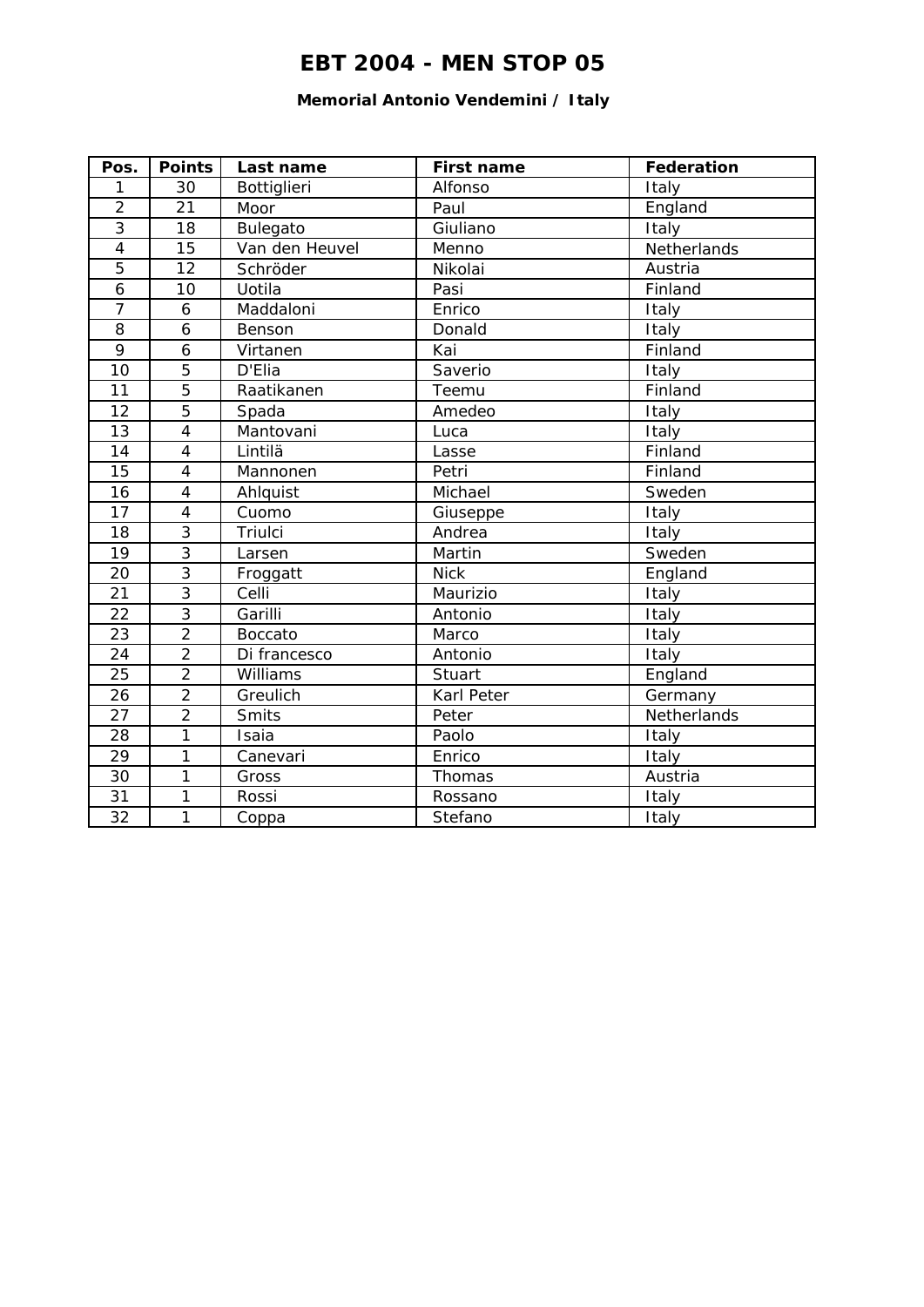### **Brunswick Aalborg International 2004 / Denmark**

| Pos.                     | <b>Points</b>            | Last name      | <b>First name</b> | <b>Federation</b> |
|--------------------------|--------------------------|----------------|-------------------|-------------------|
| 1                        | 30                       | Williams       | <b>Stuart</b>     | England           |
| $\overline{2}$           | 21                       | Lehtonen       | Kimmo             | Finland           |
| $\overline{3}$           | 18                       | Leandersson    | Thomas            | Sweden            |
| $\overline{\mathcal{L}}$ | 15                       | Karlsson       | Tobias            | Sweden            |
| 5                        | 12                       | Olsen          | Svein Roger       | Norway            |
| $\overline{6}$           | 10                       | Larsen         | Martin            | Sweden            |
| $\overline{7}$           | 6                        | Hansen         | Petter            | Norway            |
| 8                        | 6                        | Aahman         | Sören             | Denmark           |
| $\overline{9}$           | 6                        | Torgersen      | Tore              | Norway            |
| 10                       | $\overline{5}$           | Jacobsson      | Peder             | Sweden            |
| 11                       | $\overline{5}$           | Mannonen       | Petri             | Finland           |
| 12                       | $\overline{5}$           | Nielsen        | Lars              | Denmark           |
| 13                       | $\overline{4}$           | Klujeff        | Henrik            | Denmark           |
| 14                       | $\overline{\mathbf{4}}$  | <b>Blixt</b>   | Martin            | Sweden            |
| 15                       | $\overline{4}$           | Ratia          | Jari              | Finland           |
| $\overline{16}$          | $\overline{4}$           | Turtiainen     | Jussi             | Finland           |
| 17                       | $\overline{\mathcal{A}}$ | Kanold         | Mikael            | Sweden            |
| 18                       | $\overline{3}$           | Agerbo         | Jesper            | Denmark           |
| 19                       | $\overline{3}$           | Svensson       | Pär               | Sweden            |
| 20                       | $\overline{3}$           | Öhman          | Anders            | Sweden            |
| $\overline{21}$          | $\overline{3}$           | Zachrisson     | Magnus            | Sweden            |
| 22                       | $\overline{3}$           | <b>Bolleby</b> | Ulf               | Sweden            |
| 23                       | $\overline{2}$           | Dreyer         | <b>Dick</b>       | Germany           |
| $\overline{24}$          | $\overline{2}$           | Olsson         | Mats              | Sweden            |
| 25                       | $\overline{2}$           | Roos           | Peter             | Sweden            |
| 26                       | $\overline{2}$           | Kemppainen     | Jouni             | Sweden            |
| 27                       | $\overline{2}$           | Lund           | Sverre            | Norway            |
| 28                       | 1                        | Spigner        | Robert            | Denmark           |
| 29                       | 1                        | Lintilä        | Lasse             | Finland           |
| 30                       | 1                        | Broström       | Oskar             | Sweden            |
| 31                       | 1                        | Morig          | Oliver            | Germany           |
| 32                       | 1                        | Nielsen        | Jesper            | Denmark           |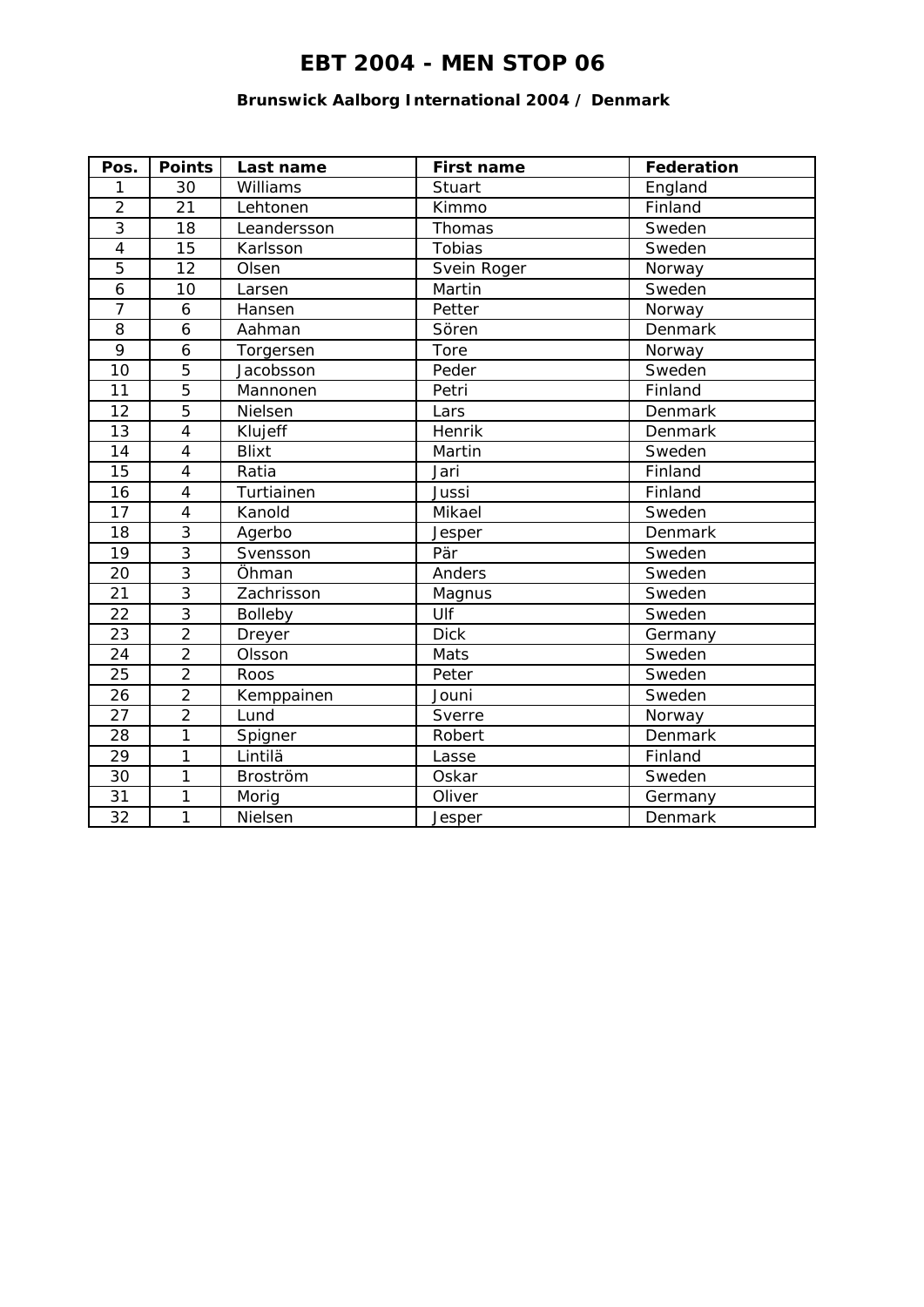### **Malta Open Championships 2004 / Malta**

| Pos.                     | <b>Points</b>           | Last name       | <b>First name</b> | Federation  |
|--------------------------|-------------------------|-----------------|-------------------|-------------|
| 1                        | 30                      | Moor            | Paul              | England     |
| $\overline{a}$           | 21                      | Smits           | Peter             | Netherlands |
| $\overline{3}$           | 18                      | Helminen        | Jouni             | Finland     |
| $\overline{\mathcal{L}}$ | 15                      | Löwenhamn       | Leonard           | Sweden      |
| 5                        | 12                      | Knopp           | Peter             | Germany     |
| 6                        | 10                      | Andersson       | Robert            | Sweden      |
| $\overline{7}$           | 6                       | Ohman           | Anders            | Sweden      |
| 8                        | 6                       | Jansen          | Luc               | Netherlands |
| 9                        | 6                       | Wells           | Mark              | England     |
| 10                       | $\overline{5}$          | van den Heuvel  | Menno             | Netherlands |
| 11                       | $\overline{5}$          | Van Damme       | Chris             | Belgium     |
| 12                       | $\overline{5}$          | Lindegren       | Thomas            | Sweden      |
| 13                       | $\overline{\mathbf{4}}$ | <b>Barrett</b>  | Dominic           | England     |
| 14                       | $\overline{\mathbf{4}}$ | Sainio          | Peter             | Sweden      |
| $\overline{15}$          | $\overline{4}$          | Farrugia        | <b>Brian</b>      | Malta       |
| $\overline{16}$          | $\overline{4}$          | Karlsson        | <b>Tobias</b>     | Sweden      |
| 17                       | $\overline{4}$          | Vd Boogaard     | Ron               | Netherlands |
| 18                       | $\overline{3}$          | Rabin           | Yahav             | Israel      |
| 19                       | $\overline{3}$          | Aviram          | <b>Or</b>         | Israel      |
| 20                       | $\overline{3}$          | Karestos        | <b>Dimitris</b>   | Greece      |
| $\overline{21}$          | $\overline{3}$          | Larsen          | Martin            | Sweden      |
| 22                       | $\overline{3}$          | <b>Brinkman</b> | Dennis            | Netherlands |
| 23                       | $\overline{2}$          | Highgate        | <b>Neil</b>       | England     |
| $\overline{24}$          | $\overline{2}$          | Kremer          | Sandor            | Netherlands |
| $\overline{25}$          | $\overline{2}$          | Franssen        | Johnny            | Netherlands |
| 26                       | $\overline{2}$          | Quintero        | Mario             | Malta       |
| 27                       | $\overline{2}$          | Malchiodi       | Mauro             | Italy       |
| 28                       | $\mathbf{1}$            | Stott           | Paul              | Ireland     |
| 29                       | 1                       | Ohlrogge        | Harald            | Germany     |
| 30                       | $\mathbf{1}$            | <b>Biehl</b>    | Jocke             | Sweden      |
| 31                       | 1                       | McCorkindale    | lan               | England     |
| 32                       | 1                       | Falzon          | Raymond           | Malta       |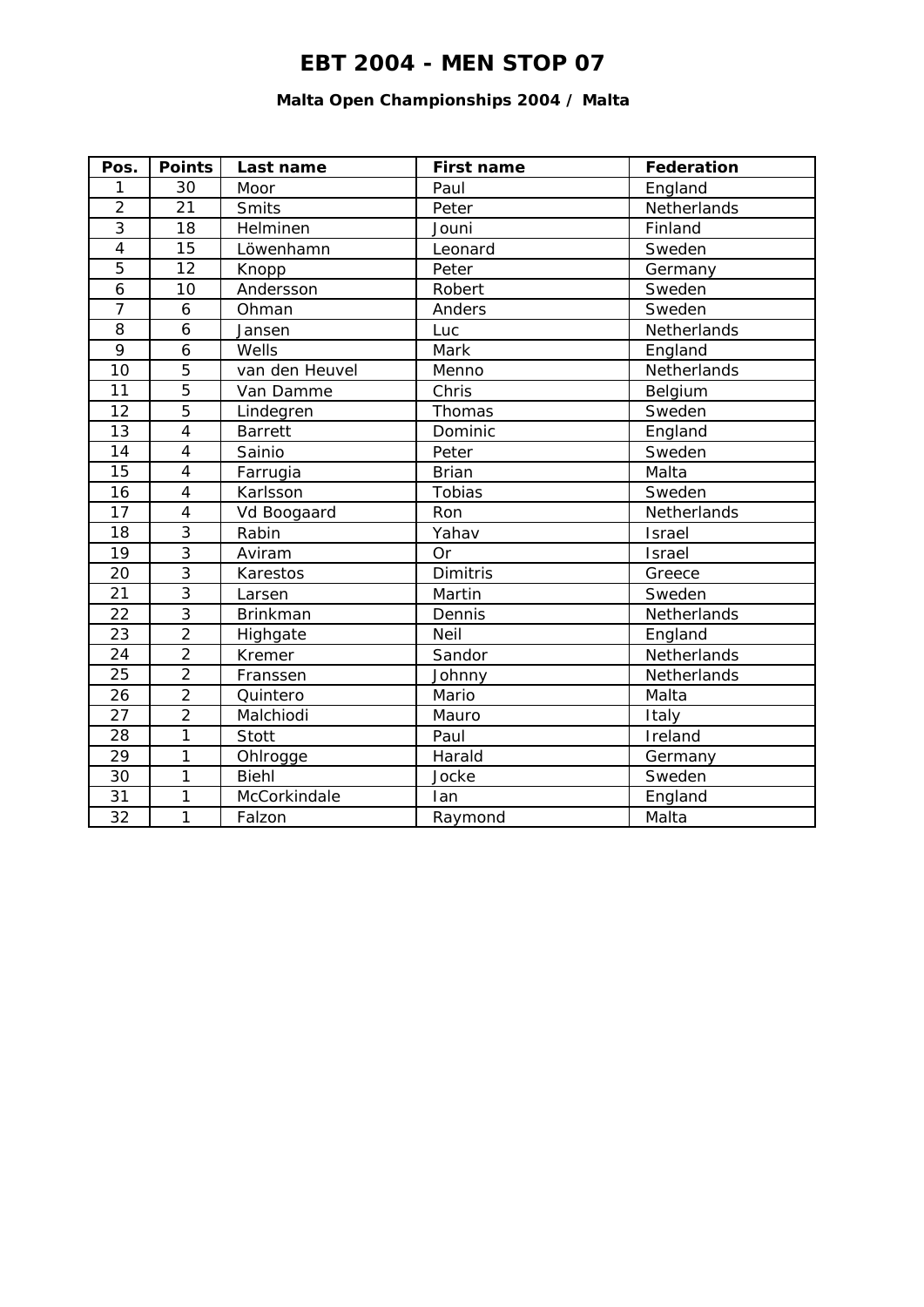### **26 Trofeo Internacional Ciutat de Barcelona / Spain**

| Pos.                     | <b>Points</b>            | Last name        | <b>First name</b> | <b>Federation</b> |
|--------------------------|--------------------------|------------------|-------------------|-------------------|
| 1                        | 30                       | Moor             | Paul              | England           |
| $\overline{2}$           | 21                       | Helminen         | Jouni             | Finland           |
| $\overline{3}$           | 18                       | Verbruggen       | Gery              | Belgium           |
| $\overline{\mathcal{L}}$ | 15                       | Ovide            | Marcial           | Spain             |
| 5                        | 12                       | Cayez            | Vicent            | France            |
| 6                        | 10                       | Froggatt         | <b>Nick</b>       | England           |
| 7                        | 6                        | Greulich         | Carlo             | Germany           |
| 8                        | 6                        | Wozny            | Martin            | Denmark           |
| $\overline{9}$           | 6                        | Vaglia           | Vittorio          | Italy             |
| 10                       | $\overline{5}$           | Spigner          | Robert            | Denmark           |
| 11                       | $\overline{5}$           | Van den Boogaard | Ron               | Netherlands       |
| 12                       | $\overline{5}$           | Galvez           | Raul              | Spain             |
| 13                       | $\overline{4}$           | Argebo           | Jesper            | Denmark           |
| 14                       | $\overline{\mathcal{A}}$ | Fransson         | Tony              | Sweden            |
| 15                       | $\overline{4}$           | Öhman            | Anders            | Sweden            |
| $\overline{16}$          | $\overline{4}$           | Kanold           | Mikael            | Sweden            |
| 17                       | $\overline{\mathcal{A}}$ | Frouvelle        | Serge             | France            |
| 18                       | $\overline{3}$           | Williams         | <b>Stuart</b>     | England           |
| 19                       | $\overline{3}$           | Karetsos         | Dimitros          | Greece            |
| 20                       | $\overline{3}$           | Van eyken        | Yves              | Belgium           |
| 21                       | $\overline{3}$           | <b>Smits</b>     | Peter             | Netherlands       |
| 22                       | $\overline{3}$           | Pascual          | Edwin             | Spain             |
| 23                       | $\overline{2}$           | Spada            | Amedeo            | Italy             |
| 24                       | $\overline{2}$           | Van den heuvel   | Menno             | Netherlands       |
| $\overline{25}$          | $\overline{2}$           | Sanchez          | Pierre-luc        | France            |
| 26                       | $\overline{2}$           | <b>Rives</b>     | Mickel            | France            |
| 27                       | $\overline{2}$           | Zackrisson       | Magnus            | Sweden            |
| 28                       | 1                        | Montfort gomez   | Lluis             | Spain             |
| 29                       | 1                        | Ventura          | Marc              | Spain             |
| 30                       | 1                        | Eason            | Daniel            | England           |
| 31                       | 1                        | Rosado           | Javier            | Spain             |
| 32                       | 1                        | Papakostas       | Kostas            | Greece            |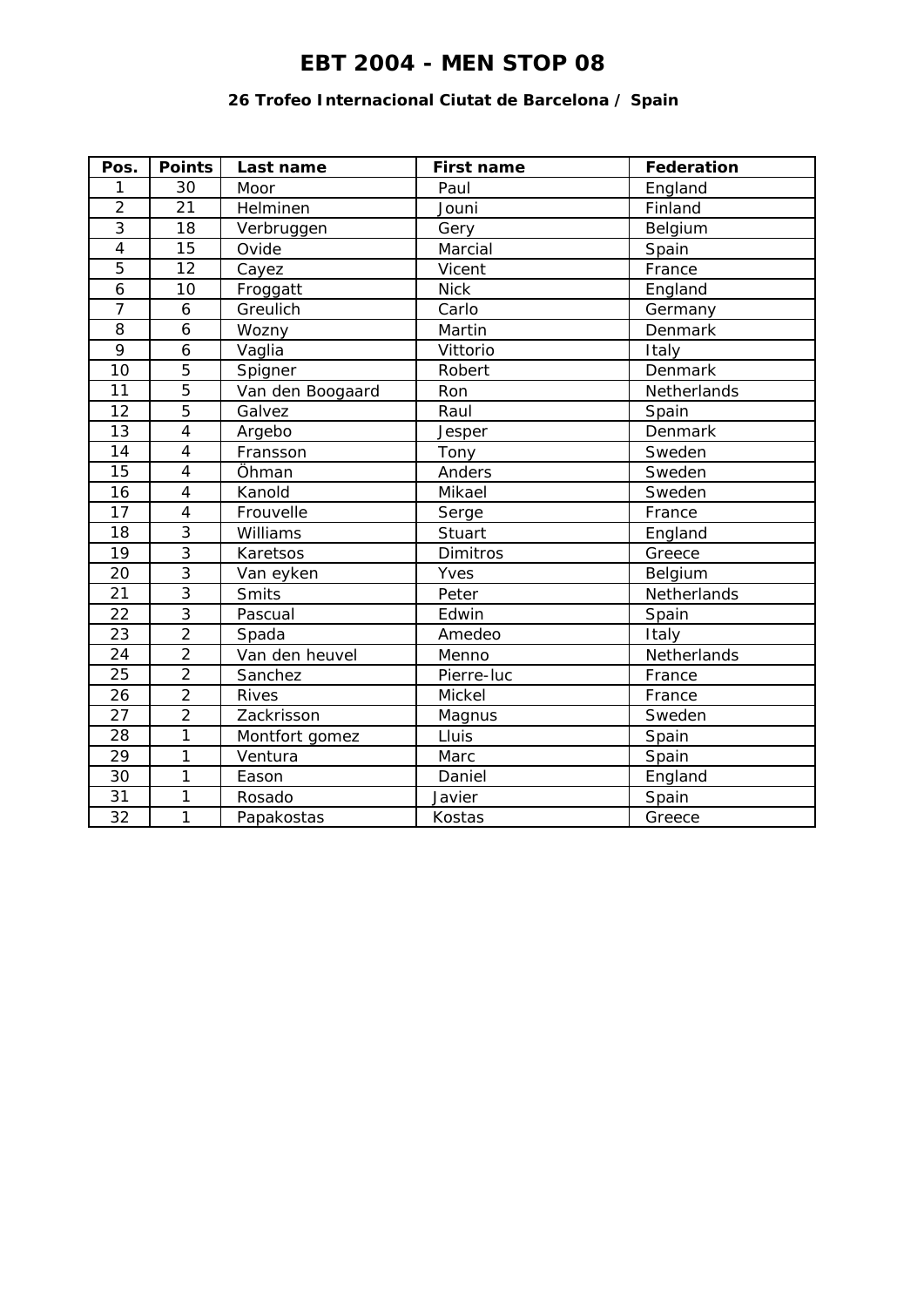### **1st Hungarian Stella Open / Hungary**

| Pos.                     | <b>Points</b>           | Last name        | First name    | Federation  |
|--------------------------|-------------------------|------------------|---------------|-------------|
| 1                        | 30                      | Hansen           | Petter        | Norway      |
| $\overline{a}$           | 21                      | Winther Pedersen | Bo            | Denmark     |
| $\overline{3}$           | 18                      | Baade            | Marco         | Germany     |
| $\overline{\mathcal{A}}$ | 15                      | Svensson         | Par           | Sweden      |
| 5                        | 12                      | van den Heuvel   | Menno         | Netherlands |
| $\overline{6}$           | 10                      | Moor             | Paul          | England     |
| $\overline{7}$           | 6                       | Larsen           | Martin        | Sweden      |
| 8                        | 6                       | Brondsted        | Kim           | Denmark     |
| 9                        | 6                       | Bottiglieri      | Alfonso       | Italy       |
| 10                       | 5                       | Galletti         | Giovanni      | Italy       |
| 11                       | $\overline{5}$          | Gross            | Thomas        | Austria     |
| 12                       | $\overline{5}$          | Krämer           | Michael       | Germany     |
| 13                       | $\overline{4}$          | Tiainen          | Olli          | Finland     |
| 14                       | $\overline{\mathbf{4}}$ | Froggatt         | <b>Nick</b>   | England     |
| 15                       | $\overline{\mathbf{4}}$ | Sacco            | Francois      | France      |
| $\overline{16}$          | $\overline{4}$          | Knopp            | Peter         | Germany     |
| 17                       | $\overline{4}$          | <b>Block</b>     | Thomas        | Germany     |
| 18                       | $\overline{3}$          | Celli            | Maurizio      | Italy       |
| 19                       | $\overline{3}$          | Günther          | Kai           | Germany     |
| 20                       | $\overline{3}$          | Cundy            | Darren        | England     |
| 21                       | $\overline{3}$          | Smits            | Peter         | Netherlands |
| 22                       | $\overline{3}$          | Holzapfel        | Michael       | Germany     |
| 23                       | $\overline{2}$          | Oksanen          | Mika          | Finland     |
| $\overline{24}$          | $\overline{2}$          | Van Eyken        | Sven          | Belgium     |
| 25                       | $\overline{2}$          | Esposito         | Armando       | Italy       |
| 26                       | $\overline{2}$          | Nunzio           | Romano        | Italy       |
| 27                       | $\overline{2}$          | Verbruggen       | Gery          | Belgium     |
| 28                       | $\mathbf{1}$            | Linderholm       | <b>Niklas</b> | Sweden      |
| 29                       | 1                       | Coppa            | Stefano       | Italy       |
| 30                       | 1                       | Öhman            | Anders        | Sweden      |
| 31                       | 1                       | Wouters          | Michael       | Germany     |
| 32                       | 1                       | Lebon            | Jean Marc     | Belgium     |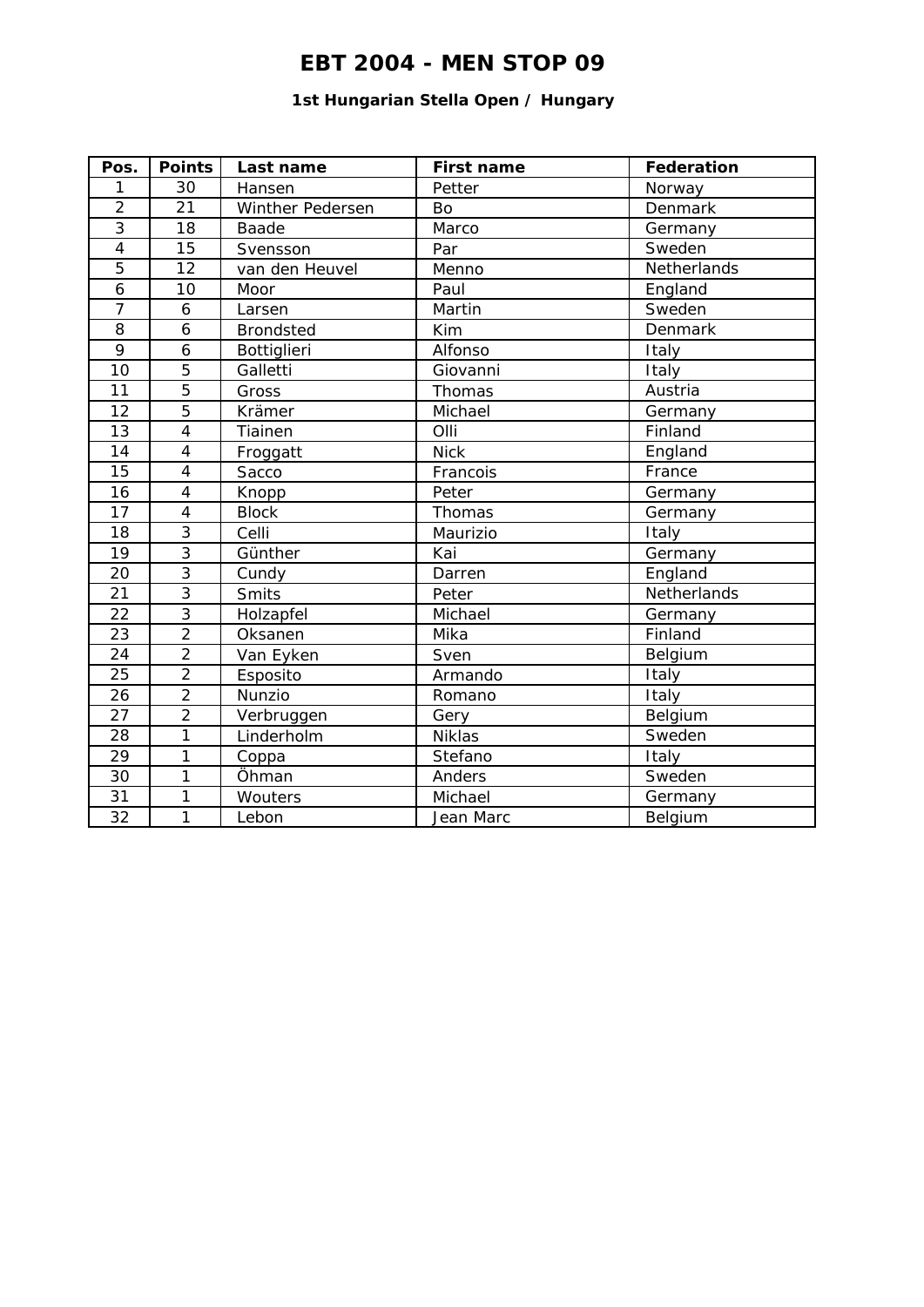#### **Danish Masters / Denmark**

| Pos.                     | <b>Points</b>           | Last name        | <b>First name</b> | Federation     |
|--------------------------|-------------------------|------------------|-------------------|----------------|
| 1                        | 30                      | Lintilä          | Lasse             | Finland        |
| $\overline{2}$           | 21                      | Verbruggen       | Gery              | Belgium        |
| $\overline{3}$           | 18                      | Torgersen        | Tore              | Norway         |
| $\overline{\mathcal{A}}$ | 15                      | Vaglia           | Vittori           | Italy          |
| 5                        | 12                      | Winther          | Bo                | Denmark        |
| 6                        | 10                      | Krull            | Marten            | Netherlands    |
| $\overline{7}$           | 6                       | Søndberg         | Christian         | <b>Denmark</b> |
| 8                        | 6                       | Öhman            | Anders            | Sweden         |
| 9                        | 6                       | Moor             | Paul              | England        |
| 10                       | 5                       | Plummen          | <b>Nick</b>       | Netherlands    |
| 11                       | $\overline{5}$          | Roos             | Mikael            | Sweden         |
| 12                       | $\overline{5}$          | Sydow            | Ralf              | Germany        |
| 13                       | $\overline{\mathbf{4}}$ | Tiainen          | Olli              | Finland        |
| 14                       | $\overline{4}$          | <b>Brøndsted</b> | Kim               | Denmark        |
| 15                       | $\overline{\mathbf{4}}$ | Herman           | Owe               | Norway         |
| 16                       | $\overline{\mathbf{4}}$ | Sanbækken        | Mads              | Norway         |
| 17                       | $\overline{\mathbf{4}}$ | Bøgehave         | Martin            | Denmark        |
| 18                       | $\overline{3}$          | Pedersen         | Geir O.           | Norway         |
| 19                       | $\overline{3}$          | Normann          | Christer          | Sweden         |
| 20                       | $\overline{3}$          | Wangenfors       | Mats              | Sweden         |
| 21                       | $\overline{3}$          | Greind           | Marco v.d         | Netherlands    |
| 22                       | $\overline{3}$          | Maragos          | Leonidas          | Greece         |
| 23                       | $\overline{2}$          | Veen             | Win v.d           | Netherlands    |
| $\overline{24}$          | $\overline{2}$          | Spigner          | Robert            | Denmark        |
| $\overline{25}$          | $\overline{2}$          | Agerbo           | Jesper            | Denmark        |
| 26                       | $\overline{2}$          | Gauffin          | Claes             | Sweden         |
| $\overline{27}$          | $\overline{2}$          | Froggat          | <b>Nick</b>       | England        |
| 28                       | $\mathbf{1}$            | Plummen          | Ton               | Netherlands    |
| 29                       | 1                       | Helminen         | Jouni             | Finland        |
| 30                       | $\mathbf{1}$            | Gjertsen         | Carsten           | Denmark        |
| 31                       | 1                       | Nielsen          | Jesper            | Denmark        |
| 32                       | 1                       | Fransson         | Tony              | Sweden         |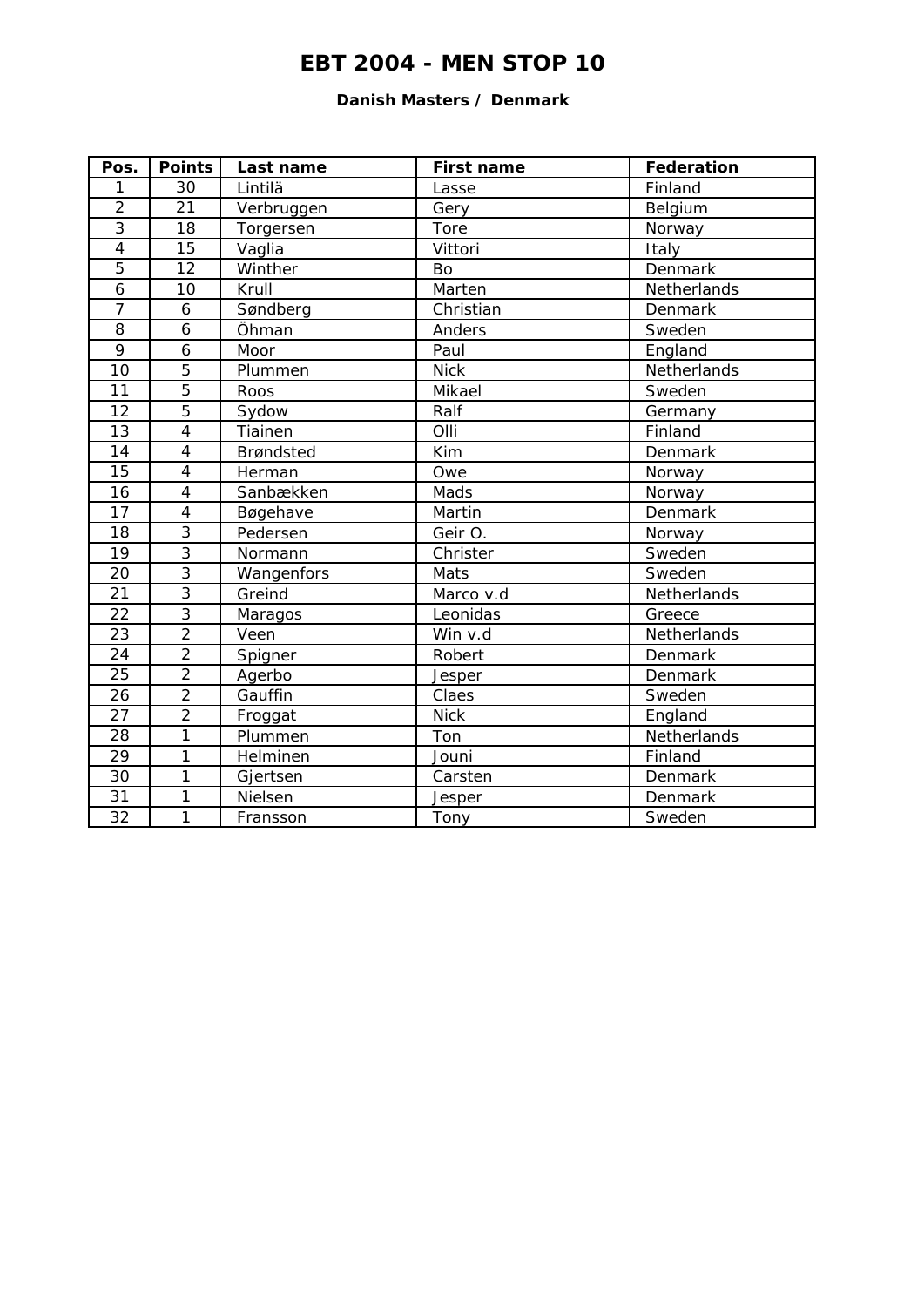### **Dutch Brunswick Open 2004 / Netherlands**

| Pos.                     | <b>Points</b>           | Last name     | First name    | Federation  |
|--------------------------|-------------------------|---------------|---------------|-------------|
| 1                        | 30                      | Helminen      | Jouni         | Finland     |
| $\overline{2}$           | 21                      | Hansen        | Peter         | Norway      |
| $\overline{3}$           | 18                      | <b>Kok</b>    | Eric          | Netherlands |
| $\overline{\mathcal{L}}$ | 15                      | Sacco         | Francois      | France      |
| 5                        | 12                      | Spigner       | Robert        | Denmark     |
| 6                        | 10                      | de Vries      | Alex          | Netherlands |
| $\overline{7}$           | 6                       | Rechenberg    | Christian     | Germany     |
| 8                        | 6                       | Grabowski     | Achim         | Germany     |
| 9                        | 6                       | Groen         | Erwin         | Netherlands |
| 10                       | $\overline{5}$          | vd Bogaard    | Ron           | Netherlands |
| 11                       | $\overline{5}$          | Williams      | <b>Stuart</b> | England     |
| 12                       | $\overline{5}$          | van Baest     | Gert Jan      | Netherlands |
| 13                       | $\overline{\mathbf{4}}$ | <b>Block</b>  | Thomas        | Germany     |
| 14                       | $\overline{\mathbf{4}}$ | Greulich      | Carlo         | Germany     |
| $\overline{15}$          | $\overline{4}$          | Knopp         | Peter         | Germany     |
| $\overline{16}$          | $\overline{4}$          | Grabovac      | Michael       | Germany     |
| 17                       | $\overline{4}$          | Plummen       | Ton           | Netherlands |
| 18                       | $\overline{3}$          | Kramer        | Micheal       | Germany     |
| 19                       | $\overline{3}$          | Verboon       | Remco         | Netherlands |
| 20                       | $\overline{3}$          | Heine         | Frank         | Germany     |
| $\overline{21}$          | $\overline{3}$          | <b>Breuch</b> | Jan           | Denmark     |
| 22                       | $\overline{3}$          | Gunter        | Kai           | Germany     |
| 23                       | $\overline{2}$          | Jorgensen     | Per           | Denmark     |
| $\overline{24}$          | $\overline{2}$          | Jansen        | Luc           | Netherlands |
| $\overline{25}$          | $\overline{2}$          | v.d. Griend   | Marco         | Netherlands |
| 26                       | $\overline{2}$          | Smith         | Antony        | Germany     |
| 27                       | $\overline{2}$          | Dreijer       | <b>Dirk</b>   | Germany     |
| 28                       | $\mathbf{1}$            | Kendall       | Robert        | England     |
| 29                       | 1                       | Nielsen       | Lars          | Denmark     |
| 30                       | $\mathbf{1}$            | Piwowarczyk   | Raval         | Poland      |
| 31                       | 1                       | Lebon         | Jean-Marc     | France      |
| 32                       | 1                       | Gabler        | Tobias        | Germany     |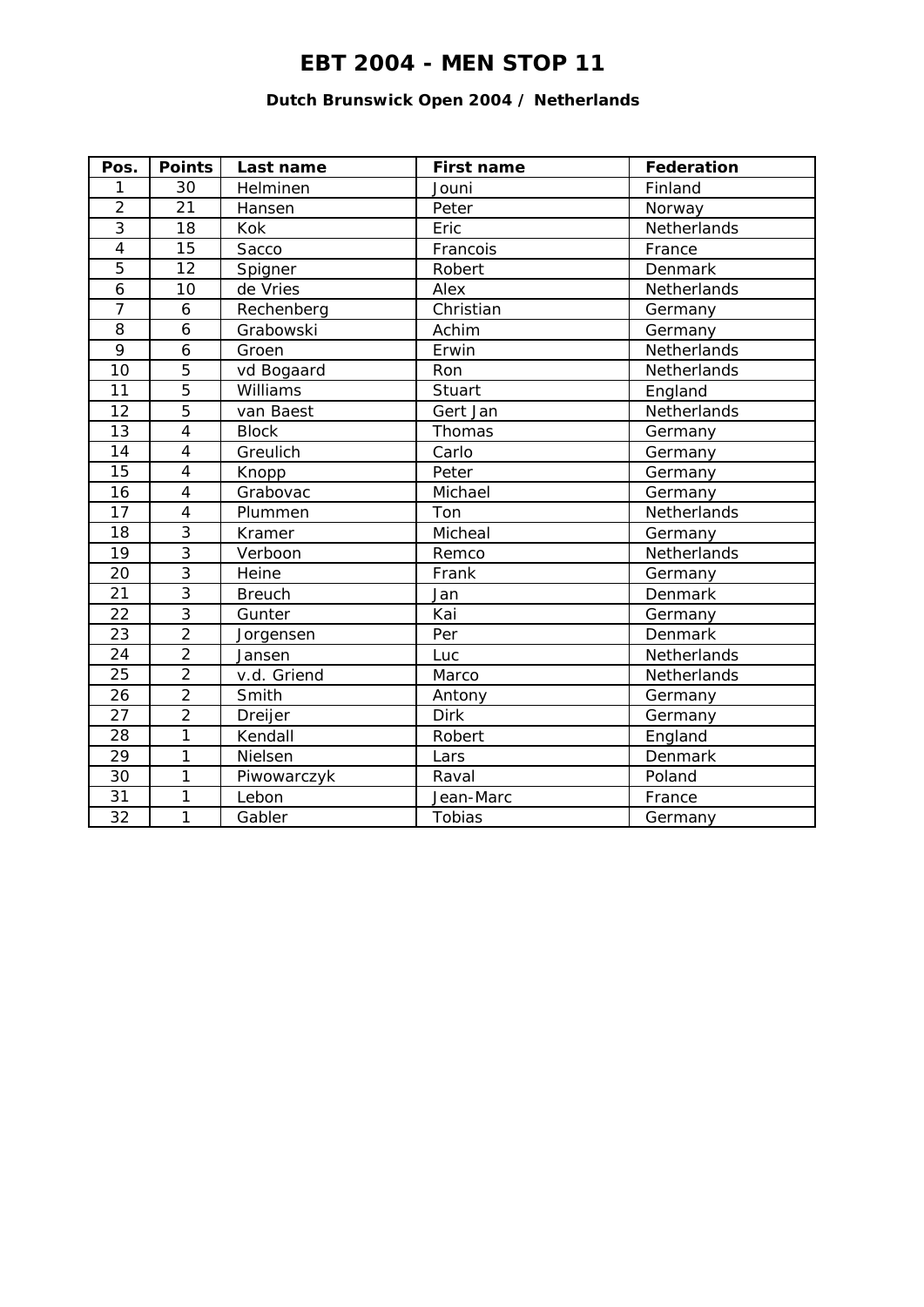### **British Open Championships 2004 / England**

| Pos.            | <b>Points</b>           | Last name    | <b>First name</b> | <b>Federation</b> |
|-----------------|-------------------------|--------------|-------------------|-------------------|
| 1               | 30                      | Mack         | Tim               | Sweden            |
| $\overline{a}$  | 21                      | Moor         | Paul              | England           |
| $\overline{3}$  | 18                      | Greulich     | Carlo             | Germany           |
| 4               | 15                      | Finch        | Wayne             | England           |
| 5               | 12                      | Froggatt     | <b>Nick</b>       | England           |
| 6               | 10                      | v.d. Veen    | Wim               | Netherlands       |
| $\overline{7}$  | 6                       | Tidd         | James             | England           |
| 8               | 6                       | Greenall     | Wayne             | England           |
| 9               | 6                       | Cundy        | Darren            | England           |
| 10              | 5                       | Smits        | Peter             | Netherlands       |
| 11              | $\overline{5}$          | Hamed        | Norman            | England           |
| 12              | $\overline{5}$          | Evans        | Paul              | England           |
| 13              | $\overline{\mathbf{4}}$ | Devlin       | Leon              | England           |
| 14              | $\overline{\mathbf{4}}$ | v.d. Bogaard | Ronnie            | Netherlands       |
| 15              | $\overline{4}$          | Quarry       | Mike              | England           |
| 16              | $\overline{\mathbf{4}}$ | Spada        | Amedeo            | Italy             |
| 17              | $\overline{\mathbf{4}}$ | Parker       | Dave              | England           |
| 18              | $\overline{3}$          | Scammell     | Phil              | England           |
| 19              | $\overline{3}$          | Wells        | Mark              | England           |
| 20              | $\overline{3}$          | Hall         | <b>Steve</b>      | England           |
| 21              | $\overline{3}$          | v.d. Heuvel  | Menno             | Netherlands       |
| 22              | $\overline{3}$          | Tscharke     | Uwe               | Germany           |
| 23              | $\overline{2}$          | Knopp        | Peter             | Germany           |
| $\overline{24}$ | $\overline{2}$          | Williams     | <b>Stuart</b>     | England           |
| $\overline{25}$ | $\overline{2}$          | Eason        | Daniel            | England           |
| 26              | $\overline{2}$          | <b>Bland</b> | Ken               | Belgium           |
| 27              | $\overline{2}$          | <b>Baird</b> | Garry             | England           |
| 28              | 1                       | Chatfield    | Lee               | England           |
| 29              | 1                       | <b>Baker</b> | Gary R.           | England           |
| 30              | 1                       | Highgate     | <b>Neil</b>       | England           |
| 31              | 1                       | Krull        | Maarten           | Netherlands       |
| 32              | 1                       | Hewitt       | Danny             | England           |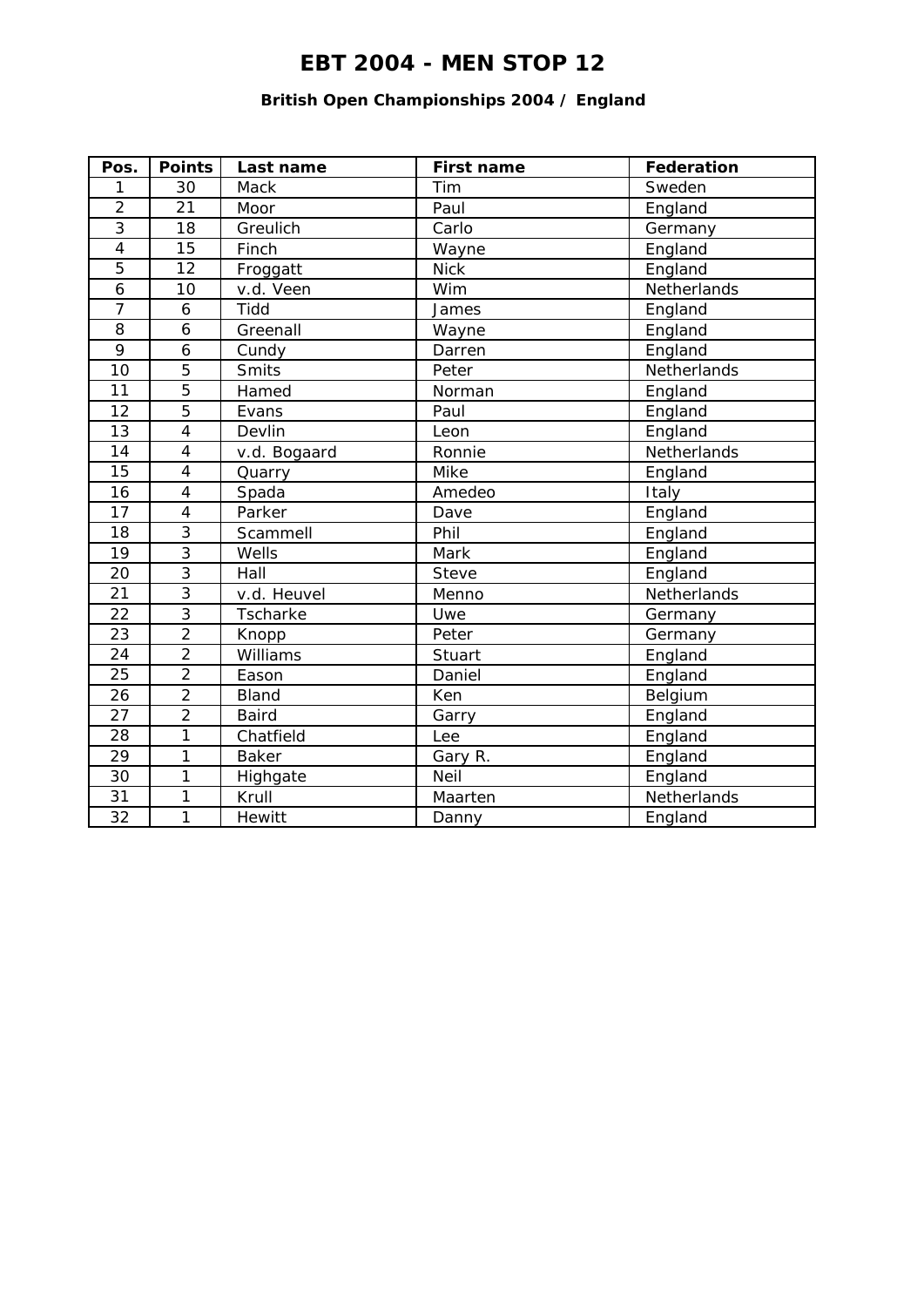### **Norwegian Open 2004 / Norway**

| Pos.                     | <b>Points</b>           | Last name      | First name    | Federation |
|--------------------------|-------------------------|----------------|---------------|------------|
| 1                        | 30                      | Lehtonen       | Kimmo         | Finland    |
| $\overline{2}$           | 21                      | Öhman          | Anders        | Sweden     |
| $\overline{3}$           | 18                      | Olsen          | Svein Roger   | Norway     |
| $\overline{\mathcal{A}}$ | 15                      | Mack           | Tim           | Sweden     |
| 5                        | 12                      | Agerbo         | Jesper        | Denmark    |
| 6                        | 10                      | Kanold         | Mikael        | Sweden     |
| $\overline{7}$           | 6                       | Pedersen       | Glenn Morten  | Norway     |
| 8                        | 6                       | Hansen         | Petter        | Norway     |
| 9                        | 6                       | Palermaa       | Osku          | Finland    |
| 10                       | 5                       | Andersson      | Magnus        | Sweden     |
| 11                       | $\overline{5}$          | Larsen         | Martin        | Sweden     |
| 12                       | $\overline{5}$          | <b>Bolleby</b> | Ulf           | Sweden     |
| 13                       | $\overline{\mathbf{4}}$ | Mannonen       | Petri         | Finland    |
| 14                       | $\overline{\mathbf{4}}$ | Williams       | <b>Stuart</b> | England    |
| 15                       | $\overline{4}$          | Uotila         | Pasi          | Finland    |
| 16                       | $\overline{4}$          | Fransson       | Tony          | Sweden     |
| 17                       | $\overline{4}$          | Gross          | Thomas        | Austria    |
| 18                       | $\overline{3}$          | Leandersson    | Tomas         | Sweden     |
| 19                       | $\overline{3}$          | Vandoren       | Toby          | Belgium    |
| 20                       | $\overline{3}$          | Quintero       | Mario         | Malta      |
| $\overline{21}$          | $\overline{3}$          | Ljung          | Peter         | Sweden     |
| 22                       | $\overline{3}$          | Lintilä        | Lasse         | Finland    |
| 23                       | $\overline{2}$          | Spada          | Amadeo        | Italy      |
| 24                       | $\overline{2}$          | Helminen       | Jouni         | Finland    |
| $\overline{25}$          | $\overline{2}$          | Danielsson     | Christer      | Sweden     |
| 26                       | $\overline{2}$          | Andersson      | Robert        | Sweden     |
| 27                       | $\overline{2}$          | Karlsson       | <b>Tobias</b> | Sweden     |
| 28                       | 1                       | Ahlquist       | Michael       | Sweden     |
| 29                       | 1                       | Åhlén          | Peter         | Sweden     |
| 30                       | $\overline{1}$          | Zachrisson     | Magnus        | Sweden     |
| 31                       | 1                       | Bøgehave       | Martin        | Denmark    |
| 32                       | 1                       | Larsen         | Kenneth       | Norway     |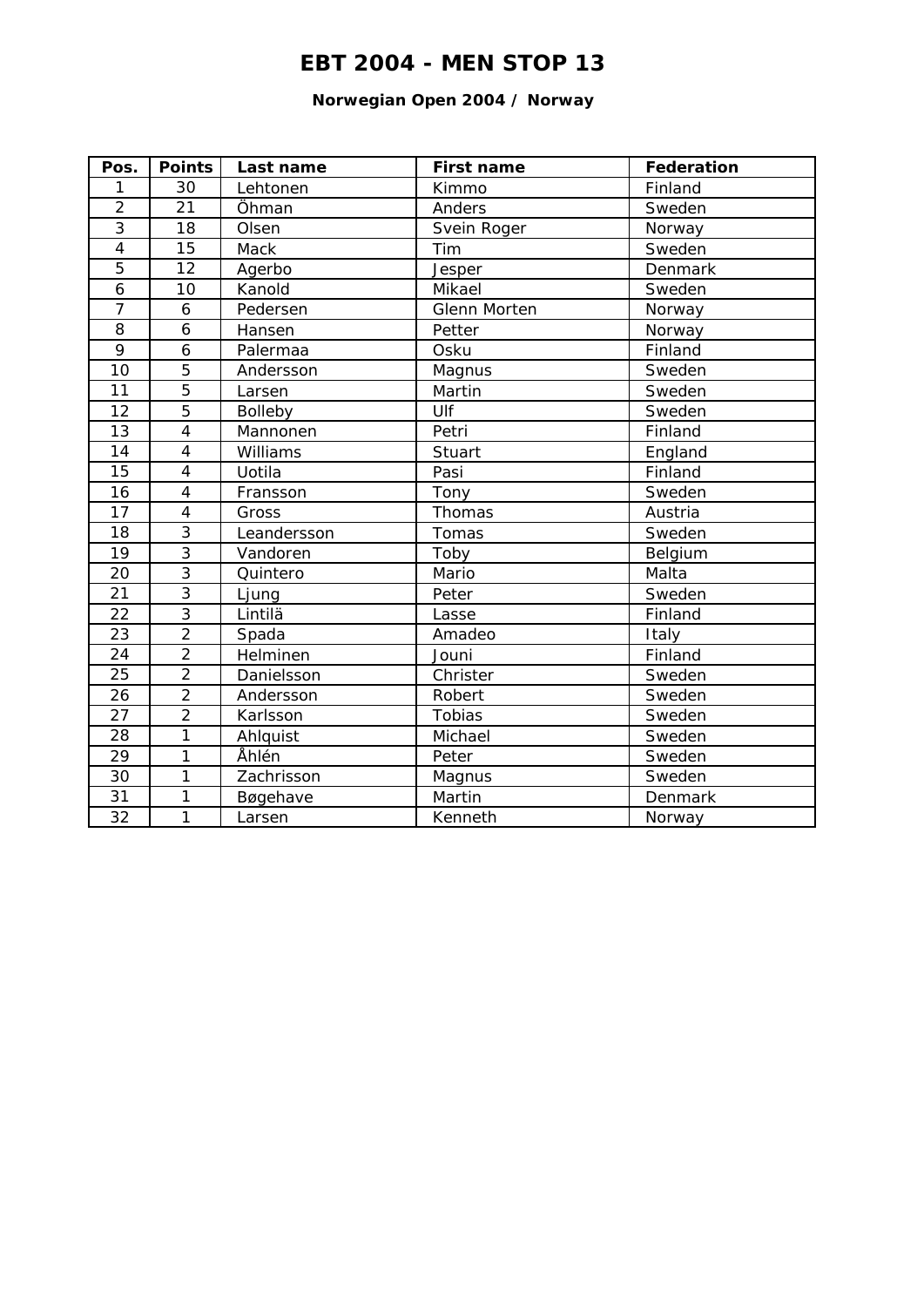### **Vienna Open / Austria**

| Pos.                     | <b>Points</b>           | Last name     | <b>First name</b> | Federation |
|--------------------------|-------------------------|---------------|-------------------|------------|
| 1                        | 30                      | Spada         | Amedeo            | Italy      |
| $\overline{2}$           | 21                      | Hoffman       | Bill              | Sweden     |
| $\overline{3}$           | 18                      | Verbruggen    | Gery              | Belgium    |
| $\overline{\mathcal{A}}$ | 15                      | Uotila        | Pasi              | Finland    |
| $\overline{5}$           | 12                      | Quarry        | Mike              | England    |
| 6                        | 10                      | Öhman         | Anders            | Sweden     |
| $\overline{7}$           | 6                       | Holzapfel     | Michael           | Germany    |
| 8                        | 6                       | Moor          | Paul              | England    |
| 9                        | 6                       | Grabowski     | Achim             | Germany    |
| 10                       | 5                       | Williams      | <b>Stuart</b>     | England    |
| 11                       | $\overline{5}$          | Palermaa      | Osku              | Finland    |
| 12                       | $\overline{5}$          | Virtanen      | Kai               | Finland    |
| 13                       | $\overline{\mathbf{4}}$ | Gauffin       | Claes             | Sweden     |
| 14                       | $\overline{4}$          | Hergenröder   | Dominik           | Germany    |
| 15                       | $\overline{\mathbf{4}}$ | Ratia         | Jari              | Finland    |
| 16                       | $\overline{4}$          | Ahlen         | Peter             | Sweden     |
| 17                       | $\overline{4}$          | Piwowarczyk   | Rafal             | Poland     |
| 18                       | $\overline{3}$          | Tybl          | Thomas            | Austria    |
| 19                       | $\overline{3}$          | <b>Blase</b>  | Oliver            | Germany    |
| 20                       | $\overline{3}$          | Broström      | Oskar             | Sweden     |
| $\overline{21}$          | $\overline{3}$          | Kern Jr.      | Fritz             | Austria    |
| 22                       | $\overline{3}$          | VanDamme      | Chris             | Belgium    |
| 23                       | $\overline{2}$          | Panzenböck    | Manfred           | Austria    |
| 24                       | $\overline{2}$          | Heine         | Frank             | Germany    |
| $\overline{25}$          | $\overline{2}$          | Svensson      | Pär               | Sweden     |
| 26                       | $\overline{2}$          | Fleischhacker | Gerhard           | Austria    |
| 27                       | $\overline{2}$          | Andersson     | Robert            | Sweden     |
| 28                       | 1                       | Stoppardi     | Franco            | Russia     |
| 29                       | 1                       | Zadel         | Jon               | England    |
| 30                       | $\overline{1}$          | Grundschober  | Leopold           | Austria    |
| 31                       | 1                       | Schröder      | Nikolai           | Austria    |
| 32                       | 1                       | Arup          | Mathias           | Sweden     |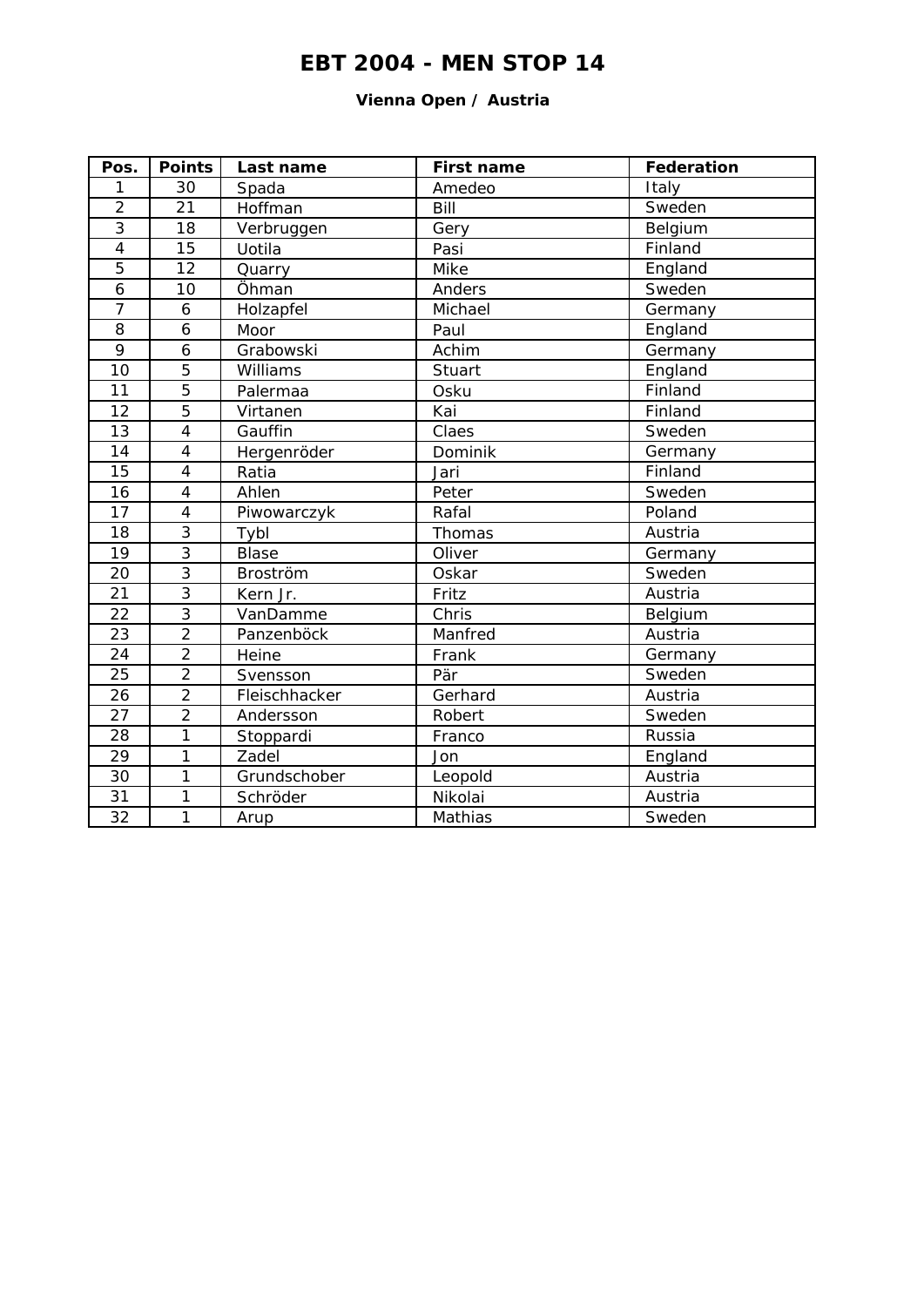### **1st Oltremare Championships / Italy**

| Pos.           | <b>Points</b>            | Last name       | <b>First name</b> | <b>Federation</b> |
|----------------|--------------------------|-----------------|-------------------|-------------------|
| 1              | 30                       | Öhman           | Anders            | Sweden            |
| $\overline{2}$ | 21                       | Gross           | Thomas            | Austria           |
| 3              | 18                       | Virtanen        | Kai               | Finalnd           |
| 4              | 15                       | Williams        | <b>Stuart</b>     | England           |
| 5              | 12                       | Moor            | Paul              | England           |
| 6              | 10                       | Di Donfrancesco | Dante             | Italy             |
| $\overline{7}$ | 6                        | Maddaloni       | Enrico            | Italy             |
| 8              | 6                        | Spada           | Amedeo            | Italy             |
| 9              | 6                        | Knopp           | Peter             | Germany           |
| 10             | 5                        | Maatta          | Herry             | Finland           |
| 11             | $\overline{5}$           | Mantovani       | Luca              | Italy             |
| 12             | 5                        | Raatikainen     | Teemu             | Finland           |
| 13             | $\overline{\mathcal{A}}$ | Quarry          | Mike              | England           |
| 14             | $\overline{4}$           | Rossi           | Federico          | Italy             |
| 15             | $\overline{4}$           | Martino         | Alessandro        | Italy             |
| 16             | $\overline{\mathbf{4}}$  | Falzon          | Ray               | Malta             |
| 17             | $\overline{\mathbf{4}}$  | Di Francesco    | Antonio           | Italy             |
| 18             | 3                        | Saldamarco      | Pasquale          | Italy             |
| 19             | $\overline{3}$           | Dol             | Ronald            | Netherlands       |
| 20             | $\overline{3}$           | van den Heuvel  | Menno             | Netherlands       |
| 21             | $\overline{3}$           | Piwowarczyc     | Rafal             | Poland            |
| 22             | $\overline{3}$           | Lucarelli       | Luigi             | Italy             |
| 23             | $\overline{2}$           | <b>Brissett</b> | Marco             | Italy             |
| 24             | $\overline{2}$           | Hoffman         | Bill              | <b>USA</b>        |
| 25             | $\overline{2}$           | Isaia           | Paolo             | Italy             |
| 26             | $\overline{2}$           | Giacomelli      | Giacomo           | Italy             |
| 27             | $\overline{2}$           | Smith           | Tony              | <b>USA</b>        |
| 28             | 1                        | Masetti         | Loris             | Italy             |
| 29             | 1                        | Grotowski       | Jacek             | Poland            |
| 30             | 1                        | Canevari        | Enrico            | Italy             |
| 31             | 1                        | Romano          | Nunzio            | Italy             |
| 32             | $\mathbf{1}$             | Highgate        | Neil              | England           |